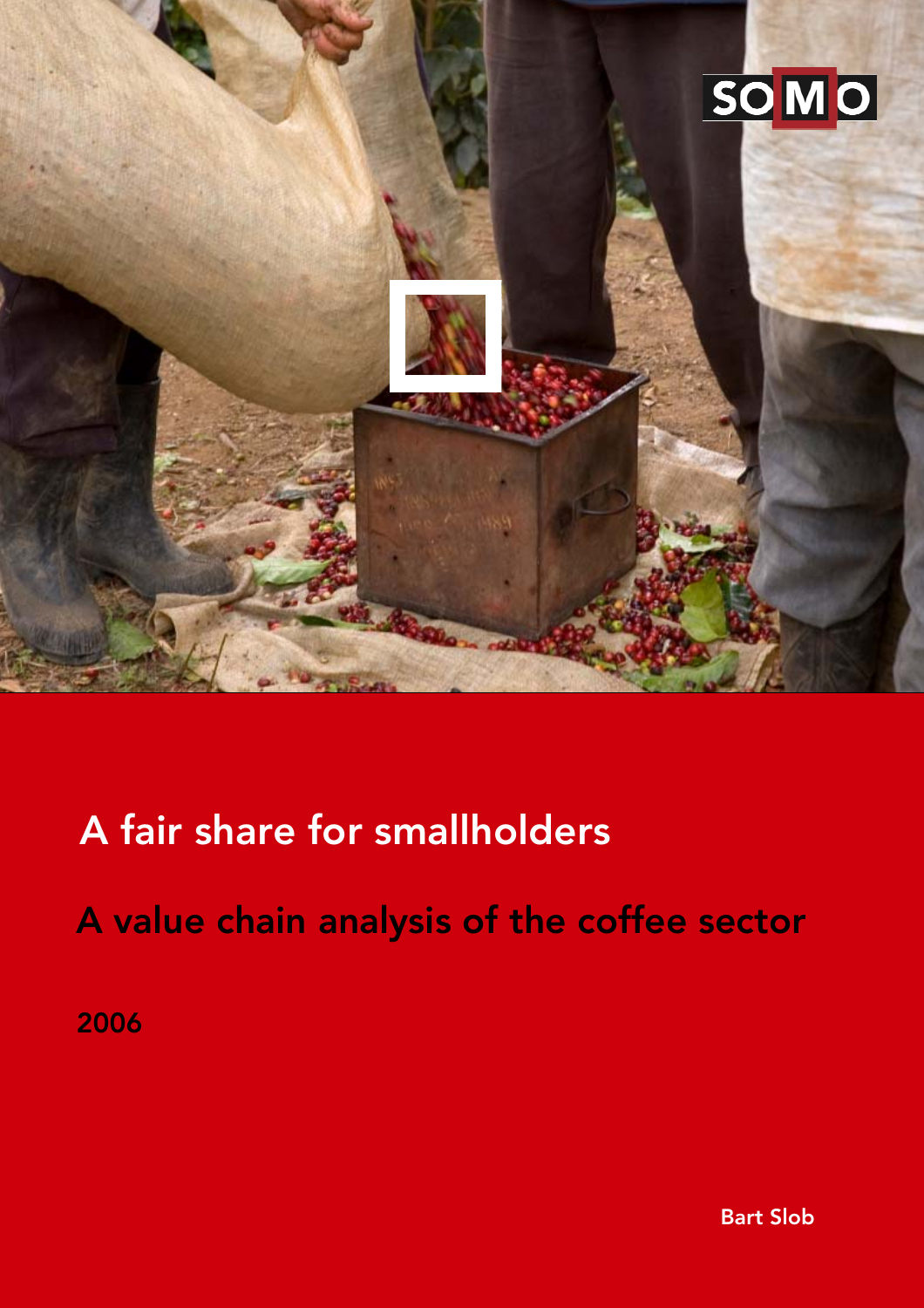

# **A fair share for smallholders**

## **A value chain analysis of the coffee sector**

**Bart Slob** 

**Amsterdam, 2006**

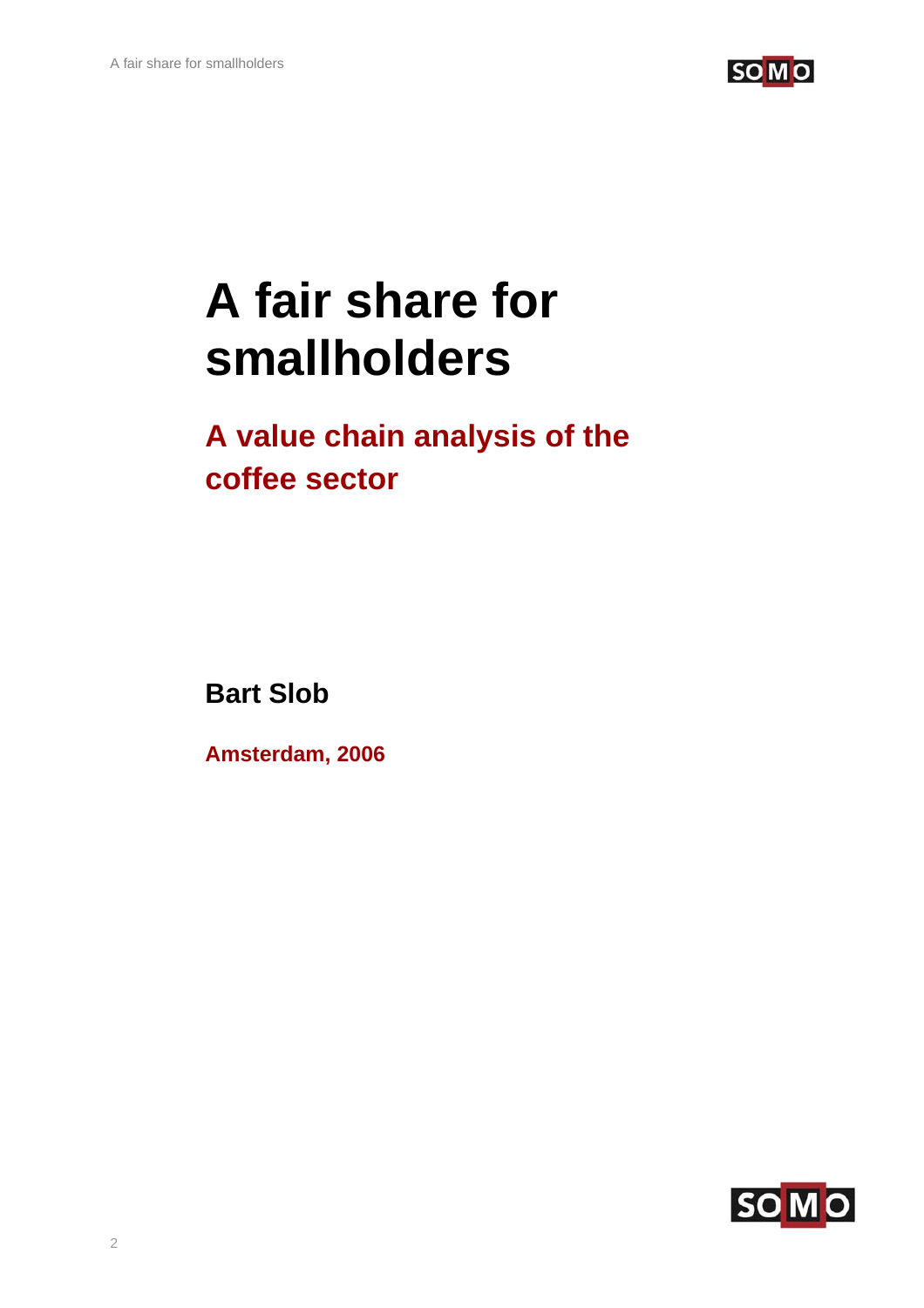

## **Colophon**

**A fair share for smallholders: a value chain analysis of the coffee sector** 

**By:**  Bart Slob

**Published by:**  SOMO – Centre for research on Multinational **Corporations** 



This document is licensed under the Creative Commons Attribution-NonCommercial-NoDerivateWorks 2.5 License. To view a copy of this license visit: http://creativecommons.org/licenses/by-nc-sa/2.5 2006

#### **Funding:**

This report was commissioned by the International Fair Trade Association (IFAT), the European Fair Trade Association (EFTA) and Fair Trade Labelling Organisations International (FLO)

**Additional copies are available from:** 

www.somo.nl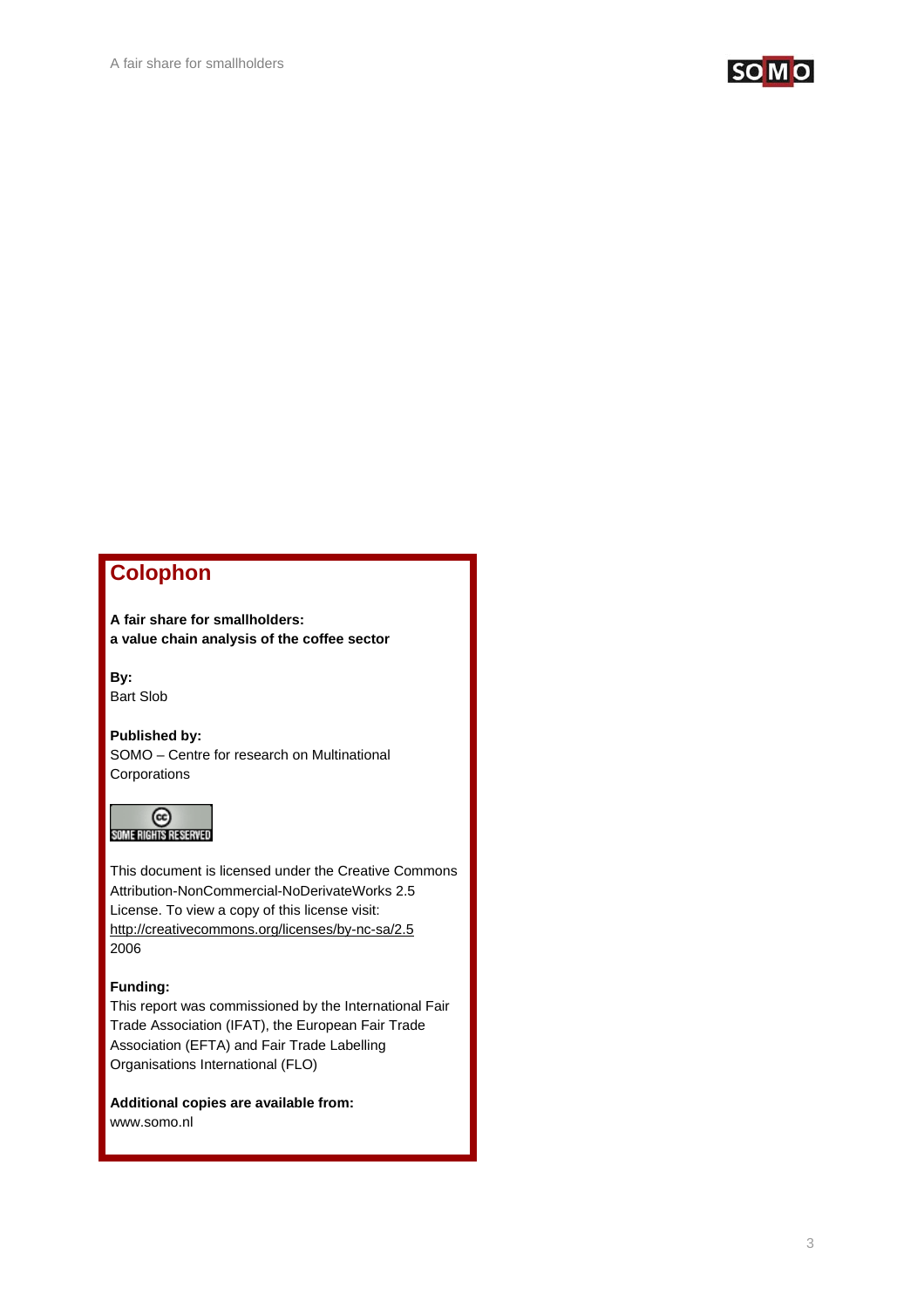

## **Table of contents**

| $\mathbf 1$ |                                                               |  |
|-------------|---------------------------------------------------------------|--|
| 11          |                                                               |  |
| 1.1.1       |                                                               |  |
| 112         |                                                               |  |
| 1.1.3       |                                                               |  |
| 12          |                                                               |  |
| 2.          |                                                               |  |
| 2.1.        |                                                               |  |
| 2.2.        |                                                               |  |
| 2.3.        |                                                               |  |
| 2.4.        |                                                               |  |
| 2.4.1       |                                                               |  |
| 2.4.2       |                                                               |  |
| 2.4.3       |                                                               |  |
| 2.4.4       |                                                               |  |
| 2.4.5       |                                                               |  |
| 2.4.6       |                                                               |  |
| 2.4.7       | Vertical integration of the value chain and diversification37 |  |
| З.          |                                                               |  |
| 4.          |                                                               |  |
| 5.          |                                                               |  |
|             |                                                               |  |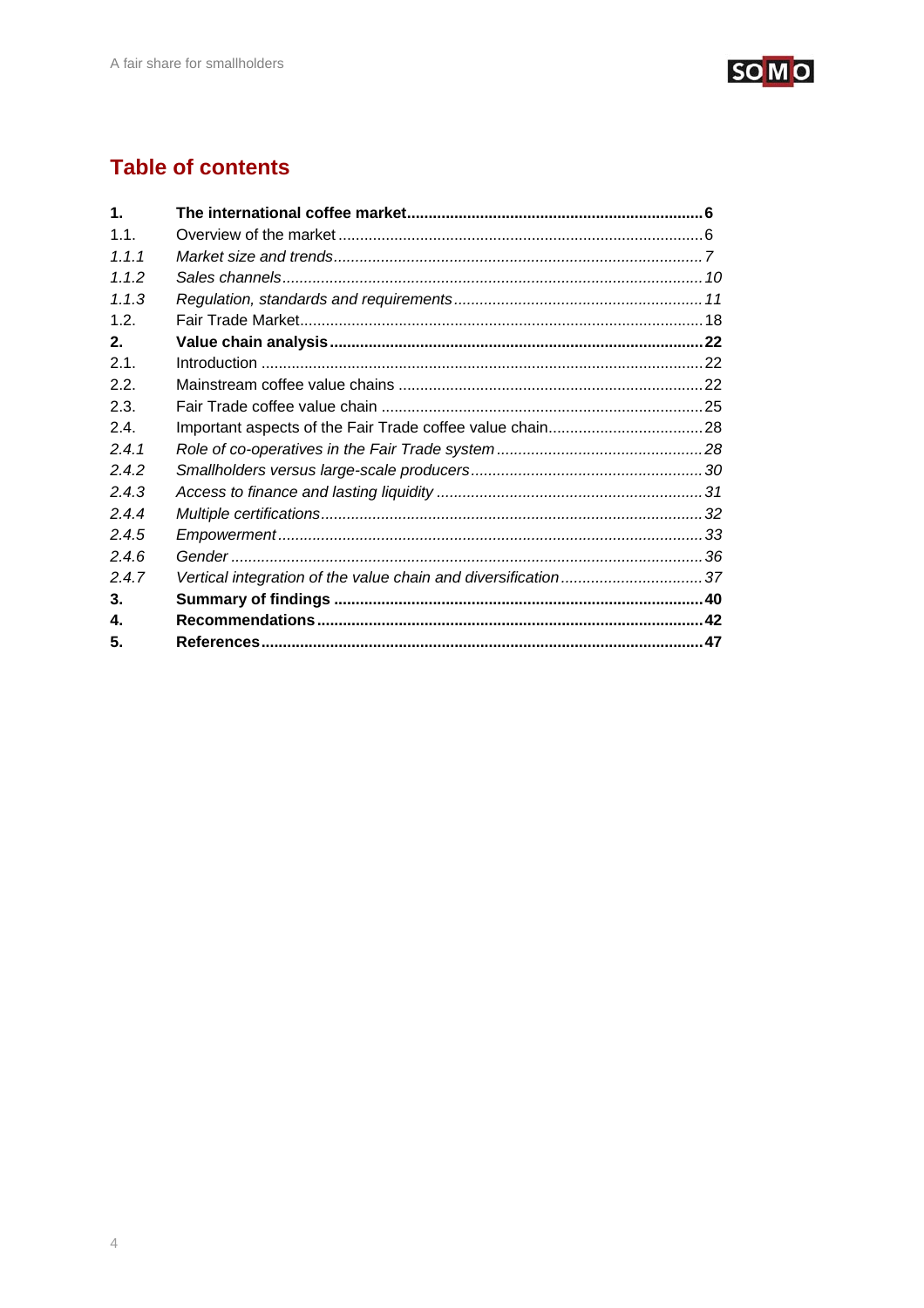

## **Introduction**

The International Fair Trade Association (IFAT), the European Fair Trade Association (EFTA) and Fair Trade Labelling Organisations International (FLO) want to improve the understanding of Fair Trade's social and economic context and give recommendations on how the economic and social situation of low-income producers can be improved. The coffee value chain analysis that is presented in this report is part of a larger project that further includes value chain analyses of rice, handicrafts, cotton and textiles. The overall aim of the project is to use value chain analysis to clarify the relative merits of Fair Trade relationships with coffee farmers compared with other ethical schemes. Most coffee producers engaged in Fair Trade are only able to sell a low percentage of their crop in the Fair Trade market. This research seeks to identify the special benefits that derive from this.

The project aims to answer the following questions:

- How can the economic and social situation of low-income producers engaged in Fair Trade be improved?
- $\Box$  Which type of trading relationship brings most economic and social benefits to coffee farmers?

This report intends to answer these questions for the coffee sector. It focuses mainly on Fair Trade and compares the Fair Trade value chain to mainstream value chains. In the first section of the report, the international coffee market is analysed, as well as current trends and important regulations and standards in the coffee sector. The specific markets for organic, Fair Trade and other sorts of labelled coffees are also discussed. In the second section of the report, we take a closer look at the value chains of mainstream coffee and Fair Trade coffee, and we demonstrate how added value is distributed along these value chains. Finally, we try to point out some possibilities for the Fair Trade movement to improve market access and market development, especially to the benefit of small-scale producers. The report concludes with a set of recommendations on how the economic and social situation of low-income and small-scale coffee producers<sup>1</sup> may be improved.

The author would like to thank all the stakeholders and experts who were interviewed or consulted otherwise for this research project. Special thanks to Carol Wills, for her patience and insightful feedback.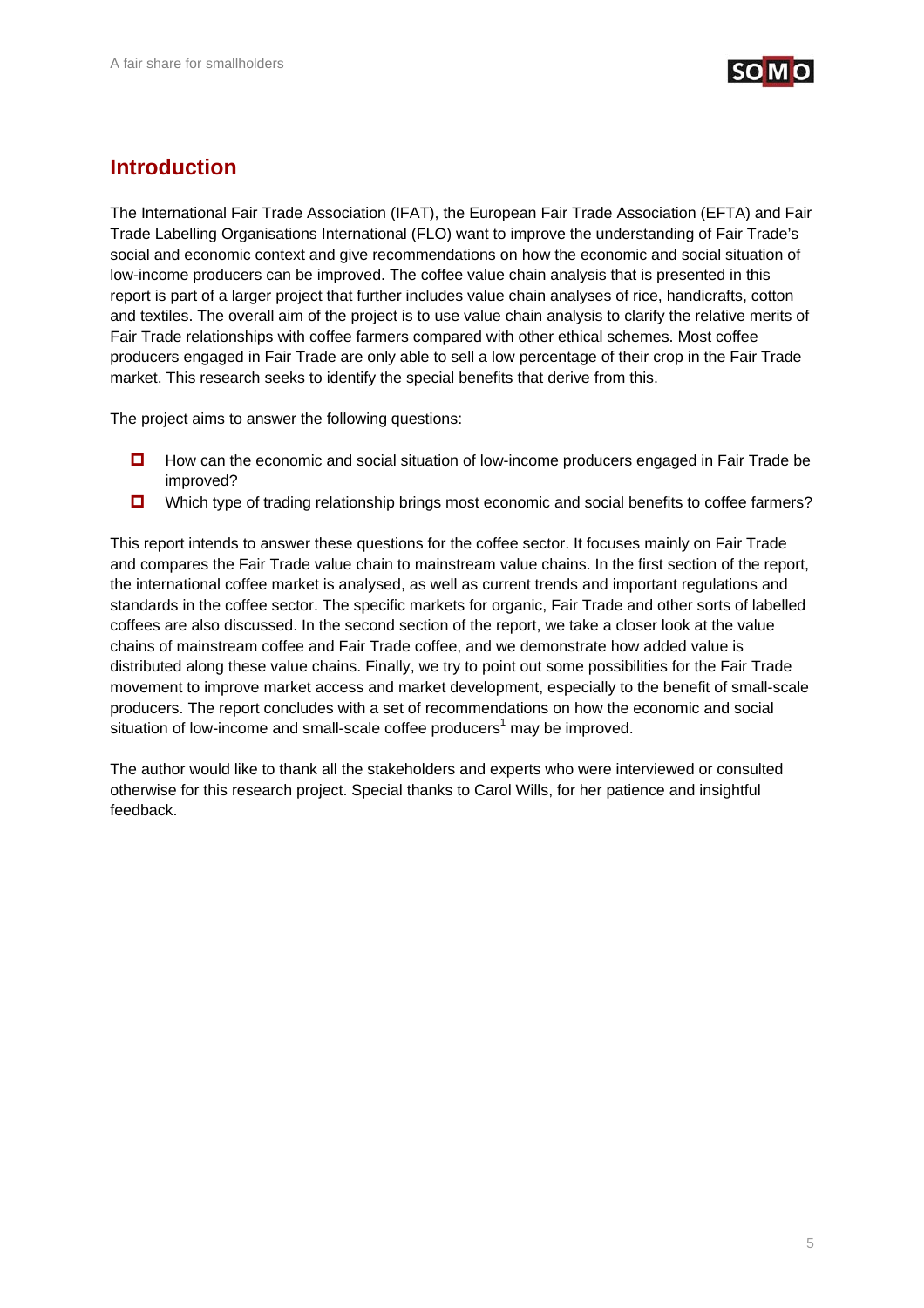

## **1. The international coffee market**

## **1.1. Overview of the market**

Several studies agree that the prices of the major agricultural commodities fell between 50 and 86 per cent during the last 20 years, with coffee showing the greatest fall. In the late 1980s and part of the 1990s, earnings of coffee producing countries in terms of export free on board (FOB) were around US\$ 10 – 13 billion per year. By 2004, they had dropped to around US\$ 5.5 billion. In the same period, the value of retail sales in consuming countries increased from around US\$ 30 billion (in the 1980s) to around US\$ 80 billion. The depressed coffee prices were caused by five consecutive years (1998 / 1999 to 2002 / 2003) in which total coffee production exceeded demand.<sup>2</sup> There were many reasons for this trend towards oversupply. According to May, Mascarenhas and Potts, some of the principal causes included:

- 1. Technological innovation permitting increased production on existing coffee farms and plantations;
- 2. Increased plantings, particularly in Brazil and Vietnam, and
- 3. Low rates of global growth in coffee consumption.<sup>3</sup>

In 2004, however, the international coffee market showed some signs of recovery. The upward trend started in the last months of 2003, and seems to be continuing through 2005.<sup>4</sup> It was only in February 2005 that prices actually reached the same level they averaged in 1999 of more than US\$ 85 cents per pound. The challenge for the coffee industry is how to sustain better market conditions in order to avoid a return to cycles of boom and bust. Structural changes have occurred in the coffee market as a result of depressed conditions including the exit from the industry of higher cost producers and several major developments in the retail sector, with auctions of gourmet beans and increasing quantities of Fair Traded coffee beans being sold.<sup>5</sup>

Not all four coffee types, as defined by the ICO, have experienced an increase in prices.<sup>6</sup> It was only in the first three months of 2005 that there seemed to be a slight upward trend in the prices for the Robustas Group.<sup>7</sup> Before that, in 2004, prices were generally lower than in 2003. It is therefore too early to tell whether one can speak of a lasting upward trend for the Robustas Group as well. Figure 1 shows indicative coffee prices over the past five years.



### **Figure 1: Indicator prices (US\$ cents / lb)**<sup>8</sup>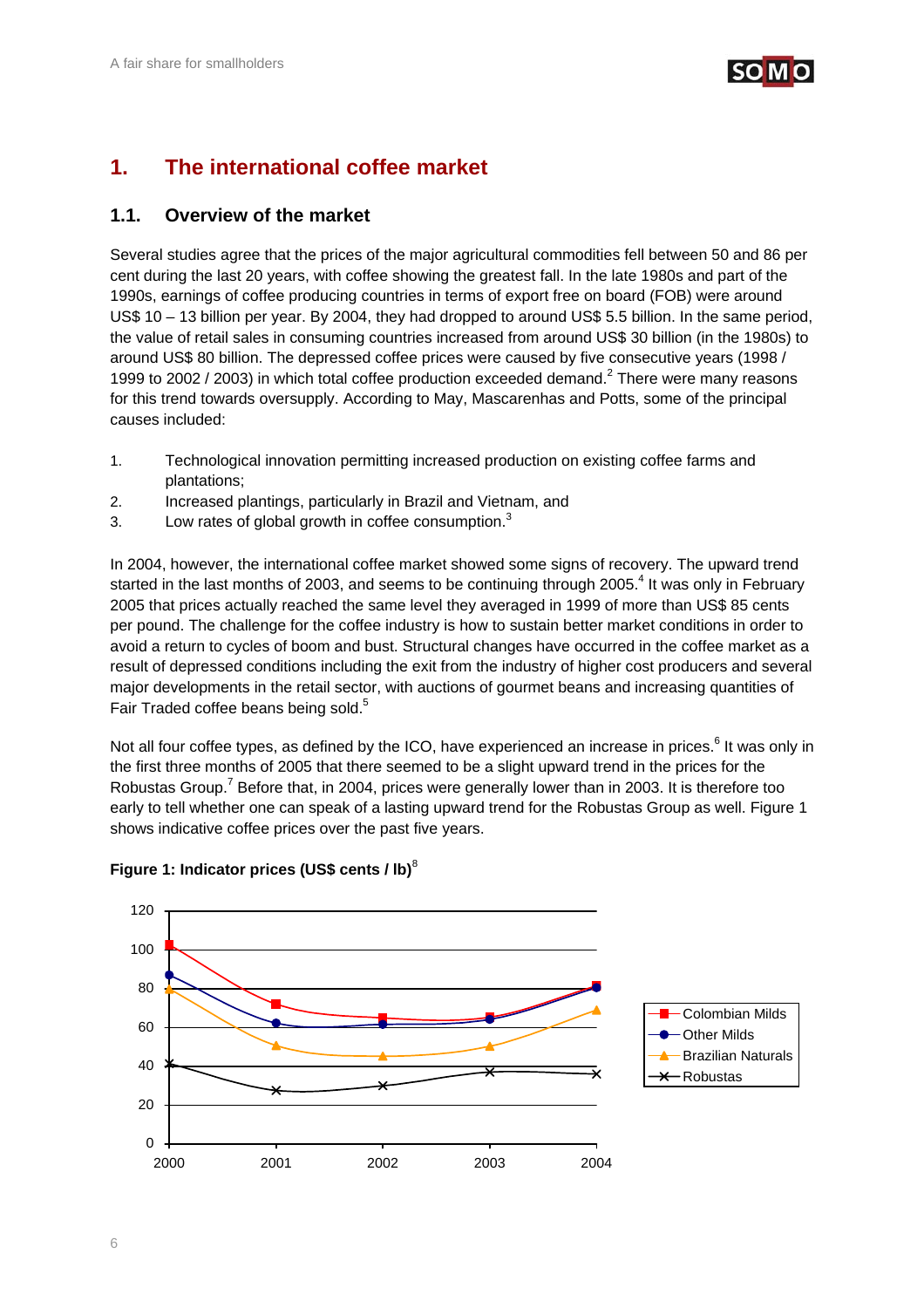

## *1.1.1 Market size and trends*

Over 90 per cent of coffee production takes place in developing countries, while coffee is consumed mainly in industrialised economies. The major exception is Brazil, which is the top producer and also one of the main consuming countries in the world. Ethiopia also consumes a large proportion of the coffee it produces.<sup>9</sup>







**Figure 3: Consumption in selected countries (in thousand bags)**<sup>11</sup>

### **Demand exceeds supply in 2005**

Domestic consumption in coffee exporting countries during 2004 was 28.4 million bags, compared to 28.1 million in 2003. With 14 million bags consumed in 2004, Brazil remains an exporting country with a very high level of domestic consumption. About 85.3 million bags of coffee were consumed in importing countries. Total production in crop year 2004 / 2005 is estimated to be 113.38 million bags.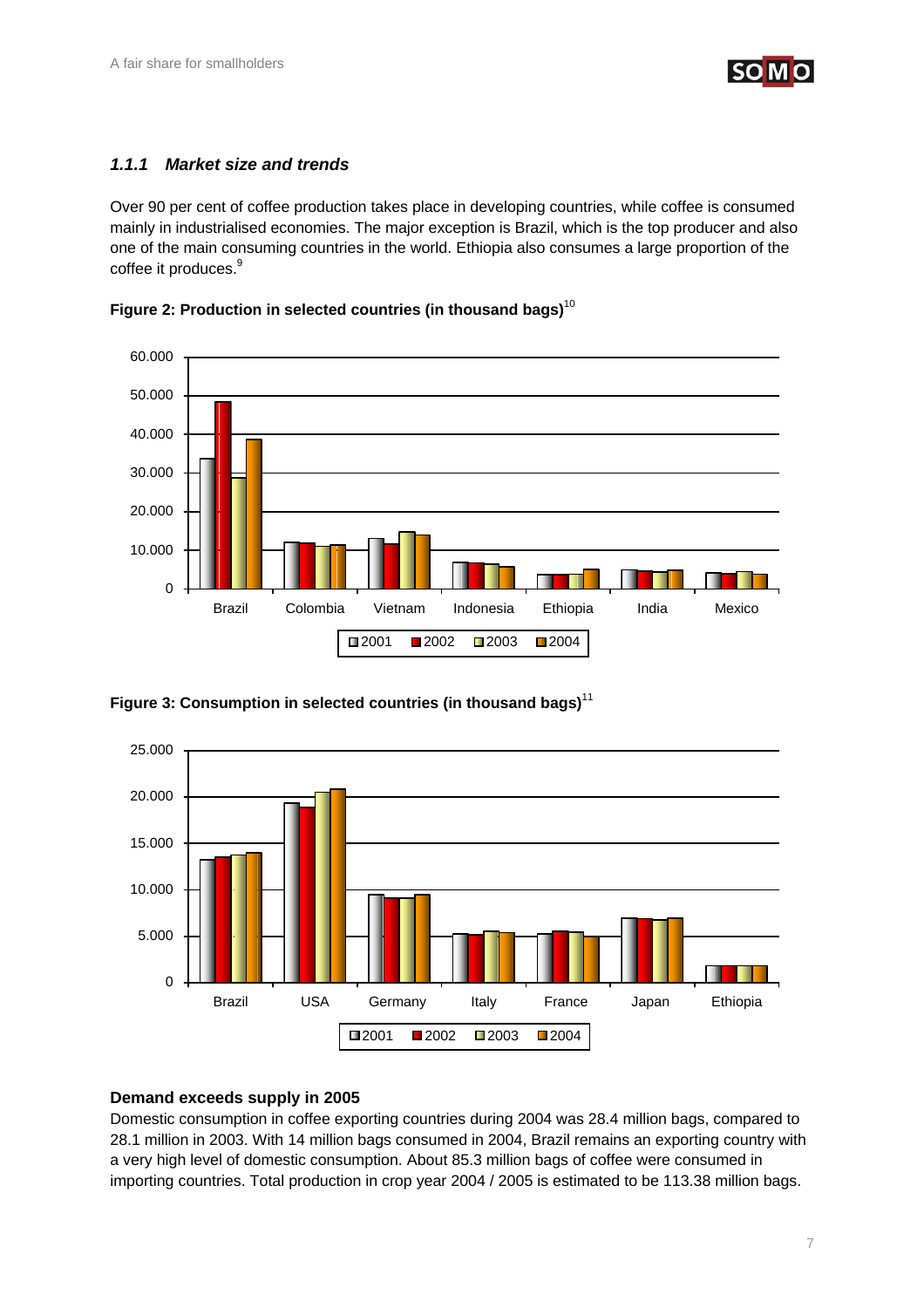

For 2005 / 2006, the ICO estimates world production at around 105 million bags (due to low estimates of the Brazilian production), compared with world demand of 114 million bags.<sup>12</sup> This means that coffee prices will increase further in the next few years.

## **Per capita coffee consumption stagnates**

Despite the ongoing efforts of the International Coffee Organisation (ICO) to increase coffee consumption in coffee-producing countries, emerging markets such as Russia and China and traditional markets, neither per capita domestic consumption in exporting countries nor consumption in importing countries have grown considerably in the past four years.<sup>13</sup> It is likely, however, that worldwide coffee consumption will grow significantly in the next few years, because of the longexpected expansion of the Chinese coffee market. The Chinese coffee market is expected to grow by 70% in total volume sales between 2003 and 2008 to reach 11,073 tonnes.<sup>14</sup>





## **Price volatility and concentration of ownership**

Over the long term, the coffee sector has suffered from a disastrous decline in prices, a process that speeded up during the 1990s. According to Kaplinsky, the sustained fall in prices can be explained by the low barriers to entry which characterise the coffee sector in particular, and many commodities in general, and which result in oversupply. Key barriers to entry for many years were the International Coffee Agreements, which limited supplies to the global market. Furthermore, Kaplinsky thinks that the increasing concentration of ownership and power at the downstream end of the coffee value chain has led to processes of price formation which explain the growing asymmetry of incomes in the coffee chain.16 This affects small-scale producer organisations in particular. In two decades, the producers' share of total value has declined considerably: from approximately 30 per cent to less than 10 per cent.<sup>17</sup> The decrease in producer value is clearly linked to the increase of roaster profit margins. In paragraph 2.2. the power of roasters in the mainstream coffee value chain is discussed.

Due to the imbalance of power in the mainstream coffee value chain, farmers and their families face a whole series of obstacles, starting with the fluctuating prices for coffee on the international market. Farmers often have to accept the price offered by traders and have very little, if any, power to negotiate. Although traders squeeze extra margins for themselves out of farmers, the highest margins in the market are made, after export, by the roaster companies. Even in the worst years of the coffee crisis, roaster companies in the United States and Europe made extraordinary profits on their retail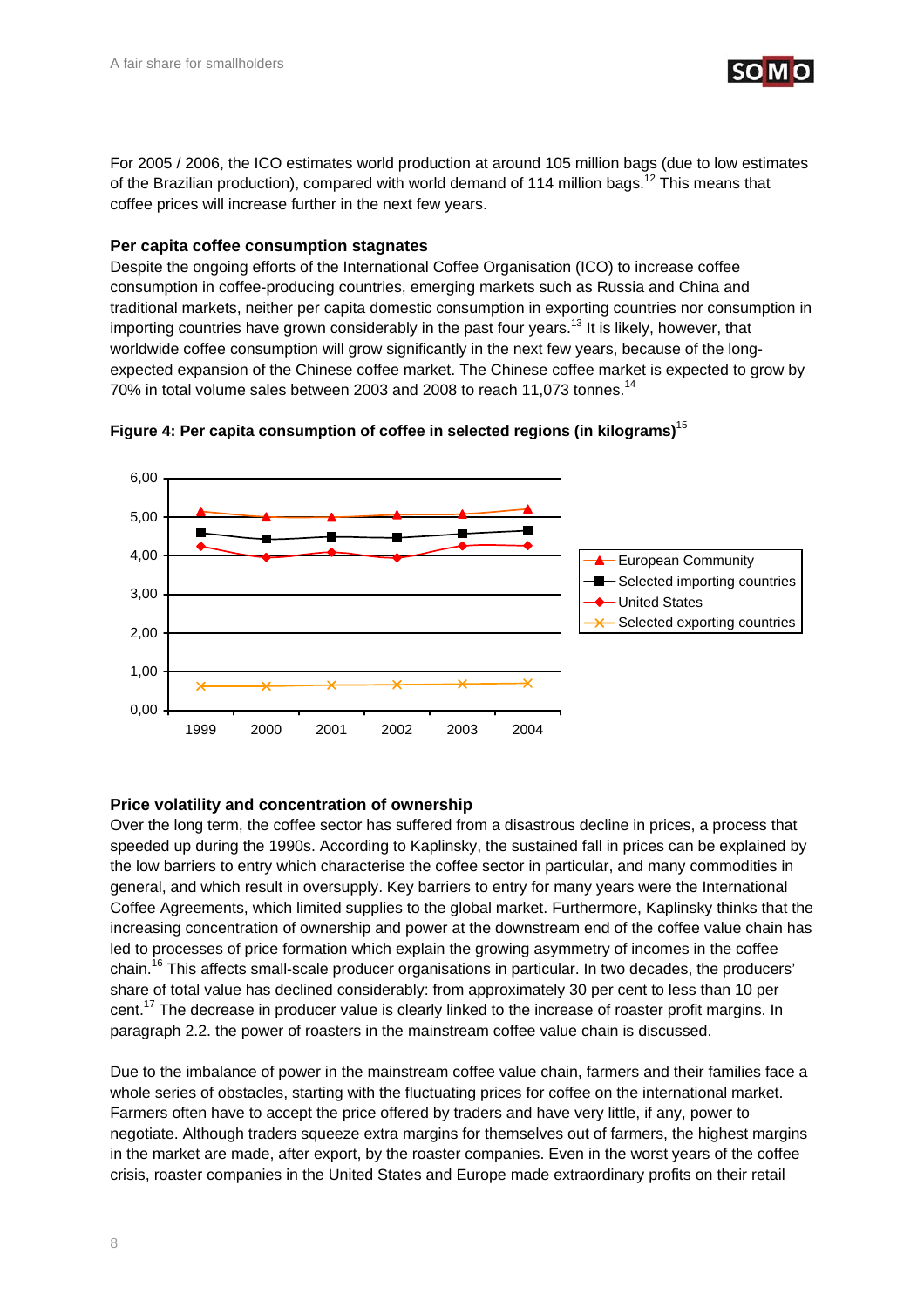

coffee business, while farmers and exporters in coffee-exporting countries made losses or at best tiny margins. This unequal distribution of value has had a disastrous effect on farmers, millers, and even exporters in developing countries. In 2002, Oxfam interviewed Peter and Salome Kafuluzi, who live on a farm in Kituntu in Uganda with 13 of their children and grandchildren. Peter told Oxfam that he could not support his family anymore, because coffee prices were the lowest he had ever seen. Salome said: "We are failing in everything. We can't have any meat, fish, rice, just sweet potatoes, beans and matoke [cooking bananas]... We can't send the children to school."<sup>18</sup> While this was happening in many coffee-producing countries, the four main roaster companies were very profitable. Analysts estimated that at that time the operating profit margins for the beverages units of these roasters varied from 17 to 30 per cent. Roasters gain from the volumes they buy, from the strength of their brands and products, from cost control, from their ability to mix and match blends and from the use of financial tools that give them even more buying flexibility.<sup>19</sup>

For small-scale farmer organisations, it is often very difficult to achieve economies of scale when they have to compete with large exporters with consolidated processing and established relationships with international buyers. Oxfam has expressed its concern about direct coffee buying by multinational companies in developing countries. Rather than bringing increased benefits to producers, roasting companies buy coffee directly to sidestep intermediaries and cut their own costs by paying the same price as the local buyers. This sort of "market access" is not beneficial to smallholders.<sup>20</sup>

## **Specialty coffees**

One of the most important trends in the coffee market has been the growing demand for specialty coffees. Sellers distinguish these coffees by highlighting their country of origin, by emphasizing their particular characteristics, or by showing a commitment to organic, shade-grown or Fair Trade practises. Some producer countries have benefited from the specialty market by branding local quality coffee and successfully developing a name and niche market. Examples are Colombia, with its Juan Valdez and Café de Colombia brand names, Jamaica, with its Blue Mountain brand of coffee and India, with Monsooned Malabar.<sup>21</sup>

## **Traceability**

Traceability has become an important issue in the coffee industry. Increasingly, the coffee sector has begun producing goods and services tailored to the tastes and preferences of various segments of the consumer population. Consumers easily detect new product attributes. However, other innovations involve so-called "credence" attributes - characteristics that consumers cannot discern even after consuming the product. Consumers cannot, for example, taste or otherwise distinguish between oil made from genetically engineered (GE) corn and conventional corn oil. Credence attributes can be content or process:

- **Content attributes** affect the physical properties of a product, although they can be difficult for consumers to perceive. For example, consumers are unable to determine the amount of isoflavones in a glass of soy milk or the amount of calcium in a glass of enriched orange juice by drinking these beverages.
- **Process attributes** do not affect final product content but refer to characteristics of the production process. Process attributes include country-of-origin, organic, free-range, dolphinsafe, shade-grown, earth-friendly, and Fair Trade. In general, neither consumers nor specialised testing equipment can detect process attributes.

Traceability is an indispensable part of any market for process credence attributes - or content attributes that are difficult or costly to measure. The only way to verify the existence of these attributes is through a book-keeping system that establishes their creation and preservation. For example, tuna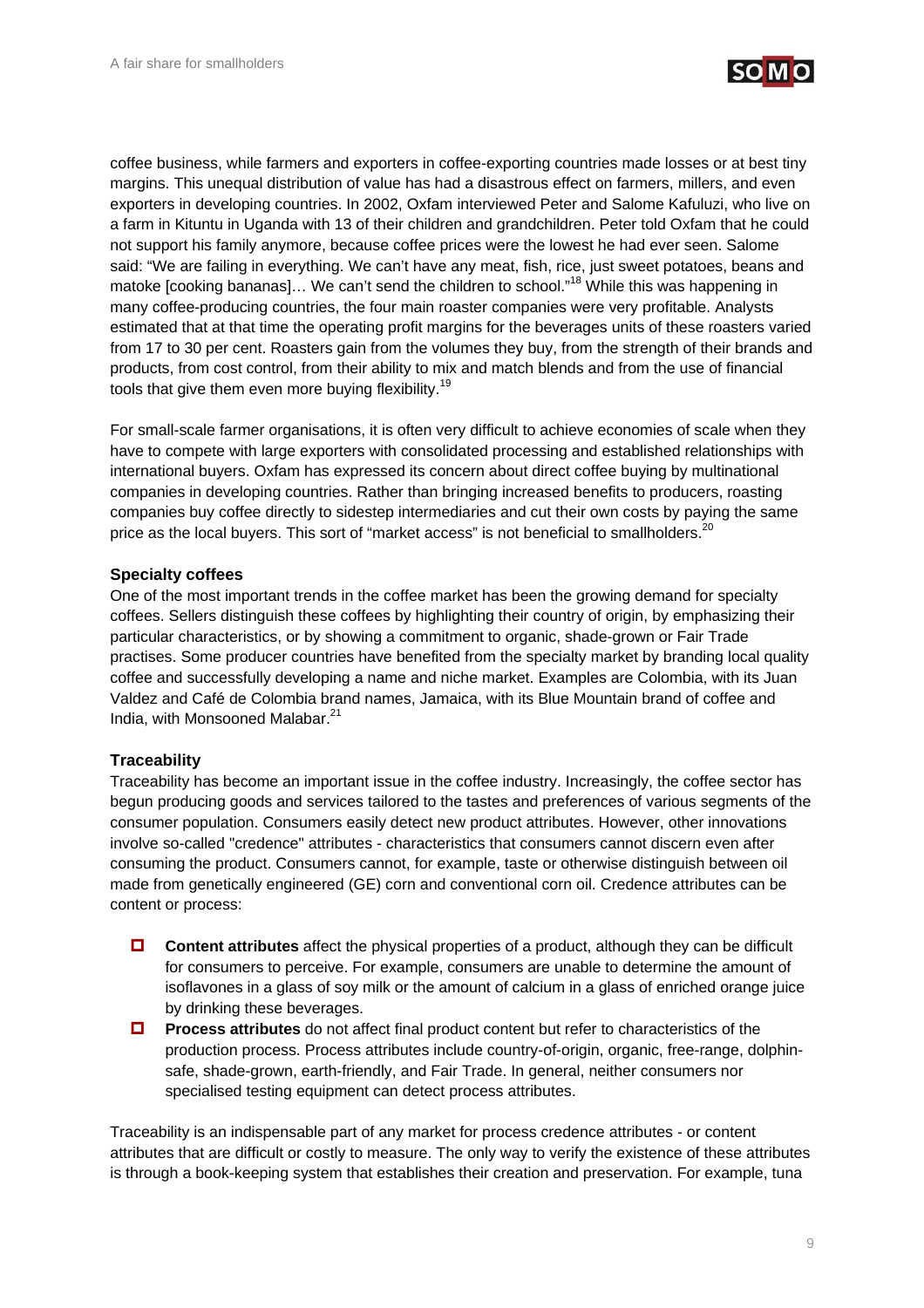

caught with dolphin-safe nets can be distinguished from tuna caught using other methods only through a book-keeping system that links the dolphin-safe tuna to the observer on the boat from which the tuna was caught. Without traceability as evidence of value, no viable market could exist for dolphinsafe tuna, Fair Trade coffee, non-biotech corn oil, country-of-origin, or any other process credence attribute. Traceability systems help create markets for foods with and without these attributes.<sup>22</sup>

## **The proliferation of standards**

Standards communicate information about the credence attributes mentioned above. According to Ponte, standards systems can be classified in three broad categories: mandatory, voluntary and private. Stefano Ponte states:

"Standards are mandatory when they are set by governments in the form of regulation. These may affect trade flows by placing technical requirements, testing, certification and labelling procedures on imported goods. Governments can rely on standard enforcement through ex post liability rules that allow punitive damages to be awarded to the buyer in case of noncompliance, or they can adopt ex ante measures - such as requiring information or banning a product not matching technical standards from being imported. In the US, ex post liability is more common, while in Europe ex ante measures are the backbone of regulation. Voluntary standards arise from a formal coordinated process in which key participants in a market or sector seek consensus. The International Standardization Organisation (ISO) has established over 7,000 voluntary standards. Some of these are also introduced as a response to consumer request (such as eco-labels), or as a result of NGO-initiatives (such as Fair Trade labelling). Sectoral organisations can also establish voluntary standards that apply to their members. Voluntary standards are usually verified through third-party auditing. Private standards are developed and monitored internally by individual enterprises. What often distinguishes them from mandatory and voluntary standards is their lack of third party verification, and a lower degree of transparency and participation by the affected stakeholders."<sup>23</sup>

The proliferation of standards in the coffee sector is a consequence of the need for measuring and qualifying credence attributes. Many consumers in high-income economies demand complete information on a product in order to make individual choices in relation to personal beliefs and taste preferences. As Ponte believes, "the management of standards may been seen as a question of competition and/or cooperation between the actors of a value chain, each one having only partial access to – and control of – information on the product and its related production and process methods."<sup>24</sup>

## *1.1.2 Sales channels*

Most ground coffee and instant coffee is sold to end-consumers by large retailers. Retail sales of coffee (both roasted and instant) in the main importing countries are channelled through a combination of retail shops owned by the roasters themselves, their own direct sales force supplying supermarkets and hypermarkets, and wholesalers and food brokers. Supermarkets today play a much larger role in the retailing of coffee than they ever did before and brands owned by supermarkets now account for a sizeable proportion of retail coffee sales. Roasted coffee is sold in ground form or as whole bean and is packaged in various types and sizes of cans and packets. Soluble coffee is generally sold in jars, although sachets are becoming increasingly popular especially in emerging markets and in particular for the '3 in 1' products where instant coffee is pre-mixed with sugar and a creamer. There is also a strongly growing, although still small, market for ready-to-drink (RTD) liquid coffee beverages sold in cans or bottles.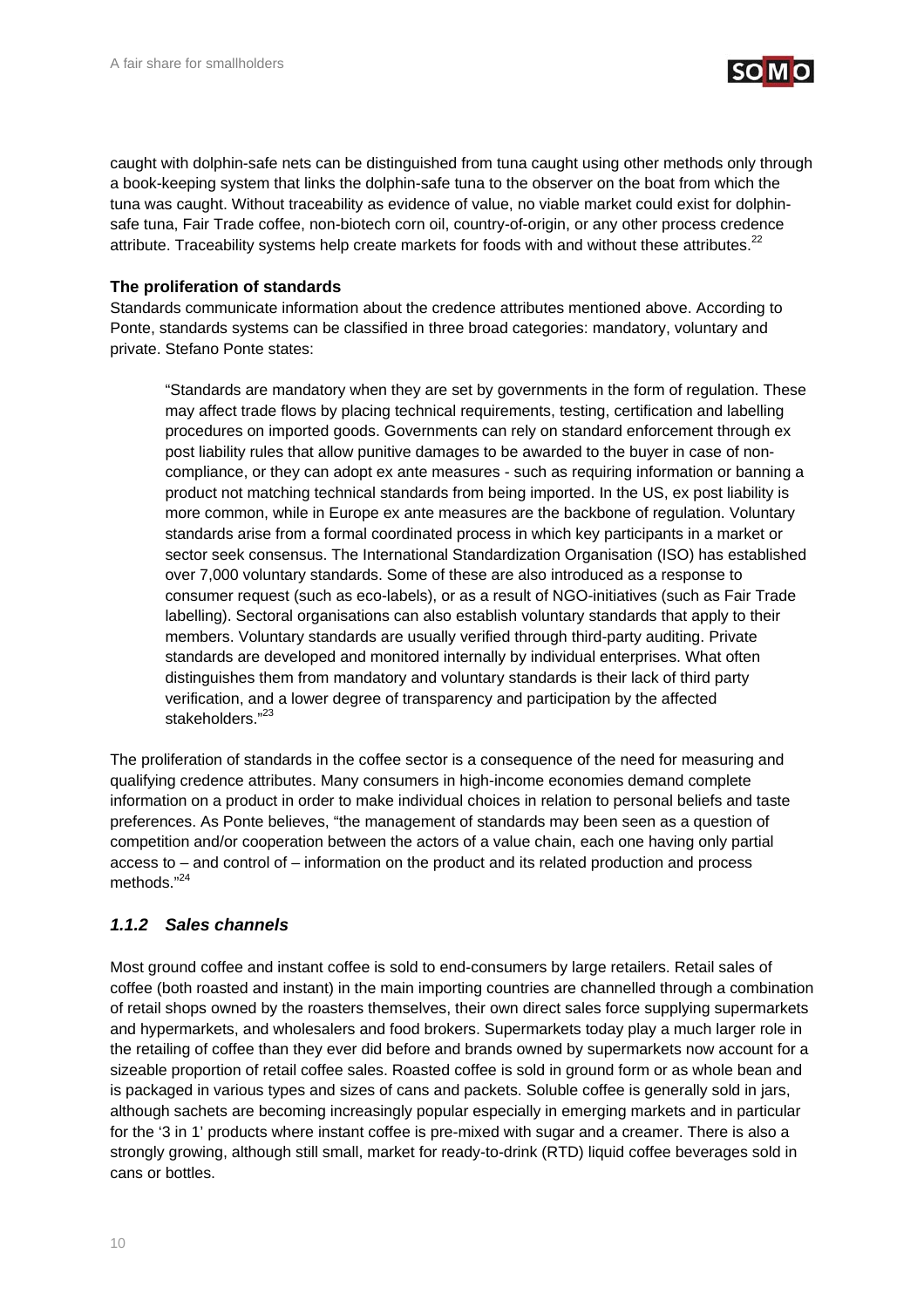

Roasters have two distinct market segments:

- $\Box$  The retail (grocery) market, where coffee is purchased largely but not exclusively for consumption in the home;
- $\Box$  The institutional (catering) market, where coffee is destined for the out-of-home market e.g. restaurants, coffee shops and bars, hospitals, offices, and vending machines.

The percentage share of each segment varies from country to country, but in most retail sales for inhome consumption generally account for 70 to 80 per cent of the overall market. There are exceptions, especially in countries where there is a well-established catering trade and where eating in restaurants, bistros and cafés is part of the country's traditions i.e. Italy, Spain and Greece.

Each segment accepts a wide range of products, the quality and taste of which depend largely upon the types of coffee that make up the blends, the degree to which they have been roasted, the level of grinding, and so on. Most small roasters tend to specialise in one segment, while larger and in particular multinational roasters usually service both. The major part of the retail market is, however, controlled by a handful of large multinational roasters and the degree of concentration is increasing. Although this trend was temporarily halted by the growth in the speciality trade, it is once again accelerating with the rapid acquisition of small specialty roasters by the multinationals.<sup>25</sup>

## *1.1.3 Regulation, standards and requirements*

## **Tariff barriers**

Import tariffs on green coffee are becoming lower and less common. However, as a rule, progressive tariffs are levied on coffee that has been processed. The difference between the normal tariff rates (MFN rates – Most Favoured Nations) and the preferential tariff rates (GSP rates – Generalized System of Preferences) is often sufficient to provide some benefit. In addition, African, Caribbean and Pacific (ACP) countries which have acceded to the Cotonou Agreement with the European Union are exempt from EU import tariffs.<sup>26</sup> This exemption is also granted to some developing countries outside the ACP group. Of interest to coffee are Bolivia, Colombia, Costa Rica, Dominican Republic, Ecuador, El Salvador, Guatemala, Haiti, Honduras, Laos, Nicaragua, Panama, Peru, Venezuela and Yemen. The table below provides an overview of the tariff barriers currently in place.<sup>27</sup>

| Country / area       | <b>Roasted</b>      | Decaffeinated, roasted | <b>Soluble</b>       |
|----------------------|---------------------|------------------------|----------------------|
| <b>United States</b> | $\Omega$            | $\Omega$               | 0                    |
| European Union       | 7.5% MFN            | 9.0% MFN               | 9.0% MFN             |
|                      | 2.6% GSP            | 3.1% GSP               | 3.1% GSP             |
| Canada               | 4.15 cents / kg MFN | 4.15 cents / kg MFN    | 14.32 cents / kg MFN |
|                      | 0 GSP               | $0$ GSP                | 0 GSP                |
| Japan                | 20% General         | 20% General            | 12.3% General        |
|                      | <b>16% WTO</b>      | <b>16% WTO</b>         | 13.2% WTO            |
|                      | 10% GSP             | <b>10% GSP</b>         | 9.0% GSP             |
| Switzerland          | 0.69 SFr / kg MFN   | 0.69 SFr / kg MFN      | 2.13 SFr / kg MFN    |
|                      | 0.69 SFr / kg GSP   | 0.69 SFr / kg GSP      | 2.13 SFr / kg GSP    |

## Table 1: World tariffs on processed coffee<sup>28</sup>

### **Quality requirements**

In many producing countries the liberalisation of the coffee industry in the 1980s and 1990s meant considerable change in the way coffee was collected, processed and marketed. In some countries the situation went from total control of all aspects of the collection and marketing chain, to virtually no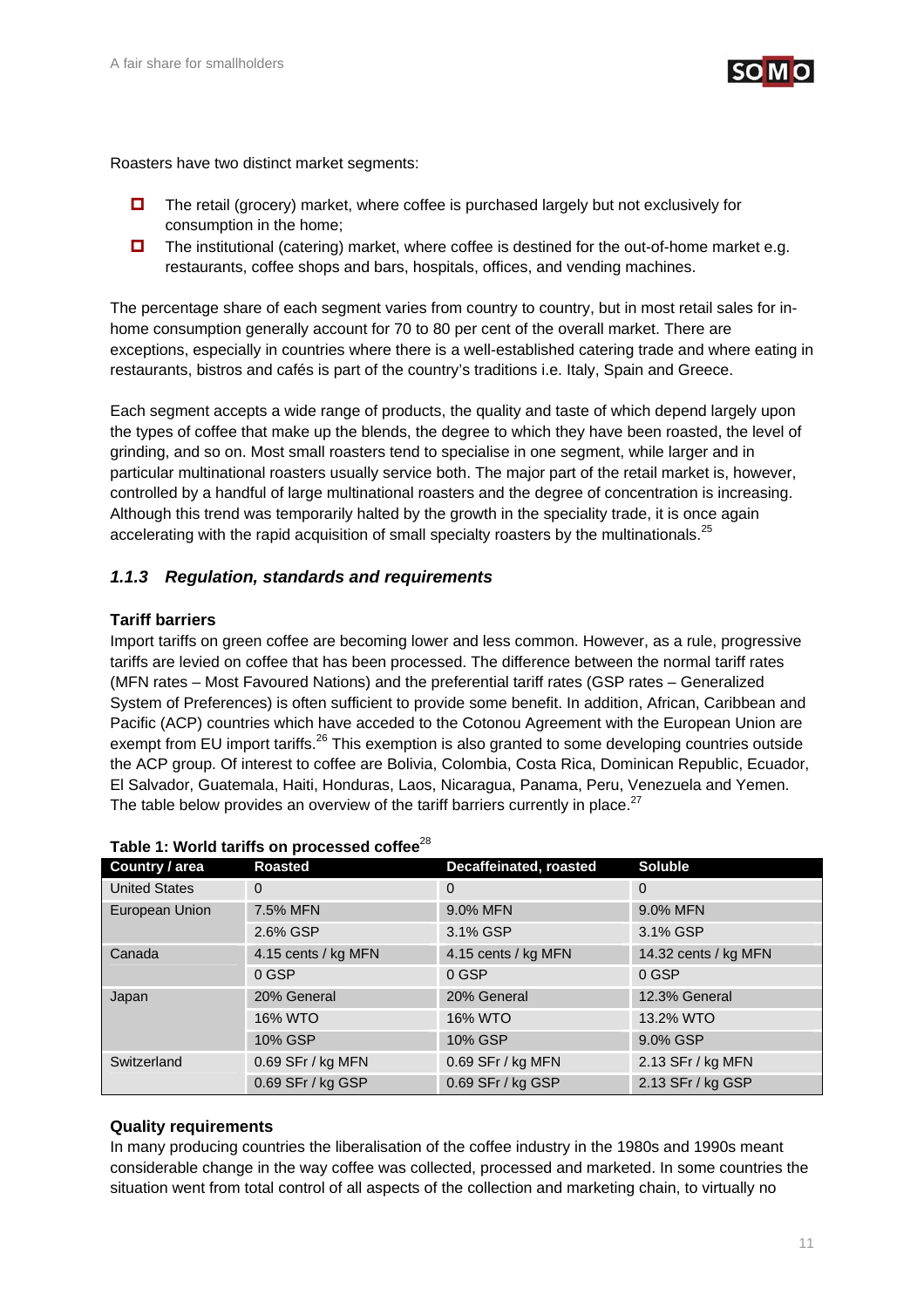

controls at all, referred to by some as anarchy. This is not to say that all had been well in those tightly controlled coffee industries, but quality did initially suffer in some countries. In recent years the pendulum has swung back and the need for quality standards is once again being recognized.

Quality control at the primary (farm gate) level can assume different forms:

- Government or coffee authorities attempt to 'police' harvesting, on-farm processing and drying. This is costly in terms of qualified staff and does not have a good track record.
- Penalties are imposed for lower than average quality. This is *passive* quality control: it does nothing to encourage better than minimal or average quality.
- **D** Premiums are offered for better than average quality. This is *active* quality control: it rewards and encourages the production of better quality. It can be combined with a refusal to purchase inferior quality but this leaves open the question of what will happen to such coffee.

Different producing countries have differing quality control systems and attach differing values to certain aspects of quality. When setting quality limits one should recognise that without active quality control, such as paying premiums for better quality, the maximum permissible limit (on defects, for instance) quickly becomes the new standard. In setting export taxes care should be taken not to penalise producers of better quality who manage to obtain premium prices as a result of their effort.

Internationally, the very low coffee prices that resulted from surplus production in the late 1990s and early 2000s have brought calls for the lowest qualities to be eliminated from the market altogether, and the ICO Council passed a resolution to this effect.

Resolution 407 introduced mandatory minimum standards for coffee exports in February 2002, but this proved to be unenforceable so it was subsequently amended by Resolution 420 (May 2004) which recommends voluntary targets for the minimum quality export standards for both Arabica and Robusta. The objective remains that of halting the export of substandard beans and thereby tightening supply lines in the expectation this will help lift prices.<sup>29</sup>

### **Food safety**

Safety concerns in coffee consuming countries are reflected by rules and regulations created by governments and major buyers of coffee. The most common possible health and hygiene-related hazards are described below:

## → Mycotoxins

Mycotoxins are caused by contamination by some naturally occurring moulds. Not every type of mould produces mycotoxins. Mycotoxins are 'selective' in the sense that a given type of mycotoxin occurs in specific foodstuffs: aflatoxins in peanuts, grains and milk; patulin in apple juice; ochratoxin A (OTA) in grains, grapes and derived products, beans and pulses, cocoa, coffee and others. For coffee OTA is the most relevant mycotoxin. The initial contamination of coffee with OTA takes place through spores in the air and in the ground. These spores may produce a mould but only if the right circumstances (humidity and temperature) prevail. The importance of proper moisture management throughout the entire processing and supply chain cannot be overemphasized. Farmers, middlemen and exporters have to be aware that in a shipment of coffee OTA contamination (mould) may be very localized, making sampling extremely complex. Careful inspection of visual appearance and any mouldy or earthy smells can be a useful tool for checking.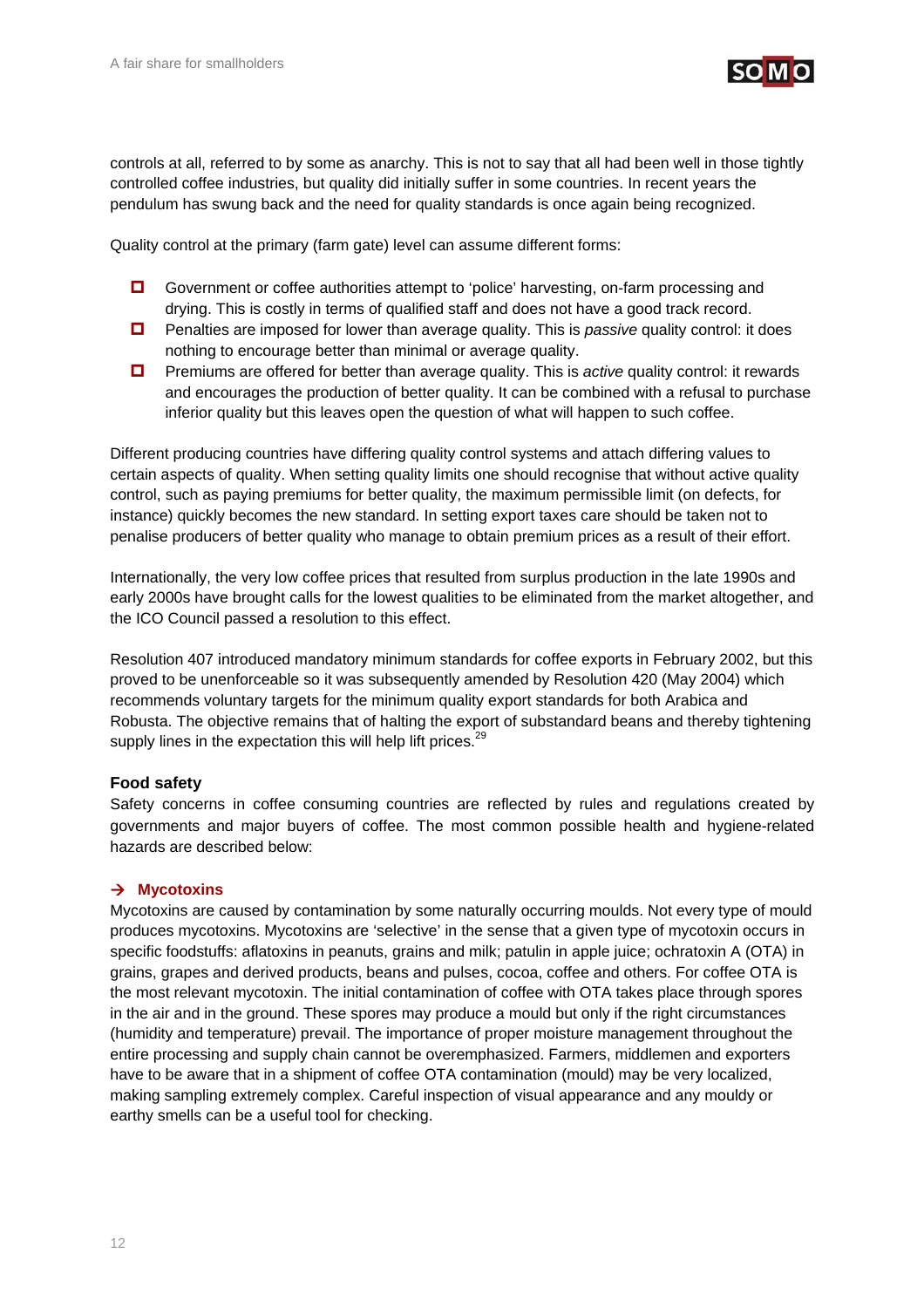

## $→$  **Pesticide residues**

It is essential that coffee growers maintain chemical registers that detail, in chronological order, the type and quantities of all chemicals used and the timing of their application. Obviously only chemicals that have been approved for use on coffee may be used and then only within the withholding limits specified by the manufacturers. Exporters and shipping lines must ensure only clean containers are used, thus avoiding cross-contamination by previous cargoes.

## $→$  **Hydrocarbon contamination**

This is usually caused by jute coffee bags because of the 'batching oil' used to soften the jute fibres before spinning. There have been instances of contaminated oil being used (old engine oil for example). The International Jute Organisation has established specifications (IJO Standard 98/01) for the manufacture of jute bags to be used in the food industry.

### **Standards**

As mentioned before, standards communicate information about the attributes of a product. Stefano Ponte classifies standard systems in three broad categories: mandatory, voluntary and private. The distinction between these sorts of standards is somewhat arbitrary, because some voluntary standards have become mandatory in practise, which means that they are required if economic agents want to complete globally.<sup>30</sup> An example of a voluntary standard that is now "required" for many economic agents are the ISO 9000 standards on quality management. It is also a bit unproductive to distinguish between private and voluntary standards, considering the fact that many private enterprises borrow parts of voluntary standards. According to Ponte, "adherence to voluntary and / or private standards is often a pre-condition for the acceptability of products by consumers and / or distributors."<sup>31</sup>

The following paragraphs contain basic information on three important voluntary standards for the coffee sector. Fair Trade is discussed in paragraph 1.2 and chapter 2.

## → Utz Kapeh

Utz Kapeh is a package of farm-level, brand-level and financial tools to bring social and environmental performance to the mainstream coffee market. The main instruments being used by Utz Kapeh is the Utz Kapeh Code of Conduct. Utz Kapeh ('good coffee' in Mayan) was developed in 1997 by a consortium of Guatemalan coffee producers and exporters and the Dutch roaster Ahold Coffee Company. The Utz Kapeh programme was based on the EurepGAP Protocol for Fruits and Vegetables. This Protocol was developed by the leading European retailers to provide basic assurance for food safety and environmentally and socially appropriate growing practices. Utz Kapeh translated the EurepGAP Protocol into a specific framework for the production of coffee. Relevant chapters and criteria from the ILO (International Labour Organisation) Conventions and the Universal Declaration of Human Rights were added later.<sup>32</sup>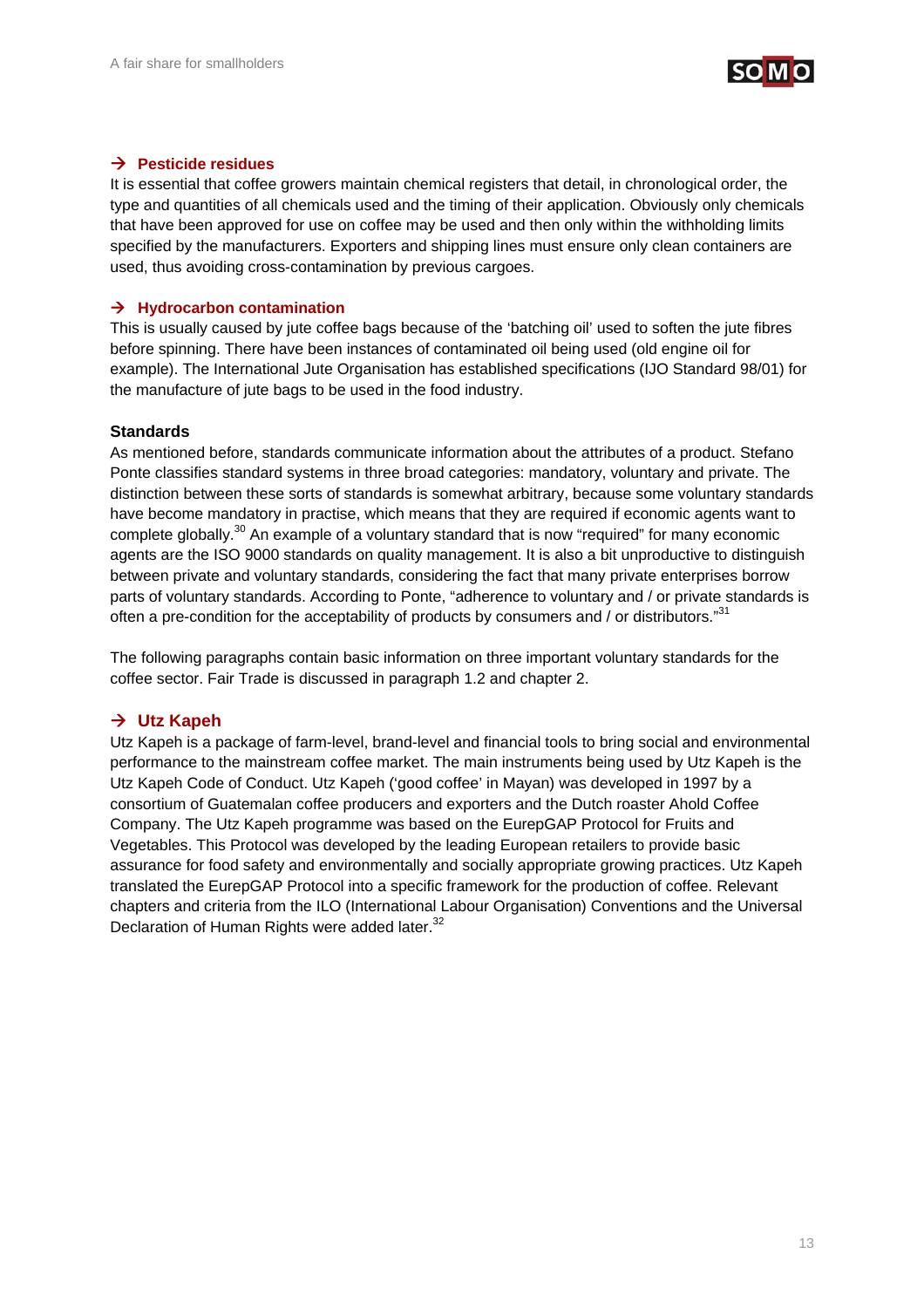

The 2004 version of the Utz Kapeh Code of Conduct includes the following social, cultural, environmental, managerial and economical issues:

| ٠              | Traceability                           | $\blacksquare$ | Harvesting                        |
|----------------|----------------------------------------|----------------|-----------------------------------|
| ٠              | Record keeping                         |                | • Post harvest produce handling   |
| $\blacksquare$ | Varieties and rootstock                | ٠              | Waste and pollution management    |
| ٠              | Site history and site management       | ٠              | Recycling and re-use              |
|                | • Soil and substrate management        | ٠              | Worker health, safety and welfare |
|                | Fertilizer use                         | $\blacksquare$ | Environment and conservation      |
| ٠              | Irrigation / fertigation <sup>33</sup> | ٠              | Complaint form                    |
|                | Crop protection                        |                |                                   |

In order to be recognised as an Utz Kapeh-certified producer, a coffee farmer has to comply with all the 'major musts' and with 95% of the 'minor musts' stated in the code. Minor musts are requirements of minor importance and major musts are requirements of major importance.<sup>34</sup>

The price of Utz Kapeh-certified coffee is determined during the negotiation process between buyer and seller. Utz Kapeh does not set coffee prices but used to encourage buyers to pay a "sustainability differential" on top of the market price and normal quality differential. The added value for brands and the real costs of compliance by farmers should lead to this Sustainability Differential.<sup>35</sup> An internet database provides the weekly Utz Kapeh coffee price averages, specified for every country according to demand and quality. This system provides information about the developments in the world market, the quality premium and the added value of Utz Kapeh.<sup>36</sup>

Brands and roasters are authorised to use the Utz Kapeh-certified responsible coffee' label if 90 per cent of the coffee in a pack is certified by the Utz Kapeh foundation. Audits are carried out annually by a third-party auditor, which reviews all the relevant data and information present at the farm or plantation.<sup>37</sup>

In 2004 21,300 tons were purchased as Utz Kapeh coffee.<sup>38</sup> In June 2005, there were 77 Utz Kapeh certified producers and producer groups.<sup>39</sup>

## $→$  **Rainforest Alliance**

The Rainforest Alliance is the Secretariat for the Sustainable Action Network (SAN), a coalition of Latin American conservation organisations dedicated to the principles of sustainable agriculture. Together, Rainforest Alliance and SAN seek to impact tropical agriculture, producer communities, and the ecosystems that surround them through the development of certification standards that promote the needs of producer communities in tandem with the ideals of conservation. Producer groups who meet the SAN standards may be certified and use Rainforest Alliance's label in marketing their products. Throughout its certification program, the Rainforest Alliance seeks to "reverse the intensive management systems required by industrial coffee hybrids and encourage the sustainable production and harvesting of beans." Its sustainable coffee program guides and rewards continual improvements on farms, and connects responsible producers and traders with conscientious buyers and better markets. Farms that meet the comprehensive generic standards for coffee production established by the Rainforest Alliance along with its partners in the Sustainable Agriculture Network receive the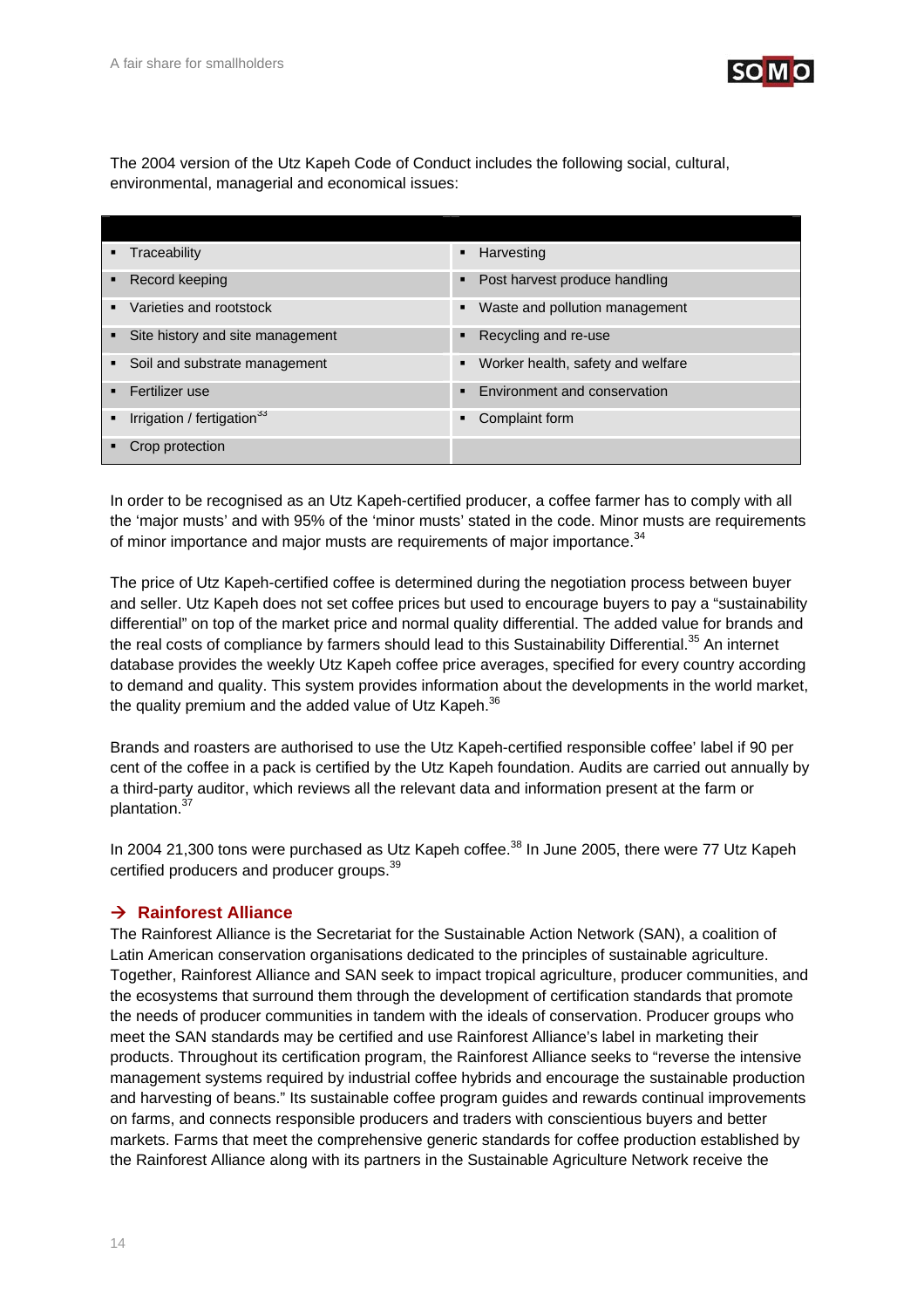

Rainforest Alliance Certified seal of approval, which farmers can use to distinguish their product in the marketplace.<sup>40</sup>

The standards set by SAN are designed to promote tropical conservation and steer commercial agriculture practices in the tropics. Rainforest Alliance Certified growers follow the criteria and standards designed by SAN. Rainforest Alliance verifies that certified products have been grown using environmentally responsible management practices, including integrated pest and disease management practices, soil and water conservation, some labour treatment practices and community relations. The Rainforest Alliance Certified label standards have been tailored to crops in specific regions. There are nine main criteria areas for each crop and corresponding standards that must be met. Within pest and disease management, there is also a list of pesticides that are prohibited for use and includes the Pesticide Action Network's "dirty dozen" and the red lists of the United States Environmental Protection Agency. Within water resource standards, waterways must be protected with buffer zones and monitored for contamination. Workers must be paid minimum wage and have the right to organise.

The Rainforest Alliance often accredits local organisations within the Sustainable Agriculture Network to certify according to the Rainforest Alliance Certified label program. All farm evaluations are forwarded to Rainforest Alliance for final certification approval. In cases where there are no local certifying organisations, RA will perform the certification directly.<sup>41</sup>

Since 1991, SAN has developed guidelines for the responsible management of export agriculture, certifying bananas, coffee, cocoa, citrus, and flowers and foliage according to environmental and social standards. Farms that meet the Sustainable Agriculture Network standards are "certified" and may use the Rainforest Alliance-certified label in marketing their products.

For coffee producers, SAN has developed generic standards for coffee farm evaluation. These standards include the following issues:

| <b>Ecosystem</b>                                            | Conserve ecosystems on and near the farm;<br>٠                                                                                                                                                                                                                     |  |  |
|-------------------------------------------------------------|--------------------------------------------------------------------------------------------------------------------------------------------------------------------------------------------------------------------------------------------------------------------|--|--|
| conservation                                                | Protect forests and reforest where possible;<br>٠                                                                                                                                                                                                                  |  |  |
|                                                             | Prevent and control fires.                                                                                                                                                                                                                                         |  |  |
| <b>Wildlife conservation</b>                                | Protect and enrich habitat:<br>٠                                                                                                                                                                                                                                   |  |  |
|                                                             | Protection strategies regarding biodiversity and endangered species;<br>٠                                                                                                                                                                                          |  |  |
|                                                             | Proper location of farms.<br>٠                                                                                                                                                                                                                                     |  |  |
| <b>Fair treatment and</b><br>good conditions for<br>workers | Employment policies should improve the standard of living for workers and<br>their families (compliance with the relevant national legislation, ILO<br>Conventions, other international conventions ratified by the national<br>government and the SAN Standards); |  |  |
|                                                             | Contracting labour: no discrimination, direct hiring, minimum wages, no child<br>٠<br>labour and prohibition of forced labour;                                                                                                                                     |  |  |
|                                                             | Freedom to organise, freedom of opinion;<br>٠                                                                                                                                                                                                                      |  |  |
|                                                             | Occupational health and safety;                                                                                                                                                                                                                                    |  |  |
|                                                             | Housing and basic services.                                                                                                                                                                                                                                        |  |  |
| <b>Community relations</b>                                  | Consultation of communities;<br>٠                                                                                                                                                                                                                                  |  |  |
|                                                             | Respect for community resources;                                                                                                                                                                                                                                   |  |  |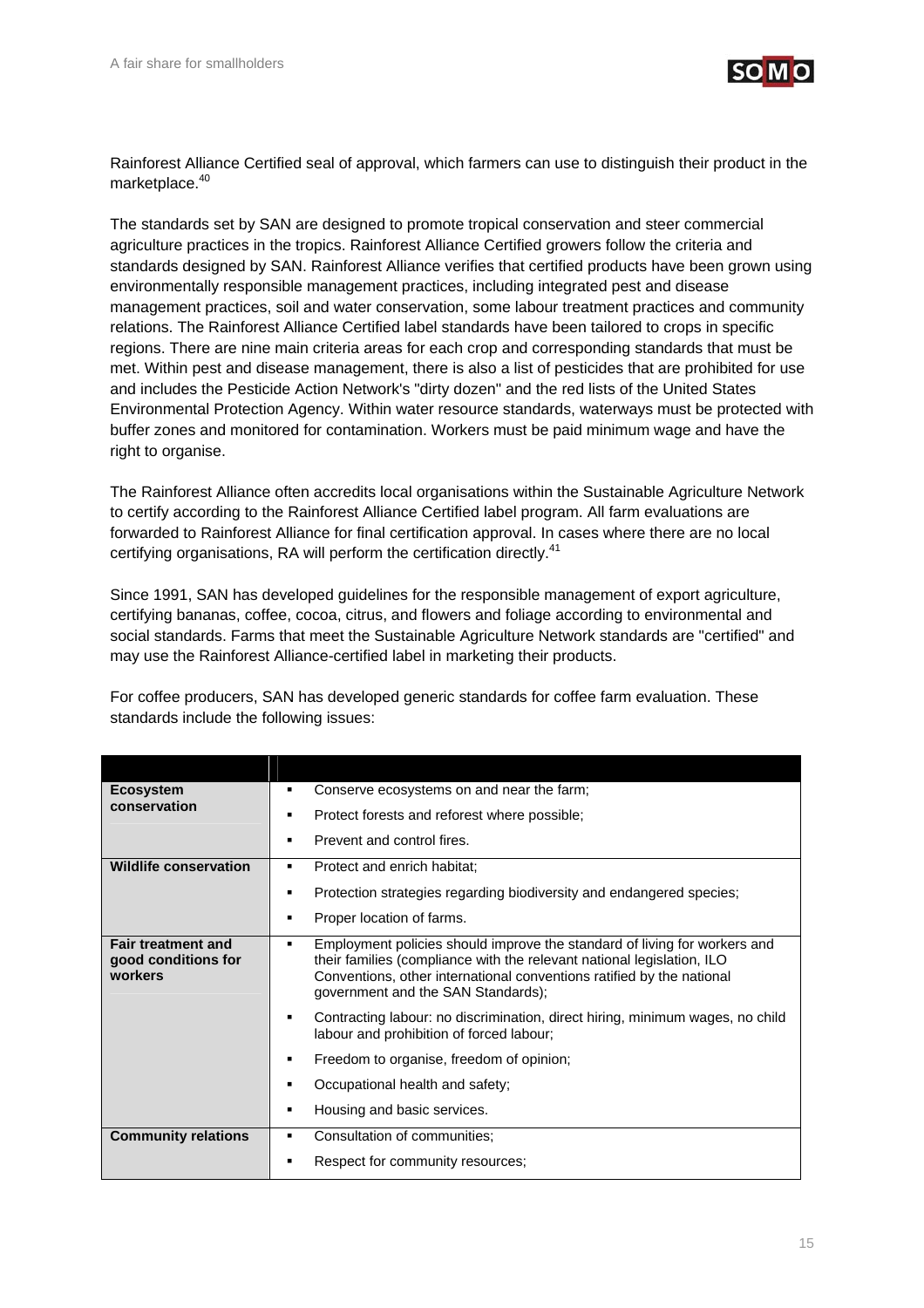

|                                   | Community development;<br>٠                                                                                             |
|-----------------------------------|-------------------------------------------------------------------------------------------------------------------------|
|                                   | Possession and use of land: obligation to prove ownership or long-term right<br>to use the land:                        |
|                                   | Shared resources and responsibilities;<br>٠                                                                             |
|                                   | Environmental education.<br>٠                                                                                           |
| Integrated crop                   | Integrated pest management;<br>٠                                                                                        |
| management                        | Permitted and prohibited agrochemicals;<br>٠                                                                            |
|                                   | Transport, storage and application of agrochemicals.<br>٠                                                               |
| Complete, integrated              | Reduction, reuse;<br>٠                                                                                                  |
| management of<br>wastes           | Recycle;<br>٠                                                                                                           |
|                                   | Appearance;<br>٠                                                                                                        |
|                                   | Final disposition of wastes.<br>٠                                                                                       |
| <b>Conservation of water</b>      | Protect waterways, rational use, contamination in bodies of water;<br>٠                                                 |
| <b>resources</b>                  | Treatment of residual waters, monitoring, aquifer protection.<br>٠                                                      |
| Soil conservation                 | New farms: agriculture must be located on suitable lands;<br>٠                                                          |
|                                   | Erosion control, soil management.<br>٠                                                                                  |
| <b>Planning and</b><br>monitoring | Planning: the producer must present a plan of objectives, goals,<br>٠<br>responsibilities and a calendar of activities. |
| <b>Monitoring</b>                 | Implementation of a monitoring system.<br>٠                                                                             |

Until February 2005, the Rainforest Alliance had certified 2,608 operations and 129,097 hectares in Brazil, Costa Rica, Colombia, Ecuador, Guatemala, Honduras, Nicaragua, Panama, The United States (Hawaii), Mexico and El Salvador. In total, RAN had certified 54,130 hectares of coffee.<sup>42</sup> Producers ranging from large agribusinesses to smallholder cooperatives can join the initiative, although it seems as if RAN currently only certifies farms in South, Central and North America.

No premium price is paid for Rainforest Alliance certified coffee. While Fair Trade is an alternative marketing system designed to give disadvantaged farmers a guaranteed price for their products and focuses on the ways in which small farmers are organised and on how agricultural products are traded, Rainforest Alliance standards promote sustainable farm management. The Rainforest Alliance states that: "The certification process benefits farmers by increasing efficiency, reducing costly inputs and improving farm management. Farm workers benefit from a cleaner, safer, more dignified workplace where their rights are respected. Certified farmers have better access to specialty buyers, contract stability, favourable credit options, publicity, technical assistance and premium markets. The Rainforest Alliance and SAN members are not directly involved in the negotiations between farmers and their product buyers. Most farmers are able to utilize their certification to receive a price premium."43

All standards on fair treatment and good conditions for workers are in accordance with the relevant ILO Conventions. However, no reference is made to the payment of living wages. The environmental standards in the SAN Generic Standards for Coffee are high and focus on sustainable coffee production. The environmental impact of the production process is controlled by standards on community relations and ecosystem conservation.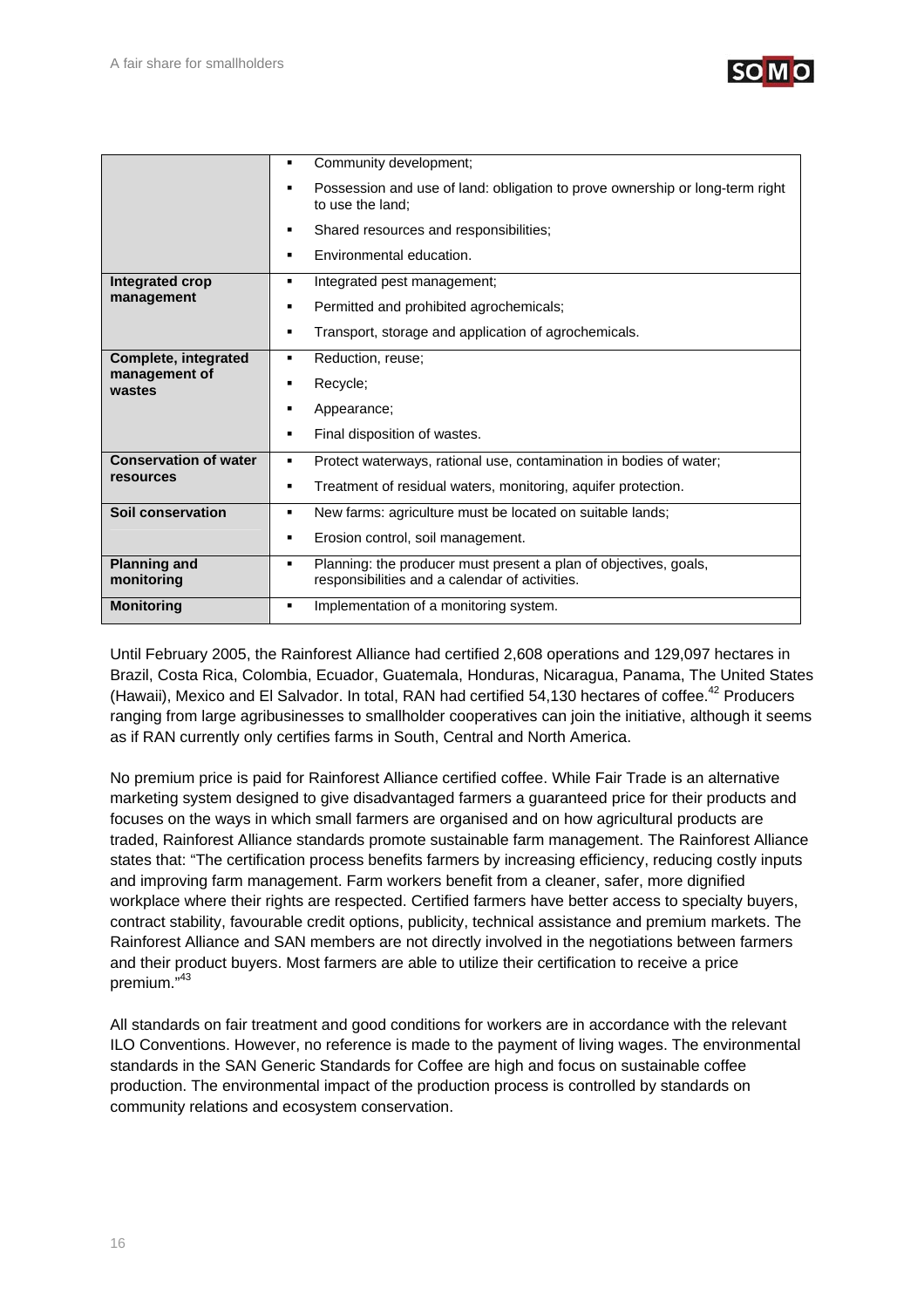

The whole certification process is carried out by SAN members. In view of the fact that the Rainforest Alliance is also a member of the Sustainability Agriculture Network, the certification process is not executed by an independent third party.

## **→ Organic**

Organic agriculture is a production management system that promotes and enhances biodiversity and soil activity. It is a system that relies on ecosystem management rather than external agricultural inputs. This system excludes the use of synthetic inputs, such as synthetic fertilizers and pesticides, veterinary drugs, genetically modified organisms (GMOs), preservatives, additives and irradiation. Though methods of organic farming may vary slightly, they largely follow the standards set forth in the IFOAM Basic Standards for Organic Production and Processing (IBS). National regulations, the European Union regulation for organic farming and the Codex Alimentarius Guidelines for organic production are very similar to the IBS. Within this framework, farmers develop their own organic production system, determined by factors like climate, crop selection, local regulations, and the preferences of the individual farmer.

In general, a grower or processor of organic coffee may be certified by a public or private certification company if, among others, the following standards and procedures are met:

- $\Box$  Coffee is grown without the use of synthetic agro-chemicals for three years prior to certification;
- □ Farmers and processors keep detailed records of methods and materials used in coffee production and management plans;
- $\Box$  A third-party certifier annually inspects all methods and materials.<sup>44</sup>

The organic coffee market has experienced sustained growth rates in the last ten years in many highincome countries. Many supermarket chains have used organic coffee as a marketing tool to attract new customers. Since organic products are sold at a premium at the retail level, it has been possible to generate higher margins for all those involved in the marketing chain. However, not all participants in the marketing chain obtain premia on an equal basis. In most European countries, organic coffee is sold mainly in natural food stores and world shops. In some countries, such as Germany, Switzerland, The Netherlands and Denmark, organic coffee is also sold in supermarkets.<sup>45</sup>

There seems to be no sound data on the consumption of organic coffee. Existing estimates are outdated and tend to vary enormously.<sup>46</sup> Scholars and researchers agree that the market for organic coffee has grown, but most are unable to back up this assumption with empirical evidence. According to estimates of the International Trade Centre, the worldwide consumption of organic coffee in 2002 / 2003 was about 38,820 tons or 720,000 bags.<sup>47</sup> Another estimate of the organic coffee sales in selected European countries for the year of 2001 shows a market of 10,400 tons.<sup>48</sup> Ponte extrapolates the latter estimate and concludes that the organic coffee market in 2004 "should be around 26,000 tons, of which 2,100 tons will be Robusta."<sup>49</sup> One thing that can be said with certainty is that the quality of organic coffee has improved enormously in the last few years. At the same time, according to Ponte, increased supply has led to low premia.<sup>50</sup> Stefano Ponte believes that some of the larger roasters may move into organic coffee because of this. At the same time, organic farmers may be less committed and motivated to comply with the high standards for organic coffee as price premia keep decreasing.<sup>51</sup>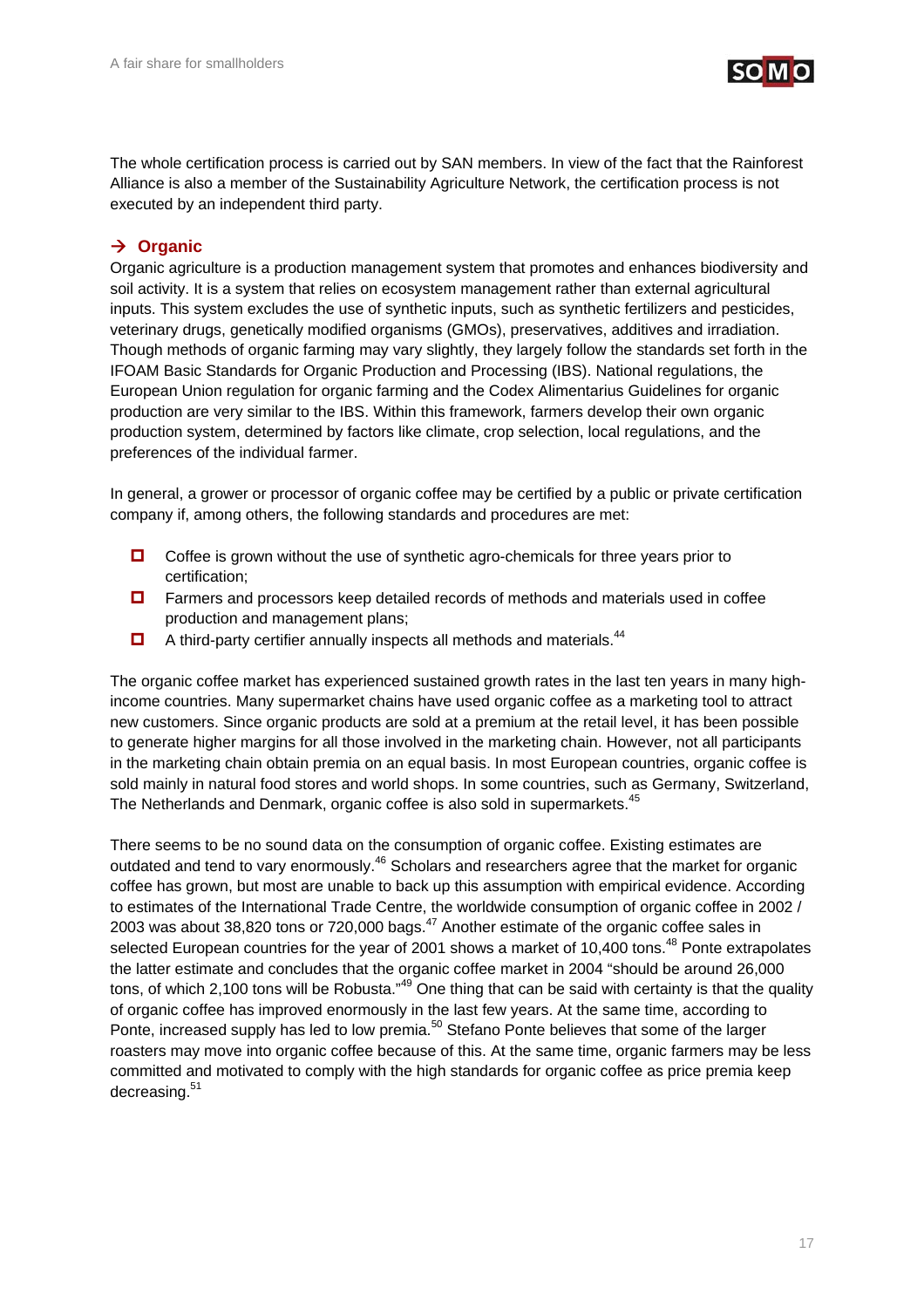

## **1.2. Fair Trade Market**

Since the 1970s, the Fair Trade market has achieved widespread acceptance. In the last three decades, it has provided considerable support to hundreds of thousands of small-scale producers in many coffee-producing countries. Fair Trade can be defined as "a trading partnership, based on dialogue, transparency and respect, that seeks greater equity in international trade. It contributes to sustainable development by offering better trading conditions to, and securing the rights of, marginalised producers and workers - especially in the South. Fair Trade organisations (backed by consumers) are engaged actively in supporting producers, awareness raising and in campaigning for changes in the rules and practice of conventional international trade".<sup>52</sup>

In the late 1980s after the collapse of the International Coffee Agreement, when coffee prices went into steep decline, a group of Alternative Trade Organisations (ATOs) and Non Governmental Organisations (NGOs) in the Netherlands founded the world's first Fairtrade labelling initiative. It was called "Max Havelaar" after the fictional Dutch character who opposed the exploitation of workers on coffee plantations in the Dutch colonies. In 1997, Max Havelaar (which by then had foundations in Switzerland, France, Belgium and Luxembourg as well as in the Netherlands) joined with the Fair Trade Foundation in the UK and Transfair (Canada, United States, Italy, Luxemburg and Germany) to form Fair Trade Labelling Organisations International as the international umbrella organisation for Fairtrade labelling. The purpose of Fairtrade labelling is to get small producers a better price for their coffee and greater opportunities for their communities. Policies, labelling, certification and inspection have been harmonised under the Fairtrade Labelling Organisation International (FLO).<sup>53</sup> At present, FLO-International represents 17 Fairtrade Labelling Initiatives. There are Fairtrade Labels on dozens of different products, based on FLO's standards for coffee, tea, rice, bananas, mangoes, cocoa, sugar, honey, fruit juices and footballs. FLO is constantly expanding its product standards and should soon include other fresh fruit, wines, nuts, oils and in the years to come more non-food products as well.<sup>54</sup>



**Figure 5: Growing markets for Fair Trade coffee: total sales volume of roasted coffee in metric**   $t$ ons<sup>55</sup>

Fairtrade labelled coffee is sold in all FLO member countries.<sup>56</sup> Coffee is the best known Fairtrade labelled product among consumers in Europe, North America and Japan. It was also the first product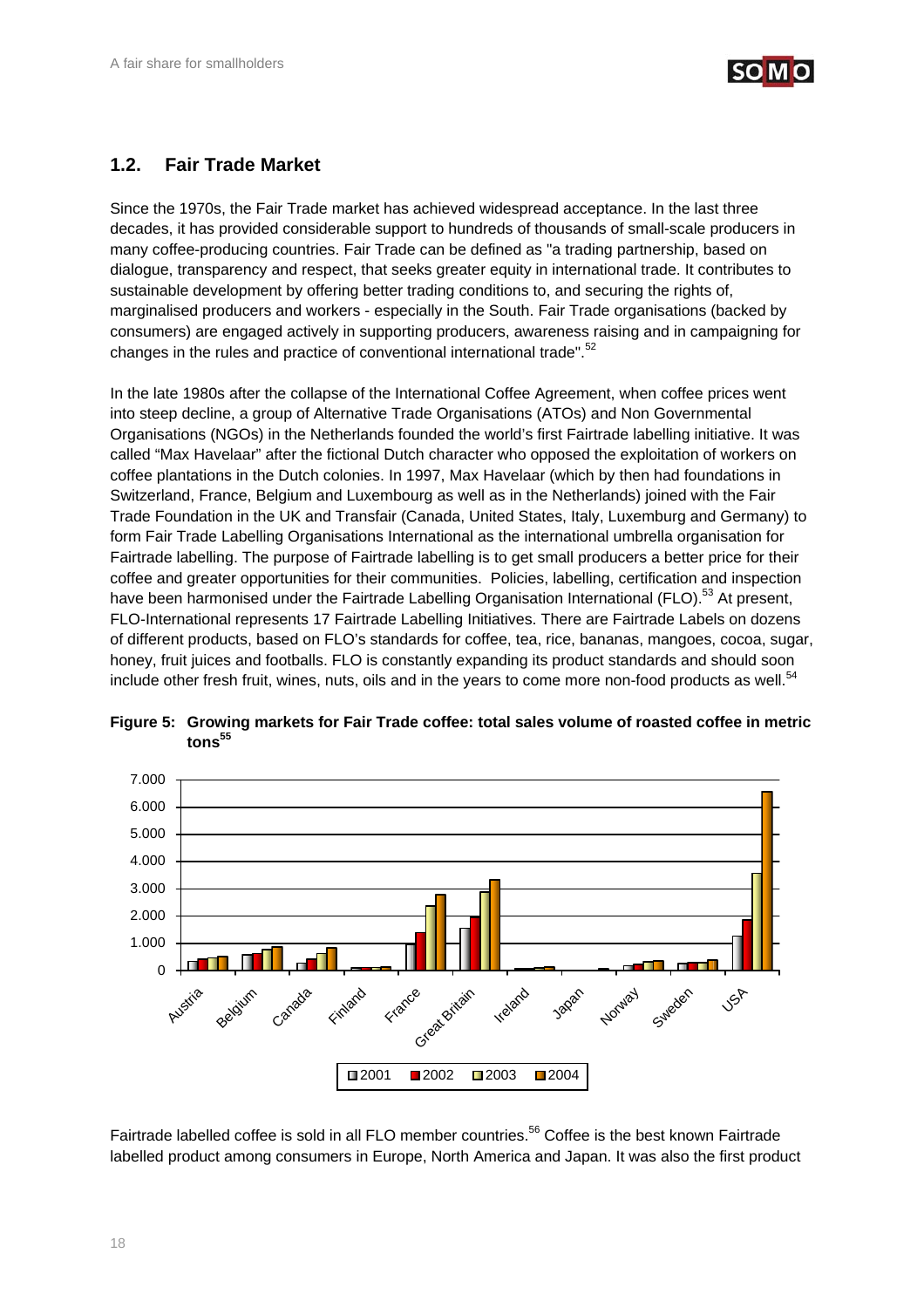

to carry the Fairtrade label.<sup>57</sup> While some national markets have grown considerably in the last few years, other traditional Fair Trade markets for coffee show signs of stagnation and decline.





According to estimates from the Department of Certification of TransFair USA, the market share of Fair Trade coffee in Europe and the United States have not been higher than 3.7 per cent in 2002 and 2003. In 2002, 3.7 per cent of all coffee sold in The Netherlands was Fair Trade coffee. Max Havelaar in Switzerland attained a market share of 3.4 per cent for Fair Trade coffee in 2003.<sup>59</sup> Despite stagnating or declining sales in some former strongholds for Fair Trade coffee, the overall sales of Fair Trade coffee worldwide have increased in the period from 1998 to 2004. Booming sales in France, Great Britain and the United States helped to achieve a considerable increase in the overall result over the past three years.



**Figure 7: Fairtrade coffee sales volume of roasted coffee in metric tons, 1999 - 2004**<sup>60</sup>

FLO International works with 197 coffee producer partners in Africa, Asia and Latin America. Many of these producer partners export directly themselves. An additional 33 export partners are FLO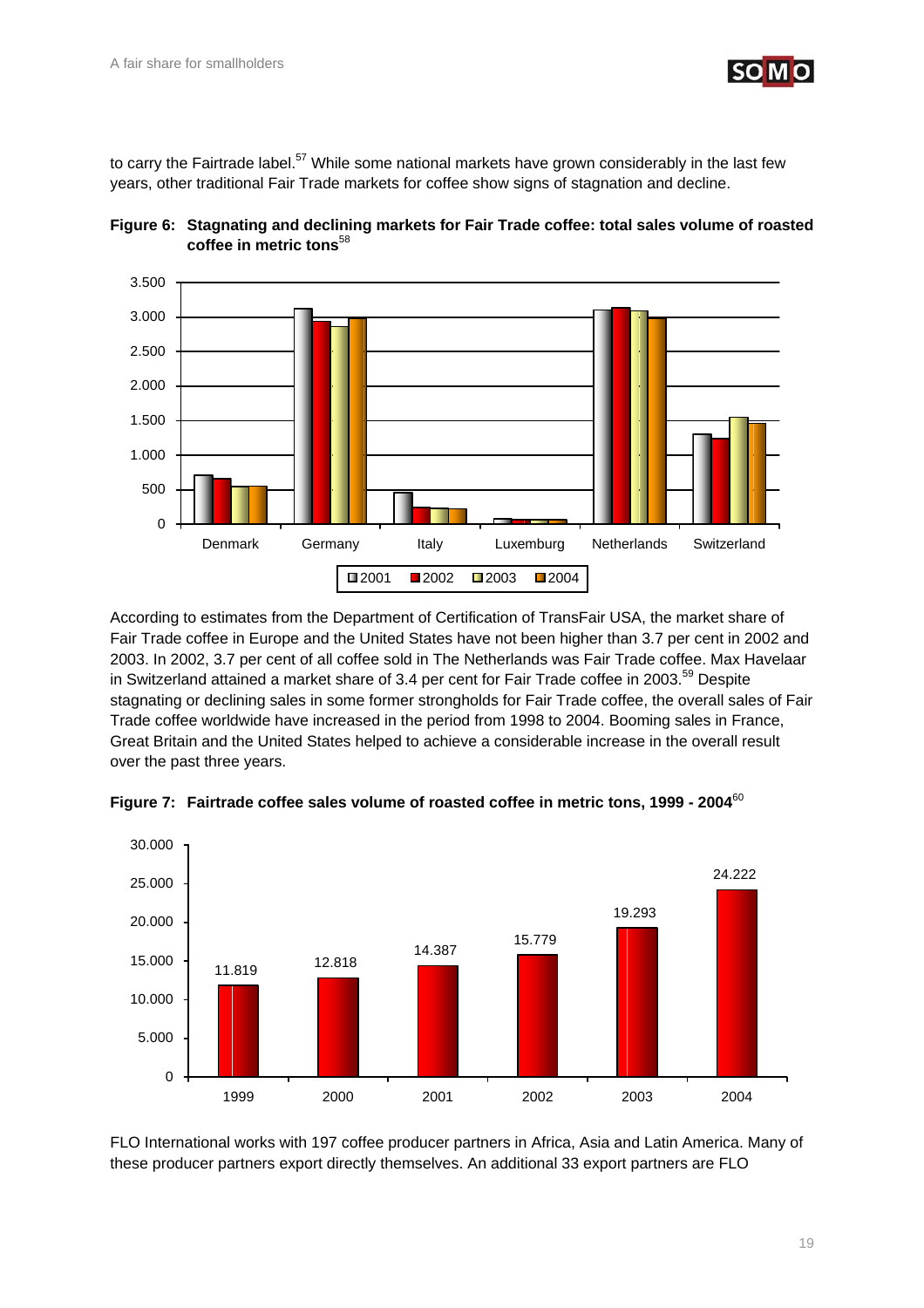

registered. More than a hundred importers, manufacturers, roasters, distributors and 402 licensees in the 17 national member countries are included in the FLO Fairtrade system.

In the case of coffee, a group of *producers* (co-operatives or farmer associations) may be registered with FLO if: (1) its members are smallholders; and (2) the group is democratically run and politically independent. FLO guidelines also require that producers follow some basic guidelines in terms of minimal use of agro-chemicals and environmental protection. So far, these guidelines have not been strictly enforced, although they are likely to become more prominent.

Fair Trade requirements for producer organisations are divided into two parts: (1) minimum requirements, which all producer organisations must meet if they want to join the register (or that they have to meet within a specified period); and (2) process requirements, on which producer organisations must show continuous improvement. Minimum standards are meant to ensure that Fair Trade benefits reach small-scale farmers and/or workers; that the farmer organisation has potential for development; and that the Fair Trade instruments can take effect and lead to a development which cannot be achieved otherwise. The degree of progress which FLO requires from each producer organisation depends on the level of economic benefits it receives from Fairtrade and on its specific context. Producers' organisations are regularly inspected for compliance with these requirements.

Fair Trade *importers* have to comply with a set of FLO standards as well: (1) they must buy directly from the FLO-registered producer association on the basis of multi-annual contracts; (2) they must pay an FLO determined minimum price and a social premium to the producer organisation, plus an extra premium for organic coffee; (3) they must offer pre-financing for 60 per cent of the contract value on the request of the producer organisation.<sup>61</sup>

The labelled Fair Trade farmers are guaranteed a premium over the coffee price on the world market. The idea behind the payment of premium prices is that smallholder farmers should be able to afford basic healthcare, education and housing improvements for their families and further sustainable business development of their farms.<sup>62</sup>

Fairtrade's fixed minimum prices vary according to the type and origin of the coffee. The minimum prices in the following table include quality differentials, the fixed FLO-international premium of US\$ 0.05 per lb (pound) and an organic premium of US\$ 0/15 per lb. All prices are in US dollar per pound FOB port of origin.<sup>63</sup>

| $1800$ $\mu$ , $1800$ $\mu$ $1000$ $\mu$ $1000$ $\mu$ $1000$ $\mu$ $100$ $\mu$ $1000$ $\mu$ |                                                |                                          |                                                |                                               |                             |  |
|---------------------------------------------------------------------------------------------|------------------------------------------------|------------------------------------------|------------------------------------------------|-----------------------------------------------|-----------------------------|--|
|                                                                                             |                                                | <b>Certified organic</b><br>Conventional |                                                | <b>Fairtrade</b><br>premium                   |                             |  |
| Type of coffee                                                                              | Central<br>America,<br>Mexico, Africa,<br>Asia | South<br>America.<br>Caribbean<br>Area   | Central<br>America.<br>Mexico, Africa,<br>Asia | <b>South</b><br>America.<br>Caribbean<br>Area | Conventional<br>and organic |  |
| <b>Washed Arabica</b>                                                                       | <b>US\$ 1.26</b>                               | <b>US\$ 1.24</b>                         | <b>US\$ 1.41</b>                               | <b>US\$ 1.39</b>                              | <b>US\$ 0.05</b>            |  |
| Unwashed Arabica                                                                            | <b>US\$ 1.20</b>                               | <b>US\$ 1.20</b>                         | <b>US\$ 1.35</b>                               | <b>US\$ 1.35</b>                              | <b>US\$ 0.05</b>            |  |
| <b>Washed Robusta</b>                                                                       | <b>US\$ 1.10</b>                               | <b>US\$ 1.10</b>                         | <b>US\$ 1.25</b>                               | <b>US\$ 1.25</b>                              | <b>US\$ 0.05</b>            |  |
| Unwashed Robusta                                                                            | <b>US\$ 1.06</b>                               | <b>US\$ 1.06</b>                         | <b>US\$ 1.21</b>                               | <b>US\$ 1.21</b>                              | <b>US\$ 0.05</b>            |  |

### **Table 2: Fair Trade minimum prices (US\$ / lb, green coffee)**

If the market price is higher than the Fairtrade minimum price, the market price applies. The Fairtrade premium is paid on top of the market price.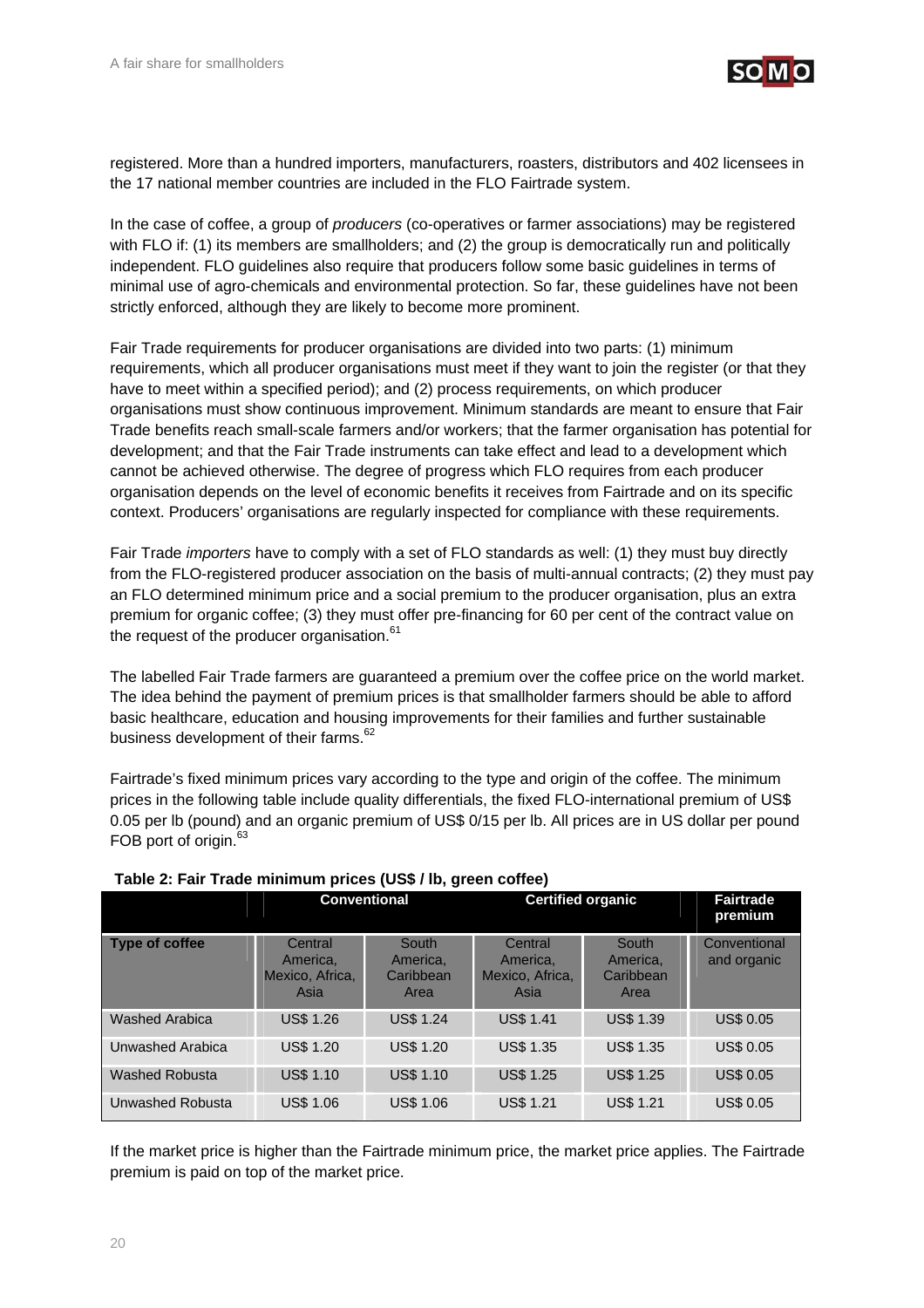

In addition to the requirements mentioned above, Fair Trade importers also provide technical support to producer organisations and play an advocacy role for producers in national and international fora. Producer organisations are regularly assessed against a set of standards by FLO inspectors. One of the main criticisms that used to be levied against the Fair Trade system was that FLO was both the custodian and the certifier of the standard, while in other systems the two functions are kept separate. This has now changed as the former FLO Certification Unit, now FLO-Cert Ltd, has become a limited company to make certification and trade auditing operations more transparent. A major difference between Fair Trade and other sustainability certifications is that Fair Trade attempts to address power relations in trading, rather than putting the responsibility for matching a set of standards on the shoulders of producers, as often happens in other kinds of environmental and social certification.<sup>64</sup>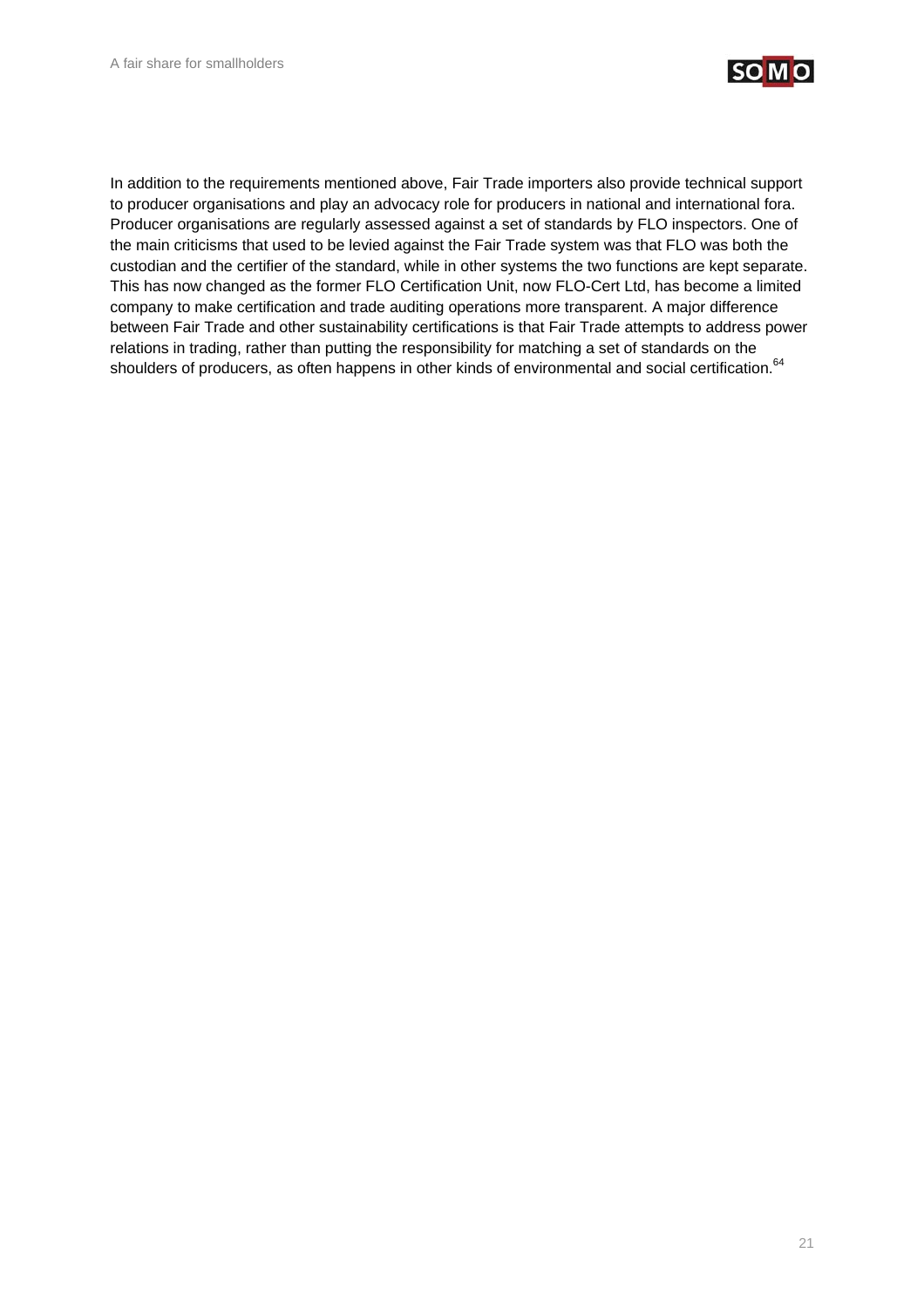

## **2. Value chain analysis**

## **2.1. Introduction**

Coffee producers are locked into production chains: their produce reaches consumers in different countries having passed through the hands of intermediaries. Each of these intermediaries adds value to the final product. The concept of the value chain describes input and output relationships and identifies key actors who play a critical role in coordinating production in the chain. Through value chain analysis, researchers try to define who is to perform what role, what standards are to be met in participating in the chain and who influences the distribution of returns among the various parties participating in the chain.<sup>65</sup> Many actors in the Fair Trade movement believes strongly that "value" and "returns" are not just the cash price or wage received by the farmers and processors or, indeed, the profits made by the companies controlling the processes or the price paid by consumers at the end of the chain.

Most global chains are characterised by the participation of many intermediaries and the use of undue power by one or more actors. These actors are called "chain governors". According to Raphael Kaplinsky, it is precisely the idea of chain governance that distinguishes value chain analysis from supply chain research.<sup>66</sup> Gary Gereffi identifies two major types of governance structures in global commodity chains: producer-driven and buyer-driven chains. A third type, that began to develop in the mid-1990s, is oriented around the internet.<sup>67</sup> In general, developing countries producing for global markets sell into buyer-driven chains.

Standards are increasingly important in global value chains. Producers that participate in these chains are increasingly required to conform to an ever-growing number of standards. Some of these standards govern production processes and are set by international organisations, such as ISO. Other process standards reflect the specific requirements of the chain governors, such as those which enable traceability (see 1.1.1. Market size and trends) or which determine delivery and quality schedules.<sup>68</sup>

## **2.2. Mainstream coffee value chains**

The coffee chain breaks down into a number of major stages. After the coffee cherries are harvested, they can enter one of two basic processing routes – the wet or the dry process. This is invariably performed on or near the farm itself. The resulting parchment coffee then has to be milled. Here there are more economies of scale, and milling tends to occur in the rural areas where coffee is grown, but on a more centralised basis. Both parchment and green coffee can be stored and location is thus technically possible anywhere after this stage. However, green coffee is less bulky and lighter than parchment, so milling tends to be undertaken in the growing country. The green beans are then roasted, and reach the market either as instant coffee (predominantly in the Anglo-Saxon countries and in many developing countries), or in roasted ground form. While instant coffee has a shelf life of six months or longer and production for export is feasible either in the producing or consuming economy, roasted ground coffee is by necessity almost always located near the final consuming market.<sup>69</sup>

The supply chain for mainstream coffee can contain many linkages. According to Milford, it is said that a coffee bean may change hands as many as 150 times from producer to consumer.<sup>70</sup> In a simplified mainstream coffee supply chain, primary producers sell their unprocessed coffee to private intermediaries, who transport the coffee to a processing plant. After being processed, the coffee is sold by a local transporter to an international trader. Roasting companies usually purchase the coffee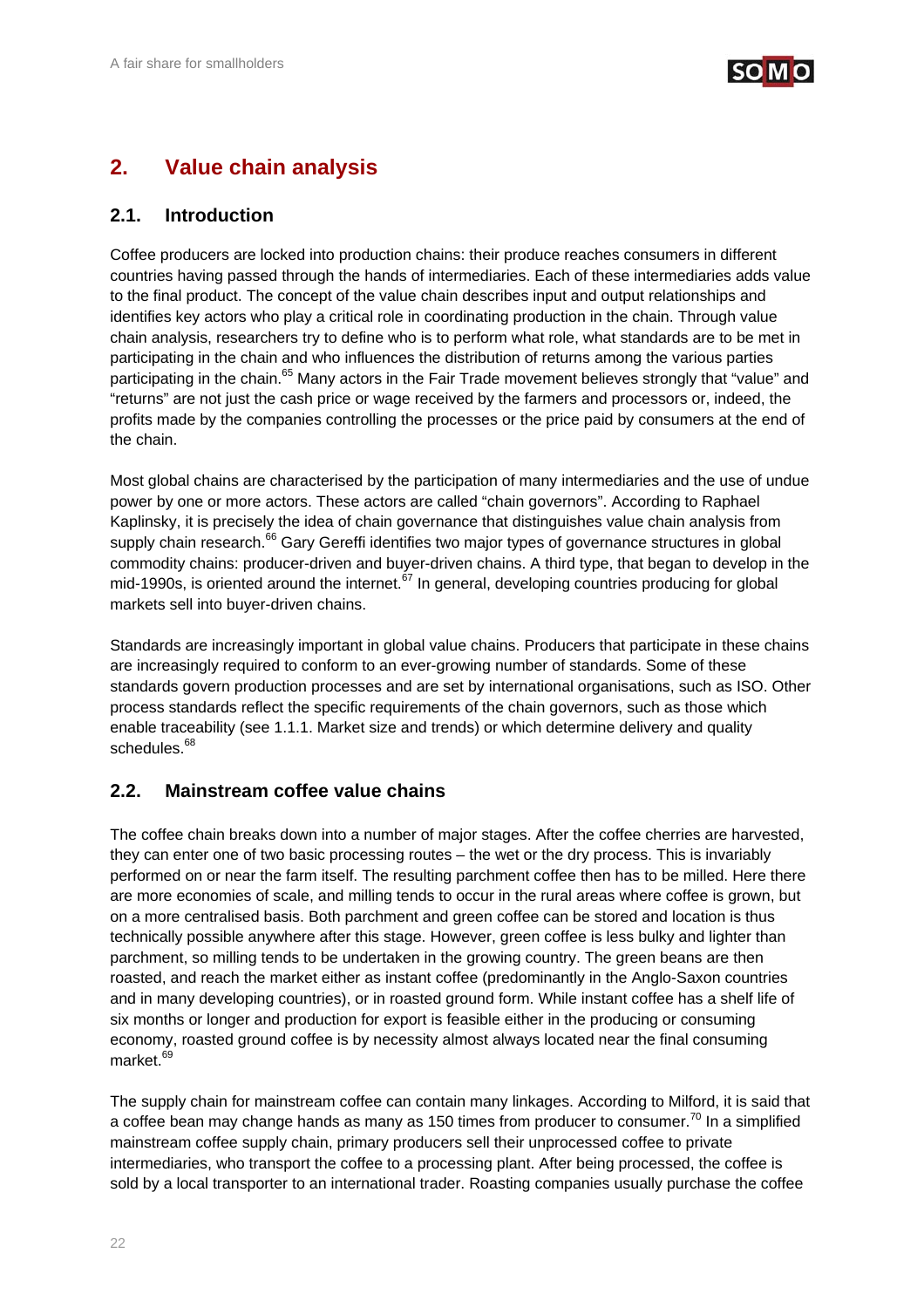

from the international traders, and sell it on to retailers, such as supermarkets, restaurants and hotels. This how the coffee finally reaches the consumers.

#### Figure 8: The mainstream coffee chain<sup>71</sup>



In the period from 1962 to 1989, the international coffee market was regulated by the International Coffee Agreement (ICA). In accordance with this agreement, quotas were distributed to members of the International Coffee Organisation (ICO) in order to maintain prices stable. Stefano Ponte argues that the collapse of the ICA regime and increased consolidation in the coffee industry have affected the distribution of total income generated along the coffee chain. It is estimated that in the 1970s an average of 20 per cent of total income was retained by producers, while the average proportion retained in consuming countries was almost 53 per cent. In the period from 1980 / 1981 to 1994 / 1995, producers still controlled almost 20 per cent of total income; 55 per cent was retained in consuming countries. After the breakdown of the ICA regime in 1989, the situation changed drastically. Between 1989 / 1990 and 1994 / 1995, the proportion of total income gained by producers dropped to 13 per cent; the proportion retained in consuming countries increased to 78 per cent.<sup>72</sup> If these estimates are correct, one must conclude that there has been a substantial transfer of resources from producing to consuming countries, irrespectively of price levels. It is very likely that the share of income retained by producers has diminished further in the period from 2001 to 2003, in view of the situation of oversupply and extremely low prices for green coffee, and the ability of roasters to maintain retail prices at relatively stable levels.<sup>73</sup>

The increased consolidation in the coffee industry has led to a bottleneck in the global market. It is clearly a buyer-driver chain, i.e. a small number of large multinational traders and roasters dominate the supply chain and can set requirements for the other actors in the chain. Roasters can prescribe,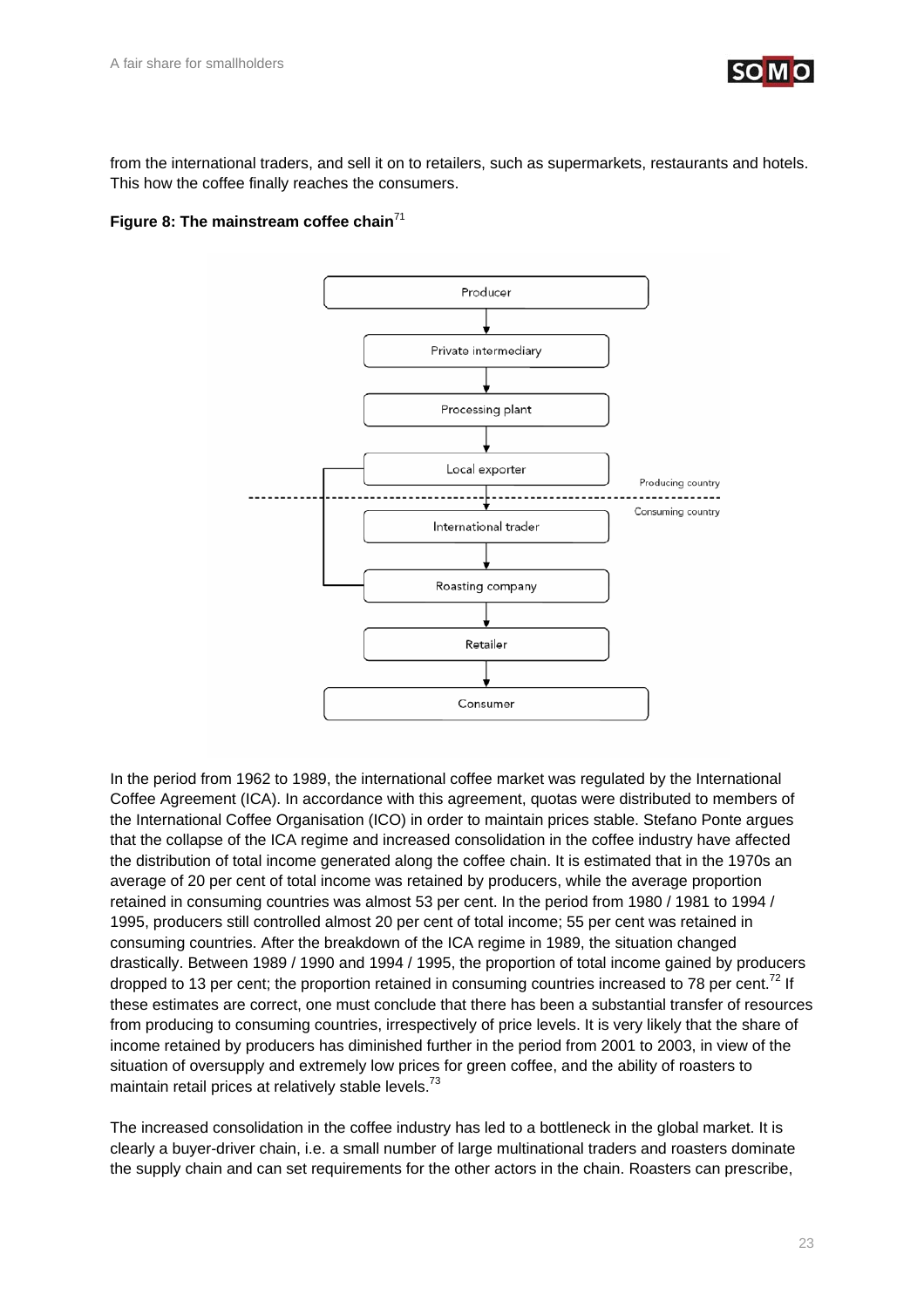

for example, criteria for minimum quantities needed from any particular origin to be included in a major blend. Ponte argues that this kind of barrier used to be set by governments on the basis of political negotiation under the ICA regime. $74$ 

Historically, four major parties have played key roles in the coffee industry. The farmers have obviously been central to the chain, and most of these growers have been operating at a small or medium scale of operations. In most producing countries, the second party of significance has been one of a number of forms of marketing boards and producer associations, who have been responsible for many of the non-farm activities in the producing countries – milling, buying, exporting, and so on. Thirdly, there have been the global traders, sourcing coffee from a variety of origins, and selling them on to the fourth major party in the chain, the roasters, who have branded and sold the coffee on to retailers.75

Until the mid-1990s, the only real signs of chain governance were the various forms of marketing boards. In contrast to the marketing boards, global traders and roaster seldom got involved in chain governance and preferred to "operate on an arms-length basis in global markets".<sup>76</sup> Following the dissolution of the marketing boards, new forms of chain governance emerged. In the 1990s, five traders together controlled the majority of imports into the key coffee consuming countries. Currently, the trading stage of the chain is even more concentrated, with just three companies dominating:

- *Neumann Kaffee Gruppe AG:* The German NK Group has commercial operations in 17 coffee producing countries in Latin America, Africa and Asia (Honduras, Nicaragua, Costa Rica, Peru, Mexico, El Salvador, Brazil, Colombia, Guatemala, Rwanda, Burundi, Kenya, Uganda, Tanzania, Vietnam, Papua New Guinea and Indonesia).
- *Volcafe Holdings Ltd.:* The Swiss Volcafe Group has export operations in 12 coffee producing countries in Latin America, Africa and Asia (Mexico, Guatemala, Honduras, Costa Rica, Colombia, Peru, Brazil, Kenya, Tanzania, Uganda, Indonesia, Papua New Guinea).
- *Ecom Agroindustrial Corp Ltd.:* The Swiss / Spanish Ecom Coffee Group has commercial operations in 13 coffee exporting countries in Latin America, West Africa and Asia. The Group is involved in milling, warehousing, exporting and trading coffee (Colombia, Guatemala, Costa Rica, Brazil, Mexico, Honduras, Nicaragua, Peru, Ivory Coast, India, Papua New Guinea, Vietnam, and Indonesia).<sup>77</sup>

The roasting stage of the coffee chain also presents a high level of concentration. The high promotional costs in brand development and marketing have originated the rise of a small number of omnipotent multinational roasting and marketing companies. These firms manufacture instant and ground coffee, and compete with each other on the basis of branding backed by large expenditure on advertising in the coffee consuming countries. There are four roasters that dominate the coffee market:

- *Nestle SA (Switzerland):* The main brands of Swiss multinational Nestlé are Nescafé, Bonka and Ricore.
- *Kraft Foods Inc (USA):* In the United States, Kraft's key brands are Maxwell House, Yuba and Starbucks. In Europe, important Kraft brands are Maxwell House, Carte Noire, Maxim, Blendy, Gevalia, Jacques Vable, Kenco, Hag and Saimaza. Kraft Foods is part of the Altria Group Inc., formally Philip Morris.
- *Procter & Gamble (USA):* The key brands of Procter & Gamble are Folgers (ground and instant) and Millstone.
- *Sara Lee Corporation (USA):* In Europe, Sara Lee's key brands are Douwe Egberts, Maison du Café, Marcilla, Merrild, Van Nelle and Senseo. In the United States, the most important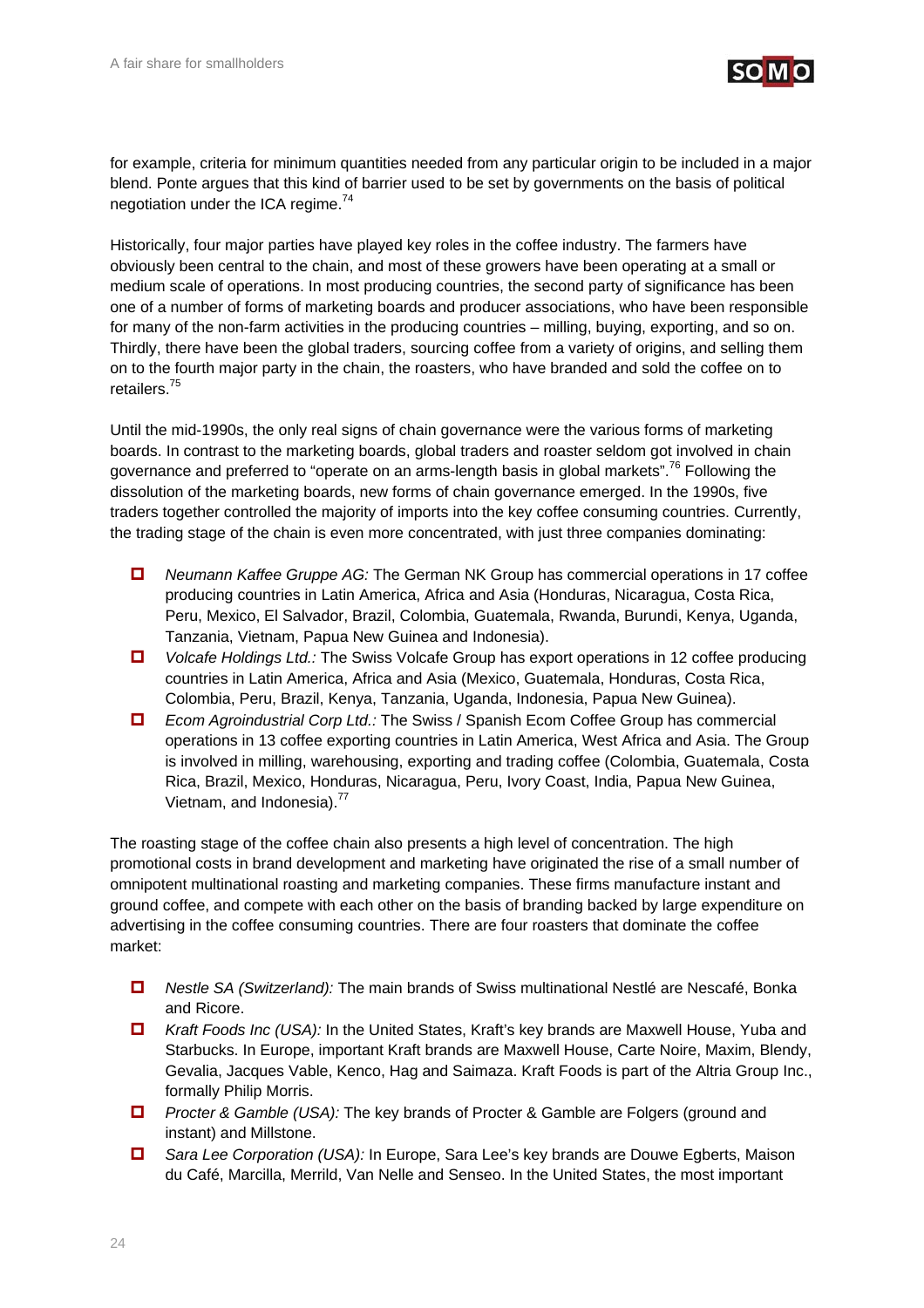

brands are Hills Bros and Superior (food service industry). In Brasil, Sara Lee owns the Café do Ponto and Pilão brands.78

Value chain research undertaken by Karen St Jean-Kufuor in 2002 for Oxfam and research by Bill Vorley for the UK Food Group disclosed how the imbalance of power ("the bottleneck") in the coffee value chain put producers at a disadvantage.<sup>79</sup> For coffee which left the farm or plantation as "fresh cherry" valued at US\$ 0.06 / kg and retailed at US\$ 3.57 / kg, the margins per kilogram along the chain were calculated as follows:

| Wet processor, incl. costs       | <b>US\$ 0.04</b>   |
|----------------------------------|--------------------|
| Trader                           | <b>US\$ 0.0005</b> |
| Processor (hulling), incl. costs | <b>US\$ 0.04</b>   |
| Dealer                           | <b>US\$ 0.02</b>   |
| Roaster, incl. costs             | <b>US\$ 1.217</b>  |
| Retailer, incl. administration   | <b>US\$ 1.10</b>   |

Through the construction of a indicative value chain, St Jean-Kufuor found that farmers who did no processing to their coffee cherries got just 6.5 per cent of the final retail value. Research carried out by other experts result in a similar percentage. In a report published on the occasion of the fifteenth birthday of Max Havelaar, Fenny Eshuis and Jos Harmsen demonstrate that in 2002 the gross income of a producer (farmer) was € 0.10 per package of mainstream coffee (250 grams) sold in the Netherlands, compared to a retail value of  $\epsilon$  1.57 for the same package of coffee.<sup>80</sup> This means that the producer would obtain 6.37 per cent of the retail value. Eshuis and Harmsen presented the following distribution of value along the mainstream coffee chain:

|                                                                                                                | Mainstream coffee | Percentage |
|----------------------------------------------------------------------------------------------------------------|-------------------|------------|
| <b>Retail price</b>                                                                                            | €1.57             | 100 %      |
| VAT (6% in the Netherlands)                                                                                    | € 0.09            | 5,73 %     |
| Margin distribution, costs of roasting, storage,<br>(sea-)transport, financing, margin roaster and<br>importer | € 1.20            | 76.43 %    |
| <b>FOB price</b>                                                                                               | €0.28             | 17.84 %    |
| Structure purchasing price coffee (FOB):                                                                       |                   |            |
| Export taxes and other fees                                                                                    | € 0.01            | 0.64%      |
| Costs of processing, financing, transport, bags<br>and other trading expenditures, including trade<br>margin   | € 0.17            | 10.83%     |
| <b>(Gross) income producer organisation</b>                                                                    | €0.10             | 6.37%      |

It must be stressed that these data do not represent any specific coffee value chain. Farmers that produce for niche markets will obtain higher percentages than smallholders that produce commodity coffee.

## **2.3. Fair Trade coffee value chain**

The Fair Trade system is based on partnerships between alternative trade organisations, such as Twin Trading, GEPA and Equal Exchange, and producer organisations. Producer organisations registered with Fair Trade Labelling Organisations International (FLO) sell their coffee directly to a licensed international trader or roasting company based in a consuming country. In the late 1980s, the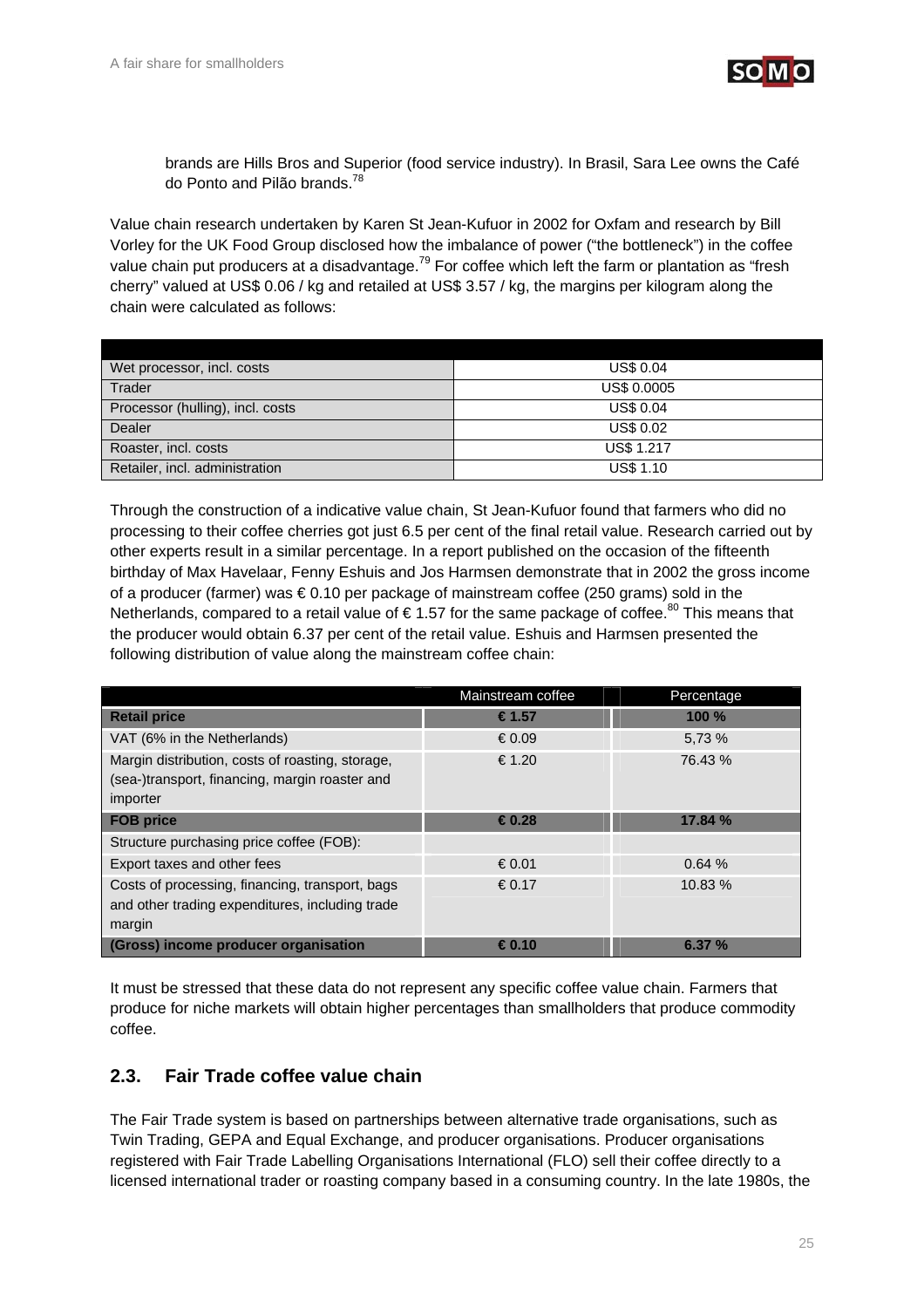

alternative trade organisations started to label Fair Trade products (mainly coffee at that time) through Fair Trade labelling organisations – such as Max Havelaar and the Fairtrade Foundation). Labelling organisations are national-level initiatives which licence the use of Fair Trade labels by importers. These organisations promote Fair Trade products to retailers and consumers. They are not involved in trading products. Fair trade labels are now used both by conventional companies and alternative trade organisations licensed by one of the national initiatives. Labelling is meant to guarantee that the product has been produced and traded according to pre-defined social, contractual and environmental standards, including the payment of the agreed FLO-determined minimum price. This price is not only intended to provide a better return to the producer, but includes a "social premium" to be used by producer groups for social development activities.<sup>81</sup>

To ensure the dedicated portion of the price paid by consumers for a Fairtrade Product effectively reaches the producer, FLO and the national Fair Trade initiatives exercise control over the whole Fair Trade value chain by only licensing trading companies willing to respect the Fairtrade Trading Standards. These standards regulate the relationship between traders and producers (payment of a minimum price covering costs of sustainable production and living, payment in advance if necessary, signing of long-term contracts). One of the key actors in the Fair Trade chain is the licensee, defined as a company - usually a retailer - that has entered into a License Contract with a FLO National Member for the use of a Fairtrade Label on the product for final sale to consumers. FLO sets initial certification fees to be paid by producers, according to their size (in terms of employees) and their nature (plantations or co-operatives). The fee ranges from € 2,000 to € 5,200. The fee for certification renewal depends on the volume sold in the previous year and the kind of product.<sup>82</sup>

The Fair Trade coffee supply chain is characterised by the absence of 'superfluous' linkages. The following chart depicts an indicative Fair Trade supply chain for coffee.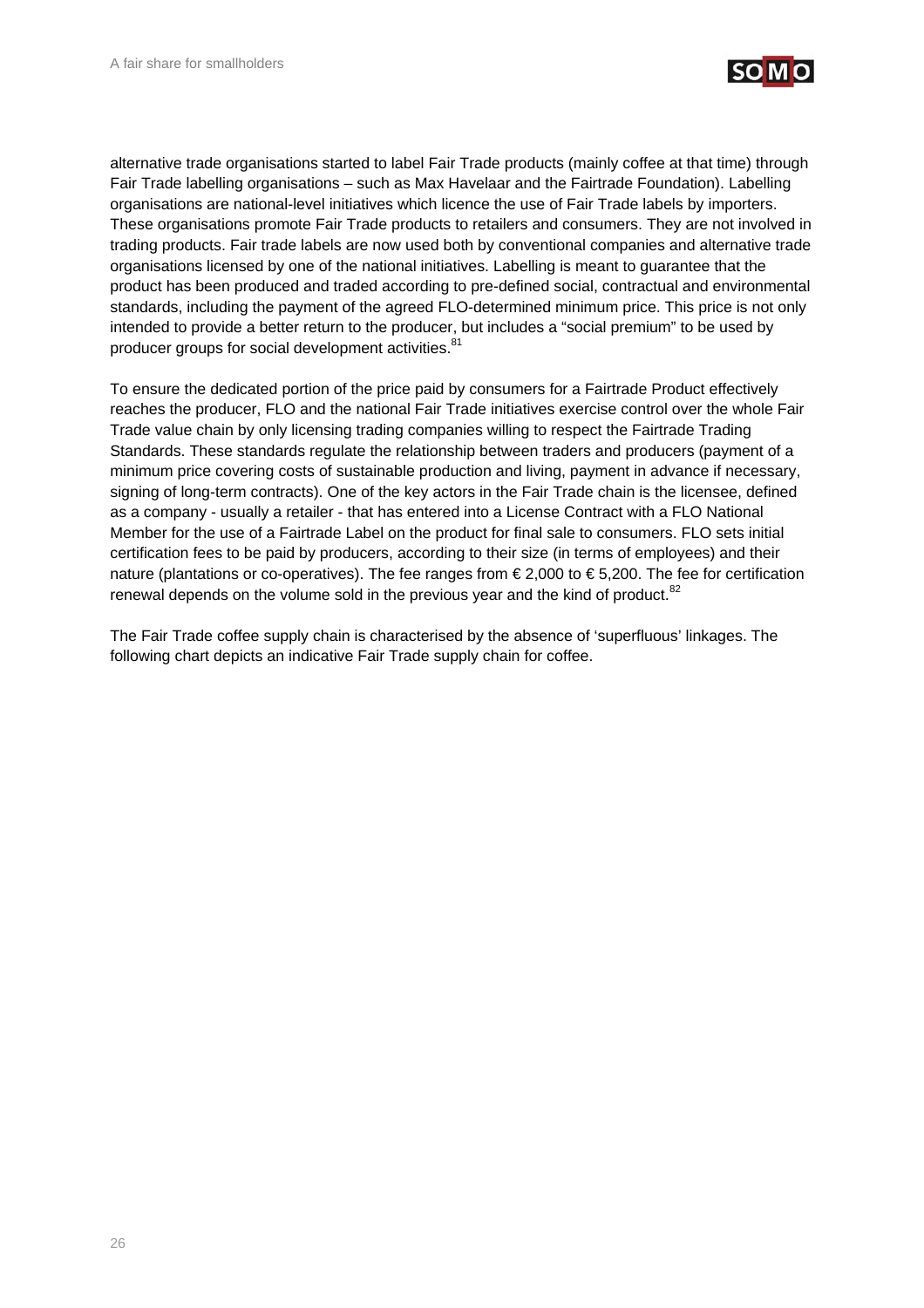



## Figure 9: The Fair Trade coffee chain<sup>83</sup>

Producer co-operatives obtain a fair minimum price for their produce, which covers the costs of sustainable production and a proper standard of living (see table 2). These minimum prices are virtually the same for all regions in the world. No distinction is made between countries like Colombia and Brazil (both in the category South America and Caribbean) or Guatemala and Mexico (both in the category Central America, Mexico and Asia). When international coffee prices exceed the Fair Trade minimum prices, all producer organisations receive a fixed premium of US\$ 0.05 per pound on top of the market price. Besides abiding by established Fair Trade principles, coffee traders have to establish a long-term and stable relationship with the producer organisation, in which the rights and interest of both parties are mutually respected. Traders also have to provide the exporting producer organisations with a pre-payment of up to 60 per cent of the contract value.

The percentage of the final retail value that is retained by the producers is much higher in the Fair Trade system than in the mainstream market. According to Eshuis and Harmsen, in 2002 the price structure of a package of 250 grams of Fair Trade coffee sold in the Netherlands was as follows $^{84}$ :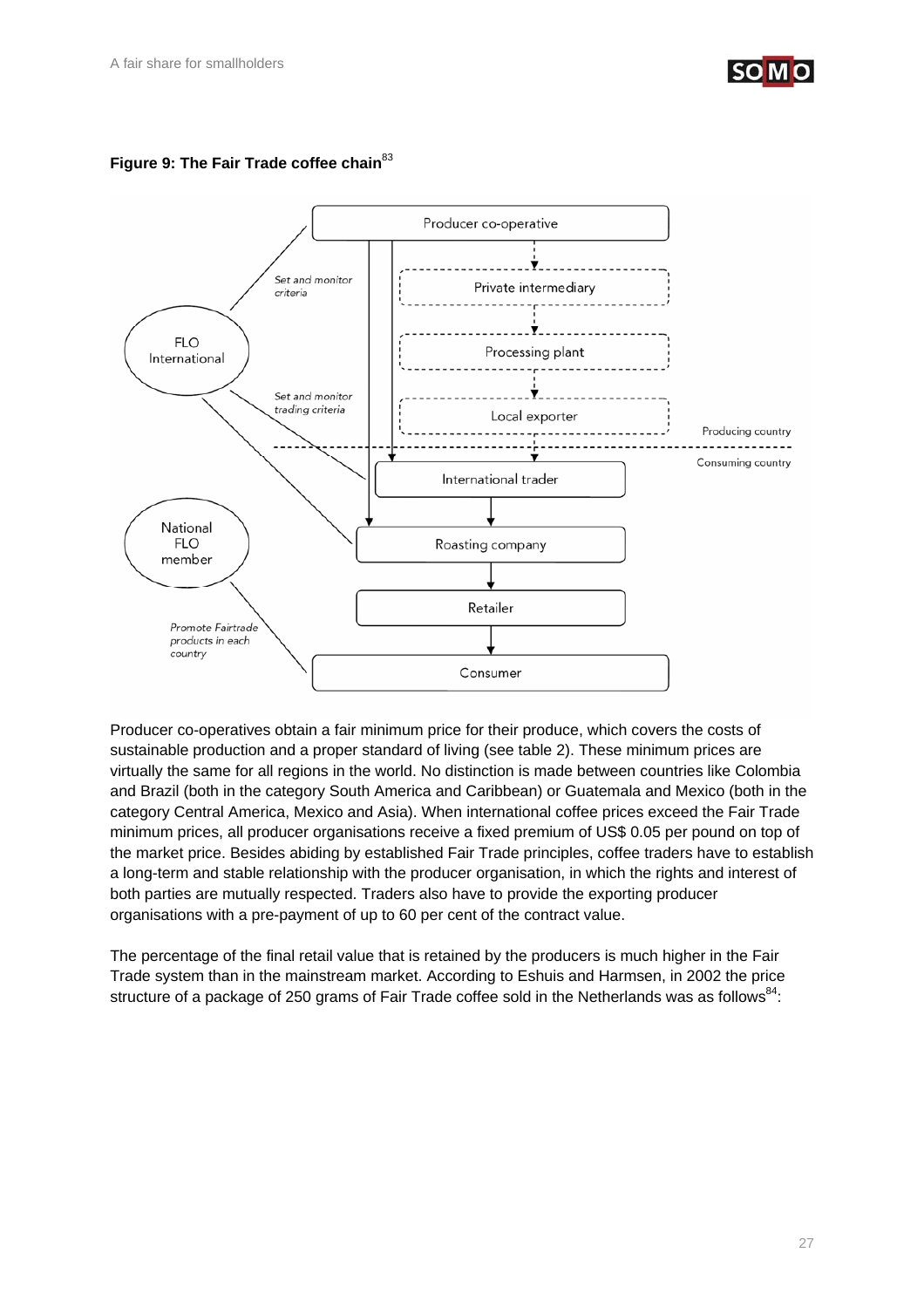

|                                                                                                                | Max Havelaar (Fair Trade) | Percentage |
|----------------------------------------------------------------------------------------------------------------|---------------------------|------------|
| <b>Retail price</b>                                                                                            | €1.99                     | 100 %      |
| VAT (6% in the Netherlands)                                                                                    | € 0.11                    | 5.53 %     |
| Licence fees                                                                                                   | € 0.05                    | 2.51%      |
| Margin distribution, costs of roasting, storage,<br>(sea-)transport, financing, margin roaster and<br>importer | €1.04                     | 52.26 %    |
| <b>FOB price</b>                                                                                               | €0.79                     | 39.70 %    |
| Structure purchasing price coffee (FOB):                                                                       |                           |            |
| Export taxes and other fees                                                                                    | € 0.04                    | 2.01%      |
| Costs of processing, financing, transport, bags<br>and other trading expenditures, including trade<br>margin   | € 0.17                    | 8.54 %     |
| (Gross) income producer organisation                                                                           | €0.58                     | 29.15 %    |

Some costs still have to be deducted from the gross income of the producer organisation. Cooperatives can decide autonomously how to distribute the income they receive. Usually organised smallholders pay membership fees to the co-operative. Investments are often made collectively.

The precise amount of direct extra additional income a farmer receives through Fair Trade is difficult to calculate. Payments to smallholder farmers vary according to the co-operatives' handling of debt servicing, co-operative expenses, distribution of Fair Trade social premiums etc. Moreover, most cooperatives are unable to sell all their members' coffee through Fair Trade channels and have to sell the remainder at regular prices.

According to the Fair Trade Research Group of the Colorado State University, revenues for Fair Trade coffee are roughly twice the street price for conventional coffee, even after subtracting costs for cooperative management and other expenses. The members of the Majomut Co-operative in Mexico, for example, harvest an average of 1,500 pounds, for which farmers earned US\$ 1,700 for organic certified coffee, compared to the local price of US\$ 550 (for coffee sold to local intermediaries nicknamed *coyotes*).85 The Majomut Co-operative annually sells about 60 per cent of its coffee through Fair Trade.<sup>86</sup>

There are many non-financial returns for small-scale farmers in Fair Trade. Although these returns usually are not mentioned in conventional value chain research, it is important to mention these nonfinancial benefits in this study. In the next chapter, key aspects of the intrinsic value of Fair Trade will be discussed.

## **2.4. Important aspects of the Fair Trade coffee value chain**

## *2.4.1 Role of co-operatives in the Fair Trade system*

The organisational form of a co-operative is considered ideal by many people in the Fair Trade movement. "Co-operatives bring people together for economies of scale", says Martin Malila from the Machakos District Co-operative Union in Kenya.<sup>87</sup> The economies of scale can add significant value to the producer level. According to Guillermo Denaux Jr., from FLO International, several Mexican cooperatives have come together to export their produce jointly. This can reduce significantly the costs of exporting to consuming countries.<sup>88</sup>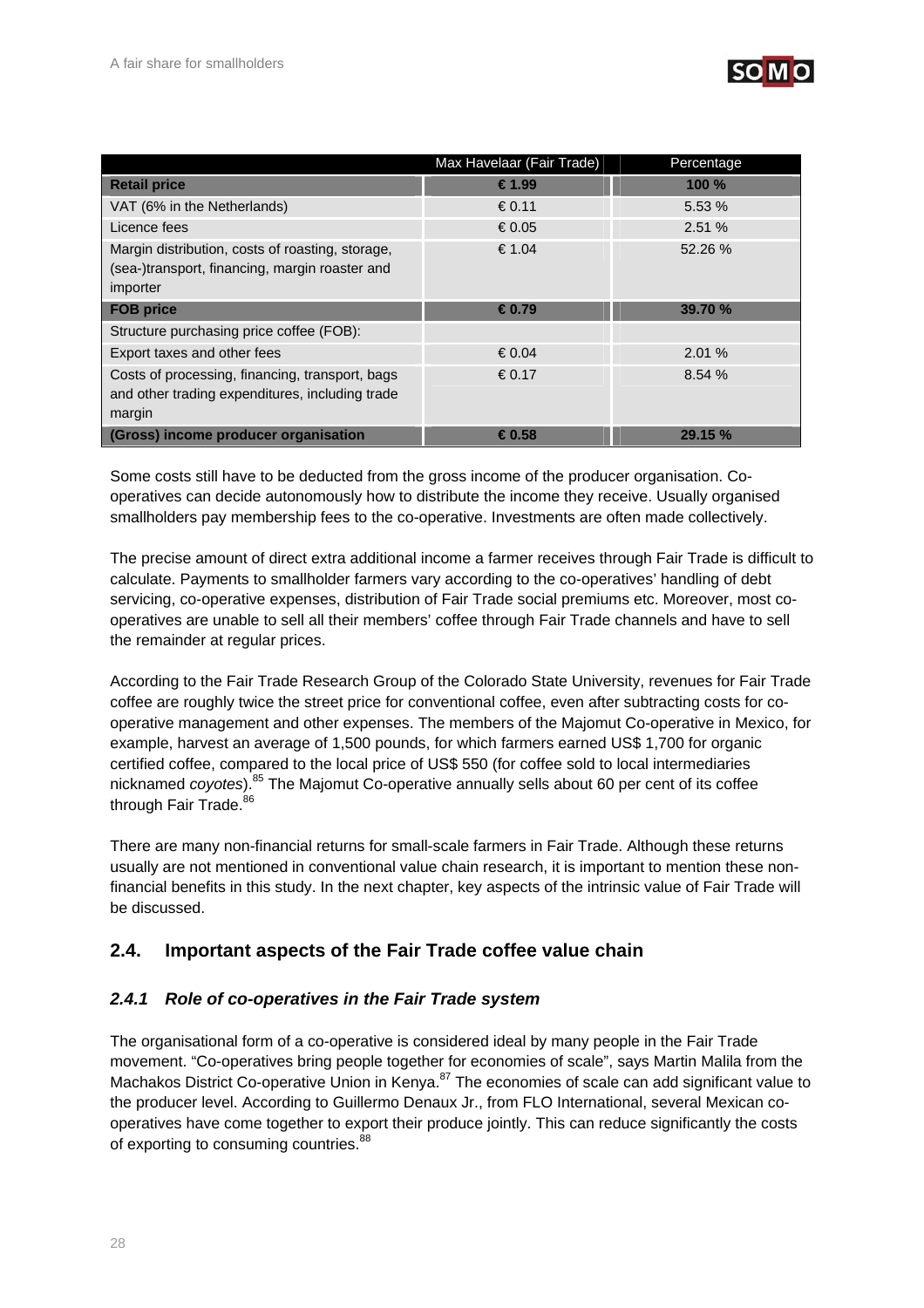

## **Coocafé in Costa Rica**

Founded in 1988, Coocafé is one of the most established Fair Trade co-operatives in the world, with exports to Europe, Canada and the United States is Coocafé in Costa Rica. Through a variety of social programmes and entrepreneurial opportunities, Coocafé is committed to improving the lives of its 3,500 members and their families.<sup>89</sup> Coocafé is a second level organisation of nine co-operatives and produces 263 containers of coffee each year.

When Coocafé started to sell coffee through the Fair Trade system, it decided to pass 70 per cent of the additional benefits to the nine member co-operatives. The remainder was deposited in a development fund and a social fund, which increased rapidly year after year. With the resources from these funds, Coocafé was able to:

- Invest in education: Through its *Hijos del Campo* (Children of the Countryside) foundation, the cooperative has provided about 1,500 direct scholarships for students and funded 224 local schools.
- Encourage democratic participation: Coocafé has representatives on all of Costa Rica's coffee boards. In addition, it represents the small-scale farmer perspective before the International Coffee Organisation.
- Promote environmental initiatives: Through its environmental programs, the co-operative has converted approximately 1,200 acres of coffee to organic production and reforested nearly 14,000 acres of land. Café Forestal, a co-operative-sponsored non-profit organisation, has funded the construction of water tanks and natural erosion barriers.

In 1994 Coocafé started to stimulate its members to diversify. Coopesarapiqui, one of the nine coffee cooperatives, got the idea to make chips out of cassava and bananas. For this purpose it founded a new cooperative called Coopesanjuan. Traditionally, cassava was only planted for the producers' own consumption. Coocafé encouraged the farmers to plant more cassava. The surplus production is now used to make chips. Oxfam – Wereldwinkels in Belgium helped the co-operative to develop the product and to gain experience in exporting.<sup>90</sup>

Currently, Coocafé produces excellent specialty coffee. In 2003, a Coocafé blend earned a second place at the Costa Rican cupping pavilion of the annual conference of the Specialty Coffee Association of America (SCAA).

With regard to the impact of the Fair Trade co-operatives in the mainstream coffee value chain, evidence can be found that the premium paid by FLO to the producer co-operatives has a positive impact on the general price level for all coffee-producing farmers. Recent research undertaken by Anna Milford demonstrates that the characteristics that can lead to oligopsony or monopsony are present in many coffee producing countries. Oligopsony is a market situation in which each of a limited number of buyers is strong enough to influence the market but not strong enough to ignore the reaction to such influence by his competitors. Monopsony is a market situation in which there is a single buyer for a given product or service from a large number of sellers. As a consequence, one or a very small amount of omnipotent buyers can determine price levels and trading conditions. The cooperative Fair Trade price level is much higher and obstructs the situation of oligopsony or monopsony. Based on the outcomes of a case study in Chiapas, Mexico, Milford states that "the coffee co-operatives seem to have a pro-competitive effect, as price levels offered by private purchasers are higher in areas with co-operative presence than in areas where there are no cooperatives."<sup>91</sup> Furthermore, the co-operatives that engage in Fair Trade represent a "barometer of exploitation" for non-members. It shows them the extent to which they are exploited by intermediaries and stimulates them to create new co-operatives. In order to avoid this degree of organisation, private purchasers may eventually decide to offer better prices.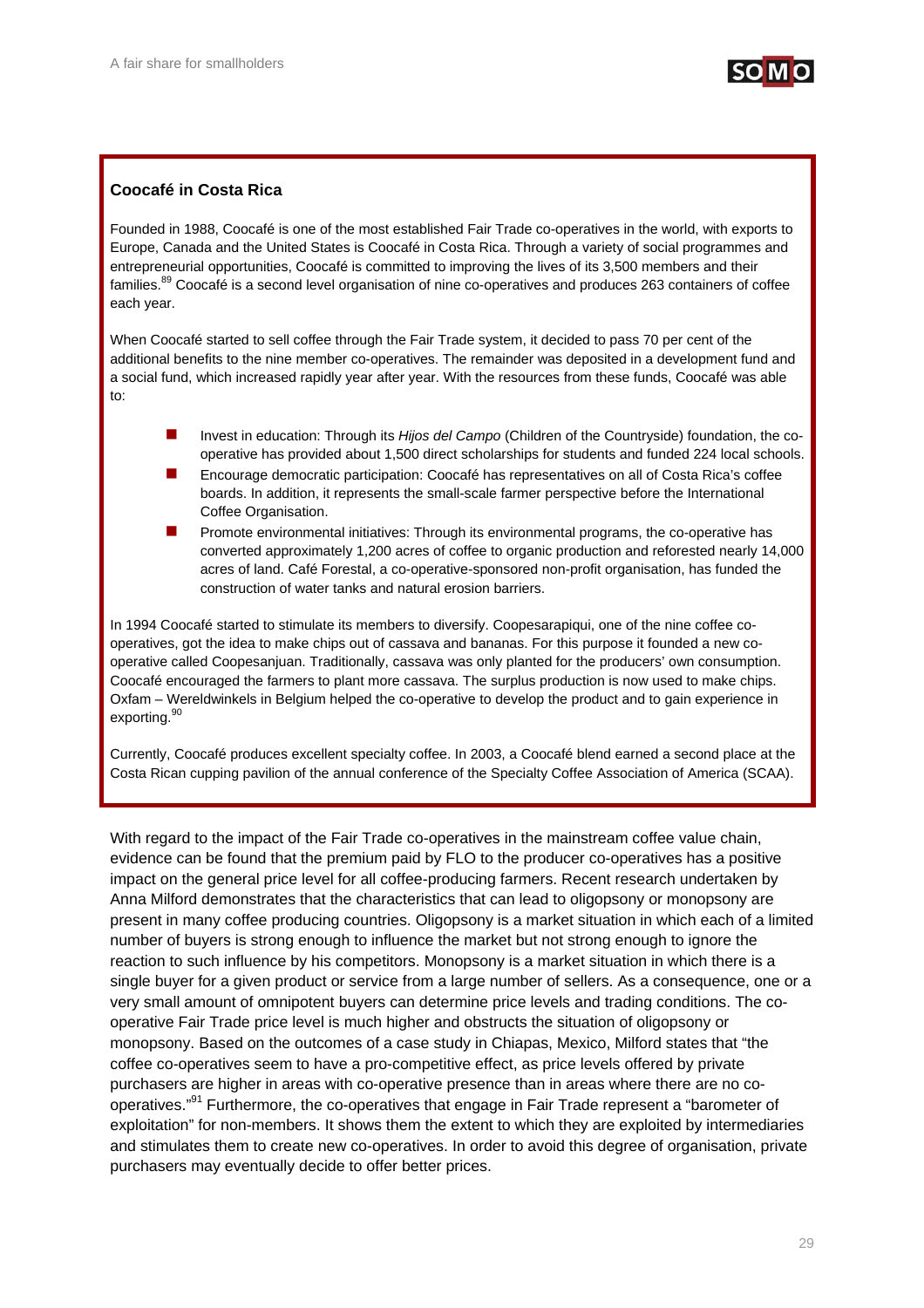

Several common factors contribute to the success of Fair Trade co-operatives: a well-defined sense of identity, a long process of establishment and development, and a capacity to innovate individually and as an organisation. In many successful producer organisations, there has been a strong leadership, full of vision and energy, able to pull together the individual contributions of producer group members.<sup>92</sup>

## *2.4.2 Smallholders versus large-scale producers*

Fair Trade remains the only sustainability initiative in the coffee sector that clearly benefits small-scale producers. Most of the standards that have been raised do not deal with the problem of inequality between producer groups. In general, higher standards are not rewarded with higher prices to producers. Estate owners might be able to invest in certification or labelling processes, but most smallscale producers simply do not have the financial resources to pay for this. Utz Kapeh started off with the idea of paying a low guaranteed premium at times of very low market prices, but seems to have abandoned it. On its website, Utz Kapeh states: "The Utz Kapeh premium is explicitly determined in a negotiation process between the buyer and seller. Utz Kapeh does not interfere in these price negotiations."<sup>93</sup> The added value for the producer in the Utz Kapeh system is the difference between the agreed price and the price that same coffee would have received if it were not certified. This means that a producer has to invest in the Utz Kapeh certification process without the certainty that his investment will render any return in the future. It is not very likely that smallholders at subsistence level are able to make such investments.

In most sustainability schemes for coffee, one group of producers is disproportionately rewarded in comparison to another. Smallholders emerge as main beneficiaries only in Fair Trade and, to some extent, in organic certification. In the case of Utz Kapeh and shade-grown coffee, estates seem to have benefited far more than small-scale farmers and smallholder organisations.<sup>94</sup> Therefore, it is essential that Fair Trade continues to empower small-scale producers. For this group of producers, access to other sustainability initiatives tends to be arduous.

Within the Fair Trade movement, there are basically two distinct views on what Fair Trade is or should be: (1) Fair trade should be a development model and (2) Fair trade should be a general market standard. Of the two views, the former represents the idea that small-scale farmers should be empowered and given access to the market. The latter represents the perspective of some relatively new actors in the Fair Trade movement, such as multinationals and other labels. According to these new actors, Fair Trade should be open to all producers and traders. For the future of the genuine Fair Trade movement, with the clear objective of fighting poverty, it seems essential to continue to see Fair Trade as a development model for small-scale producers rather than a market standard amongst many other sustainability and quality standards.<sup>95</sup>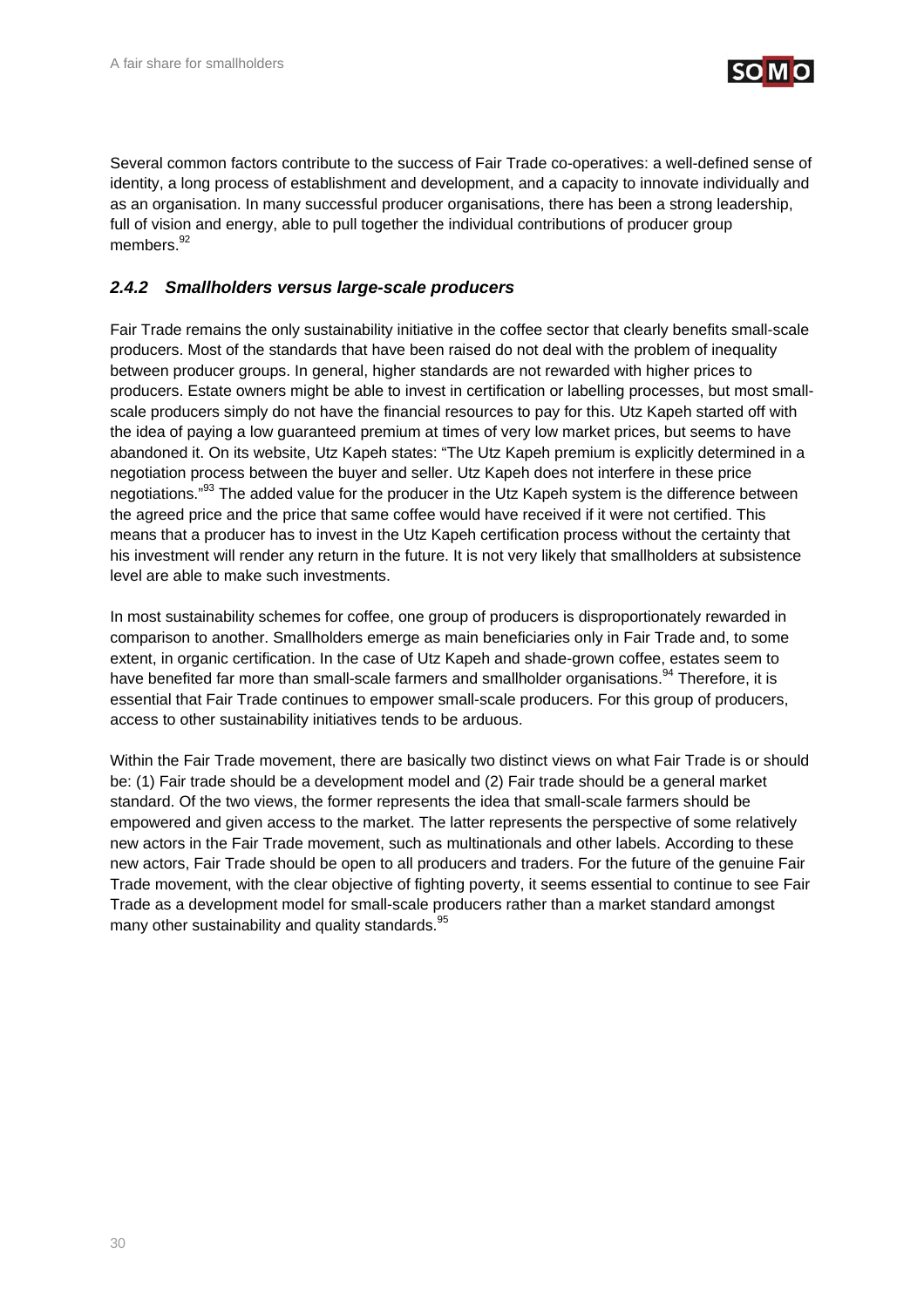

## **Prodecoop in Nicaragua**

The experience of Prodecoop, a group of 40 co-operatives and 2,318 families, shows the importance of Fair Trade's focus on small-scale farmers. The members of Prodecoop are former landless farmers. Most of these farmers do not own more than two hectares of land. After the elections of 1990, the Nicaraguan state monopoly on the export of coffee was lifted, which allowed co-operatives to export coffee themselves. In 1993 several small co-operative organisations, often with less than 30 members, founded Prodecoop. In 2003, Prodecoop sold almost four millions kilos of coffee under Fair Trade conditions, which yielded about US\$ 2,000,000 more than coffee sold on the mainstream market. The revenue from Fair Trade sales enables Prodecoop to support many social and quality control programs, including:

- A scholarship program that has provided dozens of scholarships to members' children so that they can attend primary and secondary school. Prodecoop has provided books and backpacks to over 2,000 students;
- An organic production program;
- The establishment of 13 maintenance facilities for de-pulping machines, a dry mill, and three storage facilities;
- A revolving social fund for building and improving members' homes, disaster relief, healthcare, and necessary infrastructure projects;
- Creation of a quality control centre and cupping lab.

The words of Alexa Marin Colindres, one of Prodecoop's members, demonstrate how Fair Trade has improved the lives of the small-scale farmers of the small-scale farmers that participate in this co-operative: "With Fair Trade income we have made improvements to our community. Before we slept on the ground and did not have basic amenities. Now some of us have floors, some furniture, sanitary services, and potable water. If we sold all of our production at Fair Trade prices our dreams would come true."96

The co-operative now produces coffee of the highest quality, of which 45 per cent is organic. In 2004, its members participated in the Nicaraguan cupping competition, "The Cup of Excellence", in which Prodecoop was awarded five of the top ten quality awards.

## *2.4.3 Access to finance and lasting liquidity*

The core demand of small-scale farmers is to receive a price for their coffee that covers production costs and some level of investment and savings. Farmers stress that they need to be compensated for the added costs of compliance with sustainability certification programs like organic, Rainforest Alliance, shade-grown, Utz Kapeh and others.

The price premium is a very important aspect of Fair Trade. Jeronimo Bollen, manager at the Manos Campesinas co-operative in

Guatemala, states that one notes the difference between Fair Trade farmers and non-Fair Trade farmers: "Fair Trade farmers have enough income to keep working in the fields and feed and clothe their families.



Jeronimo Bollen, President of Manos Campesinas.

You can see the difference with non-Fair Trade farmers: they have to abandon their production, they cannot maintain their coffee trees, and there is significant migration to Mexico City. The major benefit of Fair Trade here is the virtual elimination of migration."<sup>97</sup>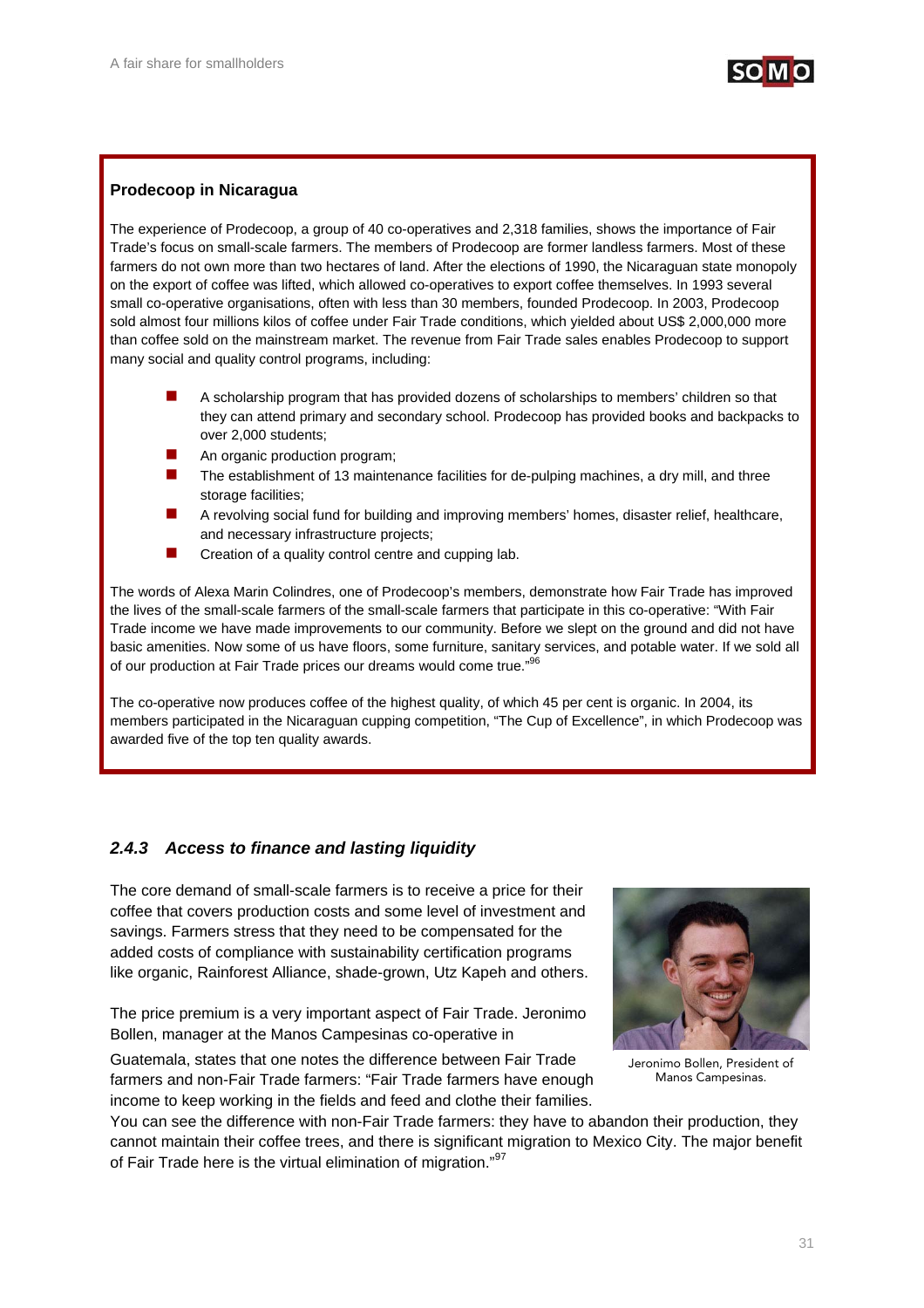

Fair Trade importers are required to offer pre-financing for 60 per cent of the contract value upon request from the producer organisation. For the co-operatives, this is very important because it sometimes allows them to build up a small working capital to invest in quality improvements, differentiation, technical support etc. Co-operatives do not always manage to do this with the price premium they receive. The main reason for this is that the majority of co-operatives only sell part of their produce to Fair Trade registered buyers. The rest is sold under normal market conditions, for regular market prices. Guillermo Denaux Jr., from FLO International, estimates that most of the Fair Trade producer organisations can only sell 10 to 20 per cent of their total produce under Fair Trade conditions.<sup>98</sup> Pre-financing is a vital instrument for the co-operatives that can only sell a small part of their produce under Fair Trade conditions, because it provides them with greater access to credit. In El Salvador, the Las Colinas co-operative received up to 60 per cent pre-financing for its Fair Trade coffee in 2002, at half the interest rates of national banks.<sup>99</sup>

Many smallholders in the mainstream market are unable to bear the immense price fluctuations that characterise the international coffee market.<sup>100</sup> It is important that mechanisms be created for these smallholders to survive in times of extremely low coffee prices. Once again, organised farmers stand a better chance than their unorganised peers. Co-operatives can create and manage emergency or community funds in lean years. In the Fair Trade system, they can decide to use part of the price premium for this purpose. Research shows that Fair Trade farmers have greater access to traditional credit sources. Fair Trade lends producer organisations a certain prestige since it is assumed that the organisation is subject to external monitoring. It also demonstrates initiative and a capacity to enter new market niches.101

Small-scale farmers call for short and long-term credit facilities that enable them to invest. In the words of Dagoberto Suazo, from La Central, Honduras: "The principal challenge of the coffee producers of La Central is access to financing. This includes short term credit for farm maintenance, purchase of fertilisers, and harvest; medium and long term financing for investment in productive and commercial infrastructure, diversification projects, and land purchases."102 Most producer co-operatives that produce for the mainstream market are too large to qualify for micro-credit and are overlooked by commercial lenders. The creation of revolving funds might cater to the need of co-operatives to attain financial sustainability.

The combination of the Fair Trade price minimum, price premia, pre-financing and increased access to credit has contributed to greater economic and social stability of small-scale coffee producers. Farmers are able to better plan for their coffee production, as well as for personal, family and community needs.

## *2.4.4 Multiple certifications*

According to Stefano Ponte, multiple coffee certifications can lead to economies of scale and market advantages. For Fair Trade he points out two certification combinations with future potential:

 *Fair Trade + organic:* A large proportion of Fair Trade coffee available in consuming countries is also organic certified, especially in the United States.<sup>103</sup> Joint Fair Trade and organic certification probably has a very good market potential and seems to be the ideal type of ethically produced coffee. Many Fair Trade producers that currently produce coffee that is not organic certified would qualify almost immediately for this type of certification, since most small-scale farmers do not have sufficient financial resources to pay for agro-chemicals and have practises that are very close to organic agriculture. Therefore, the additional investments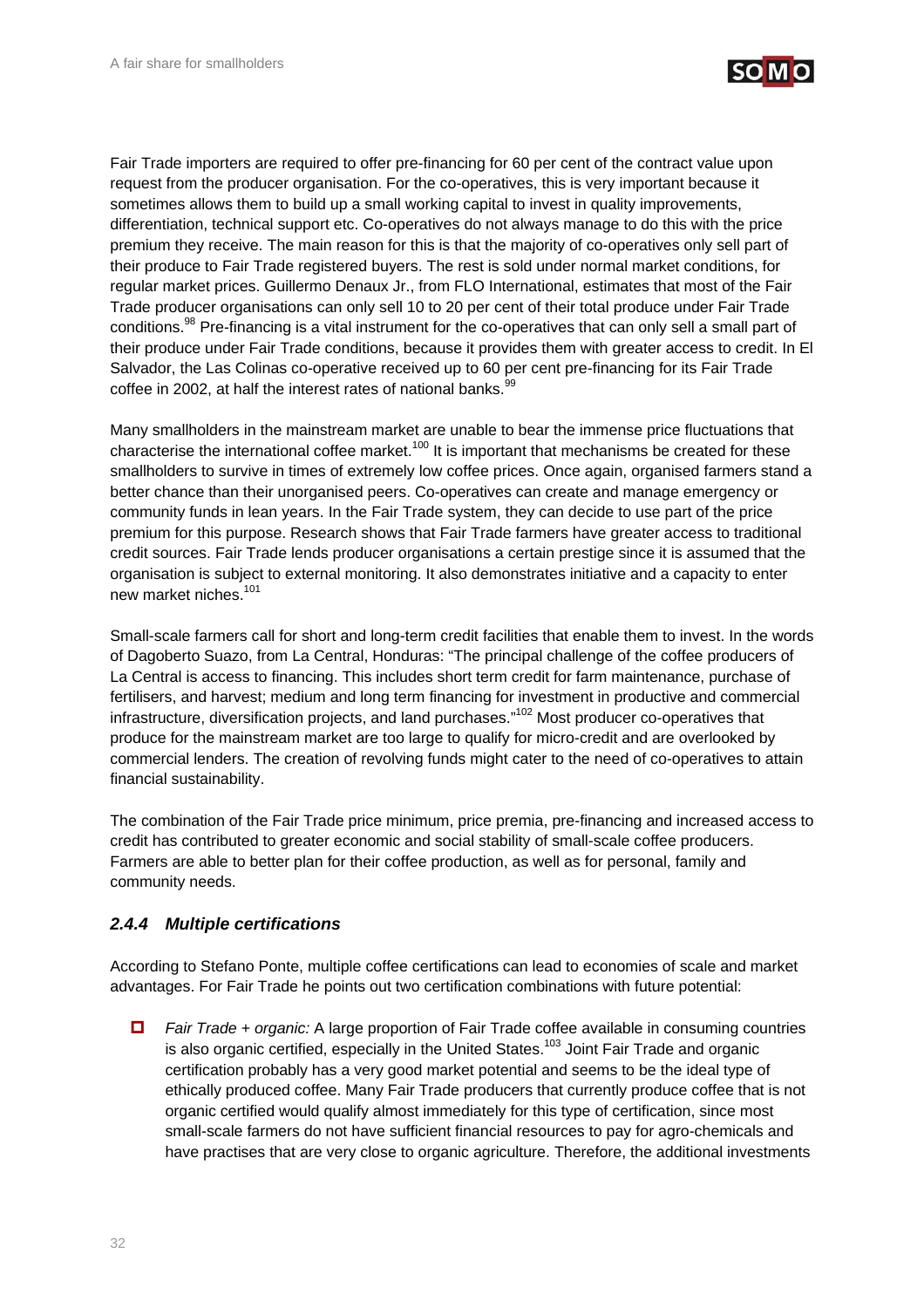

needed to achieve organic as well as Fairtrade certification would be relatively low and could be paid for by the Fair Trade premium.

**Fair Trade + organic + shade grown:** If producers qualify for any of the shade grown certifications, then a triple certification with Fair Trade may also be desirable. Although it is not likely to achieve a higher premium than a joint organic and Fair Trade certification on their own, it could make organic coffee more marketable, especially in the United States. An example of this combination is El Triunfo coffee from Chiapas, which is triple-certified Fair Trade + organic + Rainforest Alliance. Since agronomic and social standards are already met by Fair Trade and organic certifications, Rainforest Alliance certification in this case is mainly used for shade.<sup>104</sup>

Many co-operatives in Central America and Mexico are pursuing multiple certifications, including Fair Trade, organic, shade grown, bird-friendly and Eco labels. There seems to be a worldwide tendency amongst Fair Trade co-operatives toward organic production. Some co-operatives stimulate organic production by setting requirements for new members and providing incentives for current members. In some cases, participation in Fair Trade networks opens door to obtain financial support and donations to make possible organic



Women process organic beans at La Selva in Chiapas.

certification. In order to maintain the long-term relationships some co-operatives have developed with their buyers, it is sometimes necessary to improve coffee quality. The rigors of satisfying organic certification requirements can strengthen a producer organisation, as it promotes stronger, more sophisticated administrative systems. According to the staff of the La Selva co-operative in Chiapas, Mexico, organic certification requires greater internal control and helps develop a culture of respect among members for written agreements. Fair Trade co-operative members involved in organic production generally have a better understanding of and participation in co-operative activities.

The production, monitoring and inspection requirements of organic, Fair Trade and shade-grown coffee are compatible and often overlapping. Organic certification based on international norms such as those of the IFOAM (International Federation of Organic Agricultural Movements) includes a chapter on social justice. Many farmers interviewed for the Fair Trade Coffee research project of the Colorado State University suggested a move toward convergence of certification procedures to save time and expense.<sup>105</sup> A unification of norms, inspections and certification procedures would make it easier to promote a sustainable product to end consumers, as well as it would save costs and time.

## *2.4.5 Empowerment*

Capacity building, training and access to information are key aspects of Fair Trade.<sup>106</sup> Training enables farmers to improve the quality of their coffee, while access to information helps co-operatives to take adequate decisions about how to produce, market and sell coffee. Empowerment of producer organisations can strengthen their position in the coffee value chain. Through the use of new technologies, producers are able to access up-to-date information about their products. Some Fair Trade co-operatives, for instance, regularly check the New York "C" market price for green coffee.<sup>107</sup>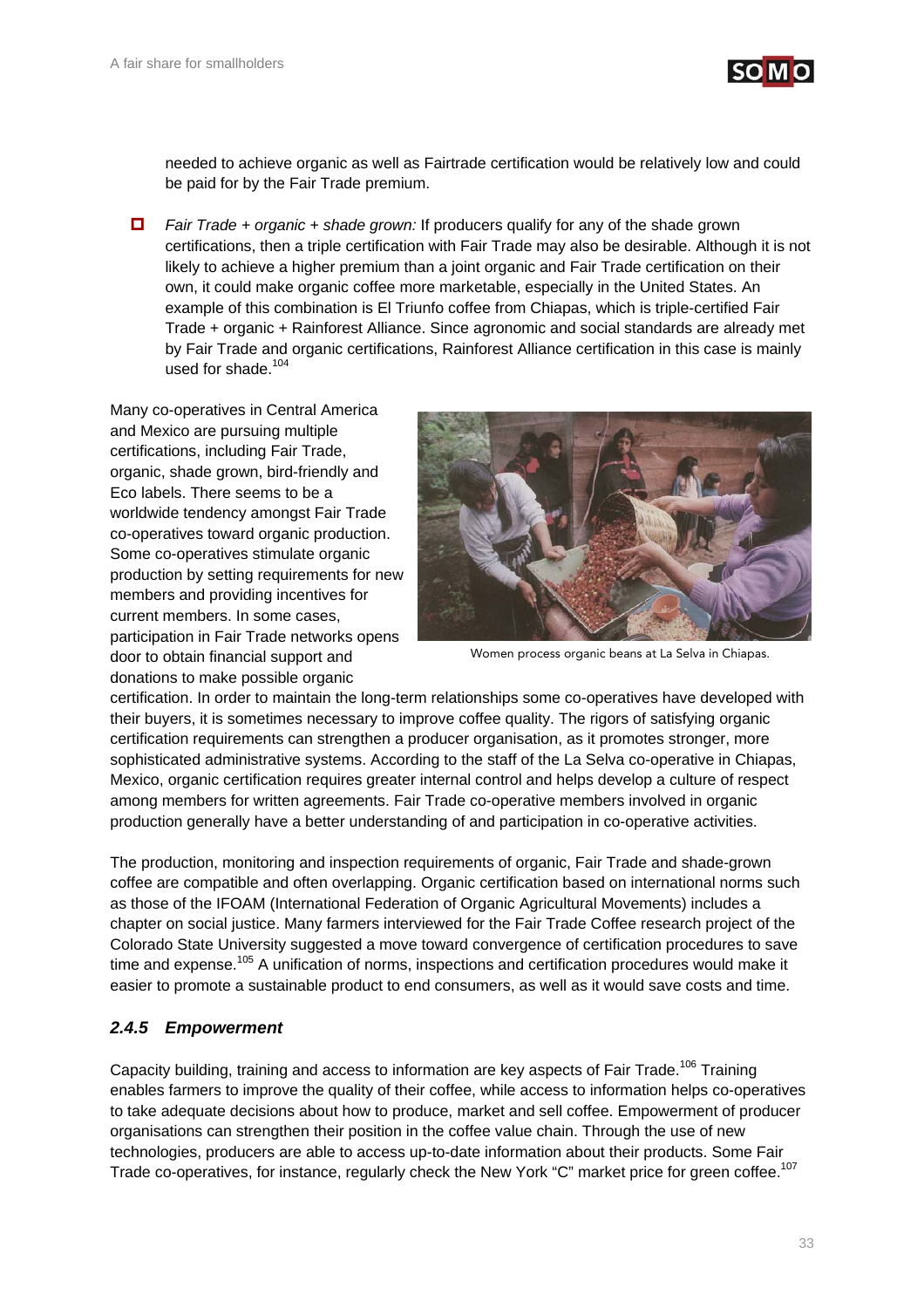

Communication is a very important element of success for many smallholders. In order to avoid incompatibility between supply and demand, producers, importers and roasters should exchange information about the latest market trends, quality standards, market requirements, profitable retail outlets etc. In the Fair Trade movement, the contact between producers, importers and roasters bears resemblance to a joint venture: both profits and risks are shared. In this joint venture, all kinds of information have to be shared*.* A good example of sharing information is the TwinCafé Bulletin, a twoweekly review of activity in the Arabica and Robusta coffee markets, with an outlook for prices, and news from the coffee world. Published in three languages by Twin Trading in the United Kingdom, the bulletin is sent to farmers that subscribe to this service.<sup>108</sup>

Many mainstream coffee producers do not have access to training and rarely understand what consumers in the North expect of them. Very often, smallholders do not know how their coffee should taste or what production and mill factors contribute to the quality of coffee. The members of Fair Trade co-operatives learn about coffee tree management, soil fertility and conservation, pest management, harvesting techniques and other quality-related issues. The long-term relationships between cooperatives and buyers encouraged by Fair Trade improve quality by providing feedback to farmers. The inspections and other interactions with FLO and IFAT have also contributed to better understanding by farmers of what coffee consumers expect.

The Peruvian co-operative Cepicafé is a good example of the importance of technical assistance and training. Cepicafé is an association of 35 small-scale coffee co-operatives in north-western Peru. Since its formation in 1995, exports have increased strongly. This has been possible because the Cepicafé has dedicated a considerable amount of financial resources to technical and quality improvements. In 2003 the co-operative started to apply an internal quality control system. Training and workshops are given to improve efficiency and to develop management skills within the cooperative. The sales of coffee contribute to the construction of a sound organisation: for every 45 kilograms of coffee sold, US\$ 4 is destined for organisational costs. The success of Cepicafé has led to significant growth. The number of members has doubled since 2001.<sup>109</sup>

Fair Trade facilitates the development of networks of contacts among participants. The members of the La Voz co-operative in Guatemala, for example, participate in exchanges of visits with other producer groups that bring new information and provide incentives to undertake similar efforts.<sup>110</sup> The coffee of the La Voz co-operative is certified organic and certified shade grown. As the first cooperative to make a successfully transition to organic coffee production in Guatemala and one of the first to capture a strong long-term Fair Trade market, La Voz is an inspiration to co-operatives in the early stages of organizing or organic conversion. The co-operative receives frequent visits from various groups seeking to learn from La Voz's experiences. Many managers of new co-operatives see La Voz's success with organic production as an incentive for their own work. In addition, many cooperative members believe that they are influencing community members to return to the organic production methods of their ancestors (chemical fertilizers were not introduced to San Juan until the 1960's).111 Bejamin Cholotio, general manager of La Voz, says: "With the extra income earned from coffee sales to the Fair Trade market we are working on improving coffee quality and providing credit, training, and education. We are very fortunate. The Fair Trade price has given us hope."<sup>112</sup>

Participation in the Fair Trade system generally leads to an increase in the self-esteem of farmers and their families. Case studies prove that farmer's sense of their importance within their communities is often undermined by the increasing degradation of traditional lifestyles and the growth of rural poverty in many parts of the world. Fair Trade strengthens the position of these farmers by showing that it really matters how coffee is produced and by whom it is produced. Fair Trade activists and farmers agree that the attention to the farmers' produce – including the visits of FLO Cert. and organic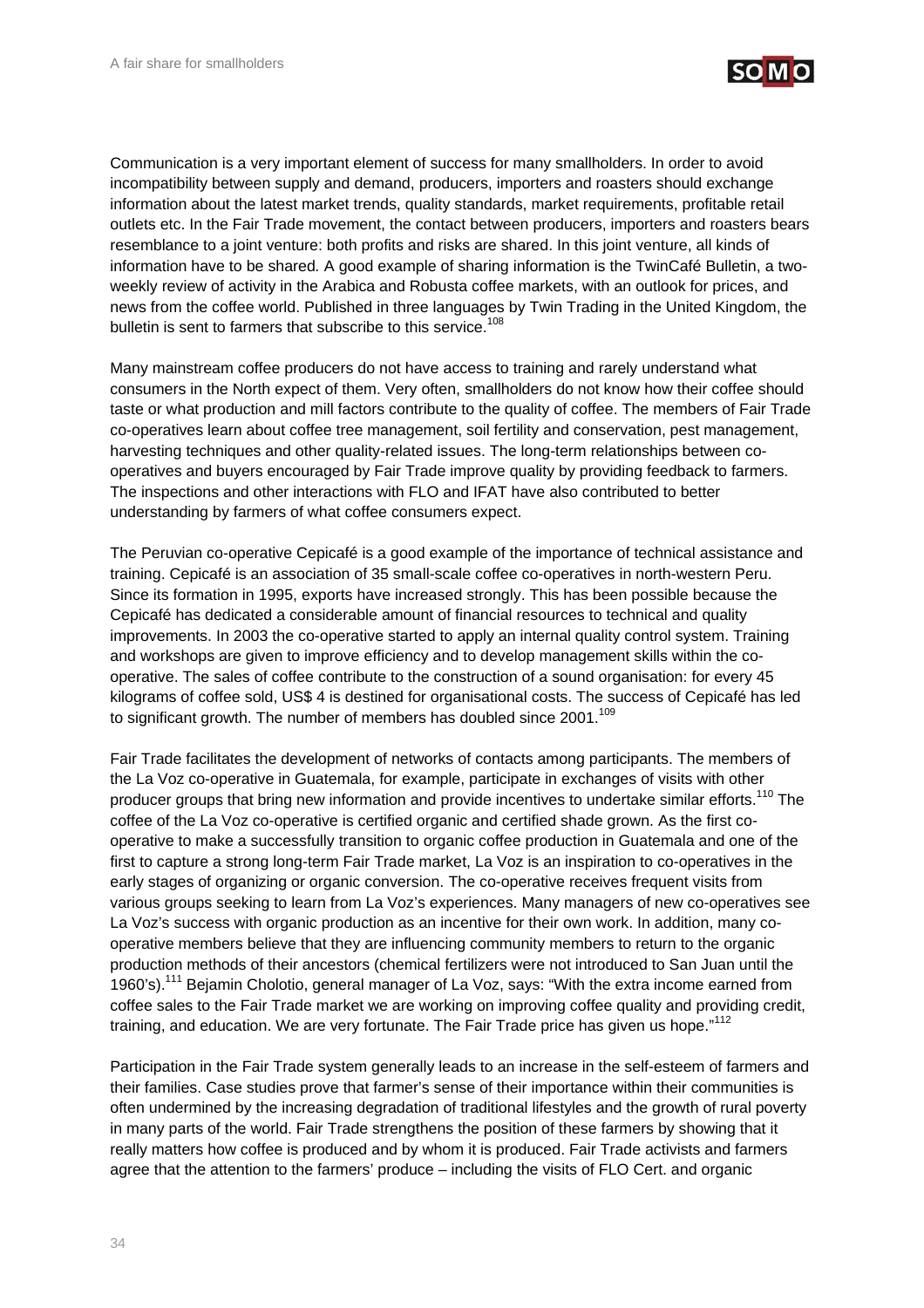

inspectors, buyers and even visiting Northern consumers – has promoted renewed pride in coffee farming among small-scale farmers. $113$ 

Capacity building and empowerment is often extended to the farmers' families and communities. Fair Trade participation provides families with access to a diverse range of projects sponsored by their cooperatives. Many families participate in organic gardening and subsistence supply projects, in part supported by Fair Trade returns. Some co-operatives have created revolving funds or small credit programmes that helps pay for a variety of family emergencies. In Mexico and El Salvador, Fair Trade co-operatives have provided training and marketing assistance to families to develop alternative income sources. This includes the production and marketing of handicrafts, the establishment of community stores and bakeries, improved production of basic grains, and other enterprises.<sup>114</sup> Many co-operative members believe that Fair Trade has contributed to the education of their children. Sabino Montero Brenes, president of a member co-operative of Coocafé in Costa Rica, affirms this: "Ten years ago, our children couldn't study past the age of eight because there was no bus to the school and we had no money. Now, with Fair Trade, we have fixed the road and we have bus service. Our kids can go to school with the help of scholarships provided by the cooperative's fund. One of my children is currently earning a business degree at the university and the other is in high school." Juan Zacarias, member of the Las Colinas co-operative in El Salvador, is quite brief about the benefits of Fair Trade for his family: "By earning a Fair Trade price, I was able to send my children to high school and improve my home by adding electricity and potable water."<sup>115</sup>

Empowerment does also lead to the involvement of some producer organisations in politics. In many producing countries, coffee is one of the most important export products. Therefore, it is important that small-scale farmers organise and endeavour to reach a certain degree of influence in local and national politics. The direct impact of this sort of empowerment on the value chain of coffee is probably very limited, but in the long term organised lobbying and advocacy activities from producer organisations in the South may influence the global coffee market. According to Daniele Giovannucci, senior consultant to the United Nations and the World Bank, small-scale farmers need to participate in the international debate on coffee: "Building a representative organisation for farmers is not a priority, it is the priority. There is nothing else that is more important for small-holders who want to be part of the market economy. The only way they achieve anything, at a market level, even at a social level, is when they gather together and make their voice heard. It is not just at the government or policy levels, it is also in negotiating with a buyer or broker. The ability for them to work together responsibly, be coherent, and get a message across effectively is what they need. Everything else follows from that. This should be the first priority of everyone working in development."<sup>116</sup>

In 1998 the directors of the four international Fair Trade associations (FLO, IFAT, NEWS! and EFTA) began to meet regularly. They describe this informal collaboration by their acronym "FINE". At the end of 2001, they agreed a co-operation document which committed them to working together on:

- $\Box$  The development of harmonised core standards and guidelines for Fair Trade;
- $\Box$  Harmonisation, and increase in the quality and efficiency of, the monitoring system for Fair Trade;
- $\Box$  Advocacy and campaigning work;
- $\Box$  Harmonisation of their information and communication systems.

In April 2004, the four networks established a lobby and advocacy office in Brussels. This office supports and organises several lobby activities and campaigns. A very important one is the campaign for trade justice and against Economic Partnership Agreements (EPAs). These trade agreements are currently negotiated between the European Union and 77 of the world's poorest countries, and have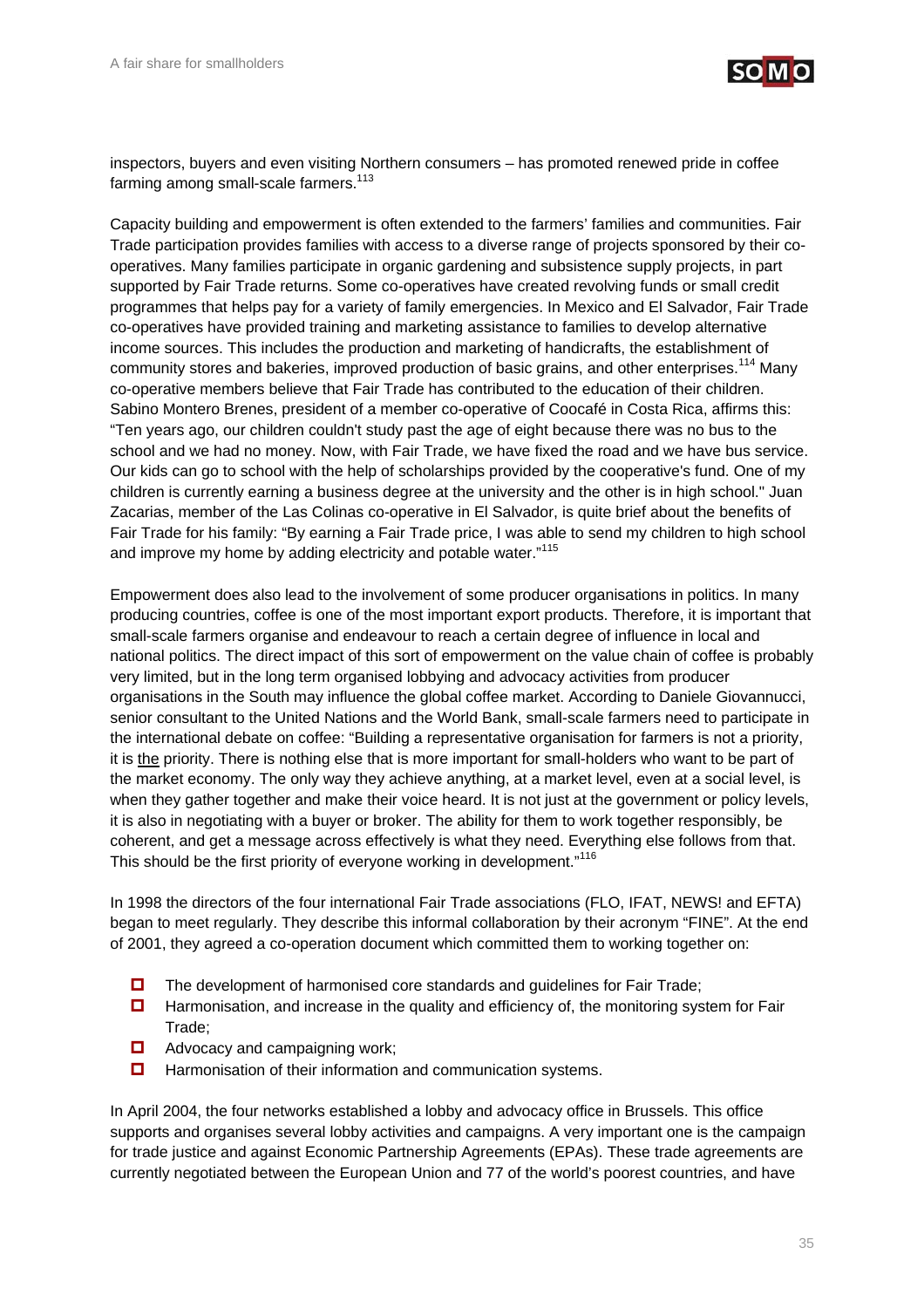

come under fire from African and European NGOs because of their expected disastrous effects in poor African countries. The campaign had its first success in March 2005, when the Government of the United Kingdom published a position paper on the negotiations, stating its agreement with one of the key concerns raised by Stop EPA campaigners – that issues rejected by African, Caribbean and Pacific countries at the Cancun WTO Ministerial meeting should not be resurrected in EPAs. IFAT has joined the campaign and IFAT members around the world are encouraged to find out more and get involved in this important issue that will affect the lives of millions of small producers around the world.<sup>117</sup>

Another important issue for the Fair Trade lobby and advocacy office in Brussels is to increase support provided by European institutions for Fair Trade. Some European Member States have set up Fair Trade programmes and policies and both the European Commission and the European Parliament have issued statements and resolutions that recognise the positive role of Fair Trade. Nevertheless, there is no comprehensive EU-wide programme to support Fair Trade yet. The Fair Trade movement therefore wants the European Institutions to close this gap and to step up their efforts to support Fair Trade in practice.

Although the basic framework for international lobbying and advocacy is in place, it is often difficult to involve southern Fair Trade organisations actively in these activities and to co-ordinate lobbying in coffee-producing countries. According to Stefan Durwael, executive director of IFAT, many activities on a local political level are developed in coffee-producing countries, especially in Mexico, but this knowledge is not always shared and gathered due to a lack of financial resources. It is expensive to organise meetings to exchange and systematise experiences in this field.<sup>118</sup> One of the long-term goals of FINE is to have a Fair Trade advocacy co-ordinator in every region.<sup>119</sup>

## *2.4.6 Gender*

Fair Trade means that women's work is properly valued and rewarded. Women are always paid for their contribution to the production process and are empowered in their organisations. Women are the majority of producers and consumers of fairly traded goods. In many parts of the world, women work 18-20 hour days with the double burden of working inside and outside of the home to care for their families. Women work longer hours than men in every country of the world, yet their contributions at the home and at the workplace are often invisible. To identify and to target women through alternative trade organisations is to work towards poverty eradication on a global scale.



Coffee-sorters in the Prodecoop dry-mill facility in Nicaragua.

Since the Fourth UN Conference on Women in Beijing, policies to offer credit and employment to women have been praised as a means to promote sustainable development. The Beijing Platform for Action calls on financial intermediaries, national training institutes, credit institutions, nongovernmental organisations and the private sector to foster commercial links and to establish joint ventures among women entrepreneurs at the national, regional and international levels. This type of interaction not only supports community-based activity, but promotes gender equity and empowerment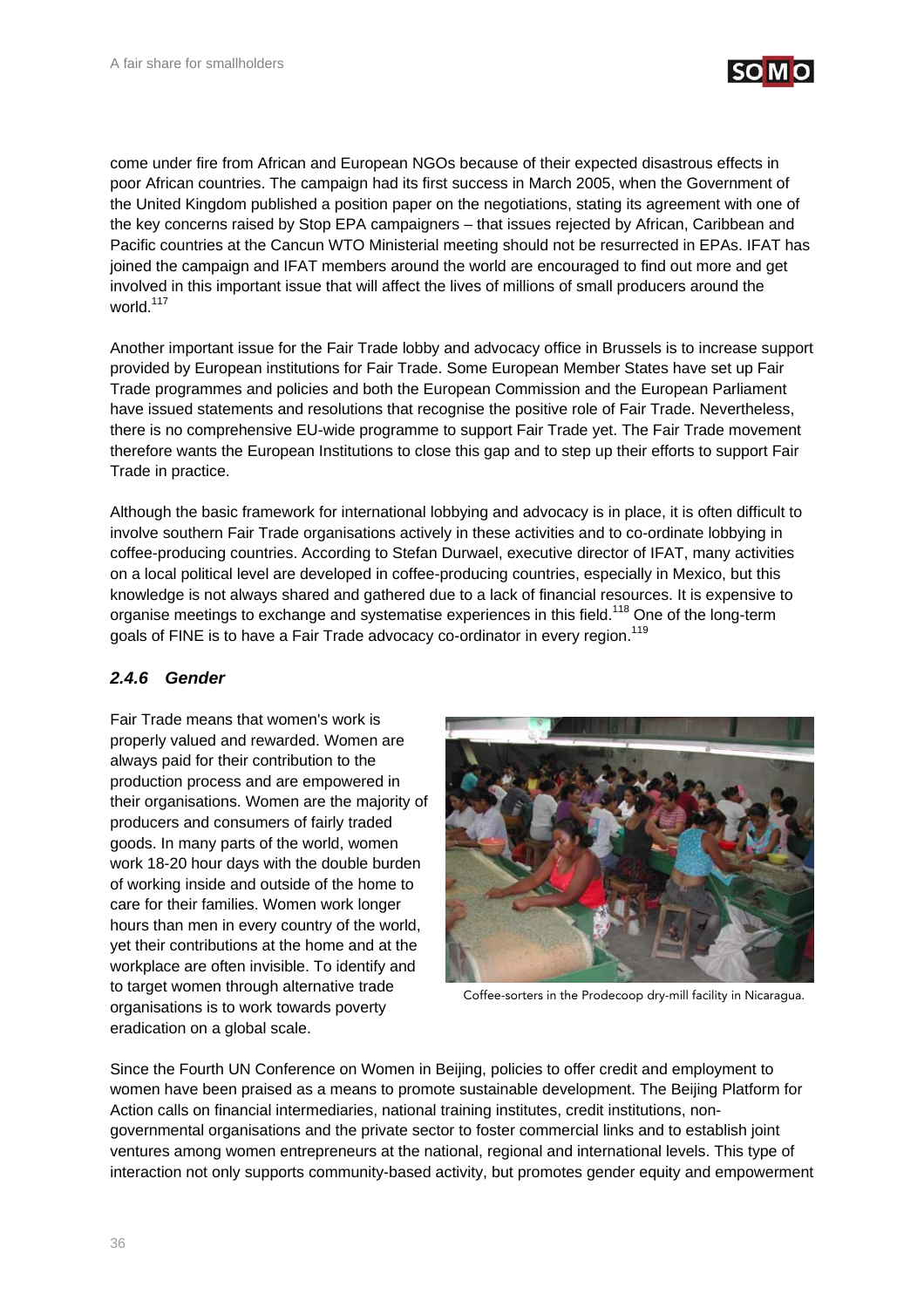

by giving women recognition and financial support for the work they have always done and continue to do. It allows women's small businesses to have a niche in the world market, enabling women to ensure their families' survival. Helping women as well as men in Fair Trade campaigns is key to family survival and to sustainable development as a whole.<sup>120</sup>

Women play a key role in many Fair Trade co-operatives. Prodecoop in Nicaragua became a professional company, despite suffering a major setback as a result of hurricane Mitch in 1998, under the leadership of a female manager. Moreover, about 25 per cent of this Fair Trade co-operative's members are women. The Guatemalan co-operative Manos Campesinas was founded in 1995 and consists of eight co-operatives of small-scale farmers. In all of these co-operatives, women formed their own groups. The main activity of these groups is to roast and sell coffee to local markets. In addition, women started discussion groups to talk about their own specific problems.<sup>121</sup>

The role of women is not equally valued in all Fair Trade co-operatives. Research carried out in 2002 for the Fair Trade Coffee research project, which included seven case studies of co-operatives in Mexico, Guatemala and El Salvador, found that the commitment to gender issues in these cooperatives emerged largely because of the explicit interest expressed by international donors and certifiers. At the time when the research project was undertaken (2002), there was no clear indication that gender was an important internal issue. In no case women played an important role in governance of the organisation. Men appeared to dominate in decision making around coffee production. In none of the cases there any evidence that the role of women in co-operative governance represented an important internal issue, although most of the co-operatives studied had organised development projects for women members.<sup>122</sup> One of the recommendations of the report that concluded the Fair Trade research project reads:

"the gender dimensions of Fair Trade and in co-operatives more generally are focused on support for activities outside the coffee sector. Women are actual coffee producers in only a few co-operatives, although many women are employed as labourers in the harvest. Their sporadic participation within the co-operative at times appears to re-create, rather than overcome, the traditional gender biases within economic activities. This condition […] cannot be attributed directly to Fair Trade. On the contrary, Fair Trade has been one of the dynamic forces in overcoming the isolation of women in co-operatives. However, there needs to be greater clarification of what gender issues Fair Trade hopes to address. Traditional cultures in this part of the world [Latin America] have relegated women to a limited range of income generating activities that typically do not include commercial farming. This profile is changing, particularly as families and communities in the region disintegrate, but it remains a challenge for Fair Trade to foster new opportunities for women."

It should be stressed that this statement is based on research undertaken in seven co-operatives in Latin America and might not be representative of the situation in many other Fair Trade co-operatives. The recommendation seems, however, useful to further improve the empowerment of women in Fair Trade co-operatives.

## *2.4.7 Vertical integration of the value chain and diversification*

Adding value in coffee products (such as roasting and grinding) in the countries of origin is quite difficult. The process of developing supply chain linkages and promotion strategies is a considerable challenge for smallholder organisations. It presents new and often more complex challenges for smallholder organisations than exporting.<sup>123</sup>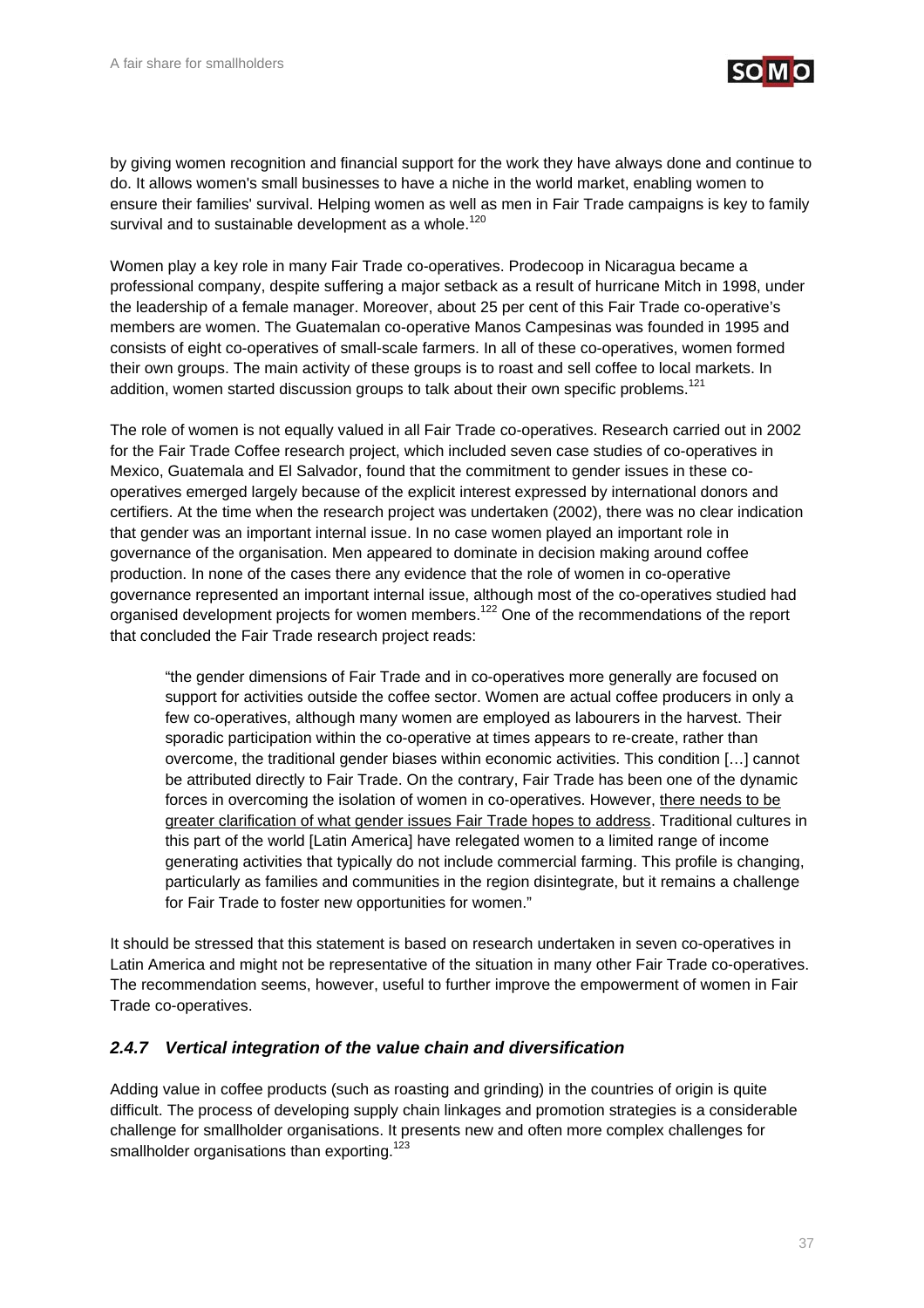

Small-scale producer organisations can earn more if they control other segments of the value chain and capture upstream margins. With a centralised infrastructure, organised farmers can process coffee jointly. Centralised processing allows smallholders to maintain a high standard and consistent quality. Capacity building and technical assistance is key to progress in this area. John Kanjagaile, of the Kagera Co-operative Union (KCU) in Tanzania, believes that coffee co-operatives end up with higher returns when they process green beans themselves: "Small producer organisations should seriously think of reducing the green beans they deliver to the conventional market by processing them into finished products – they better be assisted in this direction. Finished products might not be easy to ship to foreign customers, but local consumption for most of us has a lot of potential." KCU owns stock (about 34 per cent) in the processing plant Tanica in Bukoba, where the coffee the cooperative produces is processed. Tanica produces instant coffee for the local market and for export. It is the only processor of instant coffee in Eastern Africa.<sup>124</sup> KCU is also able to assess the quality of its coffee and the flavour profile (cupping). Since 1991, KCU has had its own direct export department, selling first to Fair Trade markets, and building on this experience to establish markets among conventional buyers. The knowledge and experience gained in Fair Trade networks has helped KCU to influence coffee prices at auction: "With our participation at Tanzania auctions, supported by our partnership with Fair Trade customers, we are able to influence prices by an average of US \$ 2 - 3 per 50 kilograms sold." The farmers themselves decide collectively how the Fair Trade premiums that KCU receives are spent. In the past, part of the social premium was used to buy shares for farmers in the Tanica Instant Coffee factory. KCU also uses the premiums to improve education, and currently supports three secondary schools. Other uses of the social premium include healthcare, clothing and shelter construction.<sup>125</sup> The elements of the value chain that have been taken over by KCU (processing, cupping and exporting) have traditionally been dominated by other actors in the chain.

Production diversification in Fair Trade certified co-operatives has been a primary goal. Farmers with organic and / or Fair Trade certification have a commercial advantage to other small-scale farmers in that their other crops can also be sold under these terms. Exclusive dependence on coffee can have disastrous effects on the rural economies of coffee-producing countries. Many Fair Trade cooperatives in Central America and Mexico have used coffee profits to encourage diversification into alternative commercial crops, improving production of basic grains, improving processing and related agro-industrial activities, and developing non-agricultural activities such as handicrafts.<sup>126</sup> Jeronimo Bollen, president of the Guatemalan co-operative Manos Campesinas, says: "Our second priority [after increasing price through quality] is diversification of production. At Manos Campesinas we understand the concept of diversification to be the amplification of the range of products grown in association with coffee. It is not the change of one monoculture (coffee) to another. Through diversification, producers continue working their coffee and at the same time cultivate other products, such as avocado, citrus, and local fruits. Diversification in association with coffee is able to partially alleviate the crisis caused by low prices, improve the family diet and provide possibilities of generating new and better sources of income for rural families."<sup>127</sup>

A comprehensive review conducted in Central America by the World Bank in 2003 found that the process of diversification must be demand-driven, because the major bottleneck is not usually supply constraints. Instead the process of diversification depends on linked activities in processing and adding value through quality improvements, improving financing and marketing arrangements, and post-harvest practices. The researchers involved in this research project identified three elements of successful diversification: market orientation, organisational development and environmental awareness.<sup>128</sup> The first element is increasingly important and key to the continuous success of Fair Trade. IFAT is making an effort to develop the market for Fair Trade by producing training materials and encouraging its members to participate in trade fairs. In 2004, Traidcraft was contracted by IFAT to produce a manual on "Into the Market" and "How to Make the Most of Trade Fair Participation". The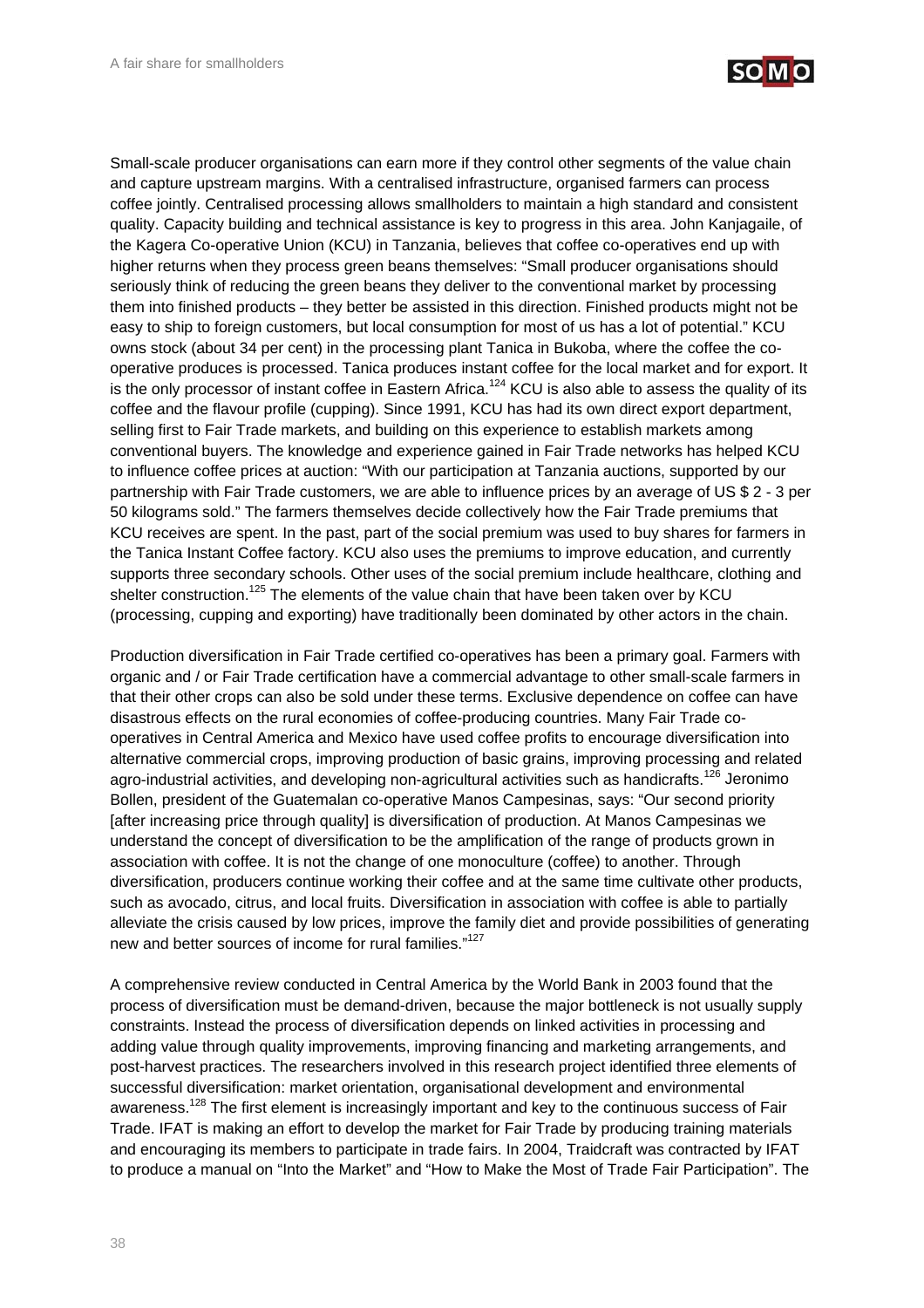

IFAT secretariat also prepared a "Virtual Library" and a report on e-commerce.<sup>129</sup> The second element, organisational development, has been one of the main features of Fair Trade and adds great value to Fair Trade business relationships. The third element mentioned in the World Bank study, environmental awareness, is one of ever increasing significance. Many Fair Trade co-operatives, notably in Latin America, already produce coffee with joint Fair Trade and organic certification. On the basis of these considerations, one must conclude that Fair Trade co-operatives are generally in a better position to diversify than small-scale farmers that produce coffee exclusively for the mainstream market.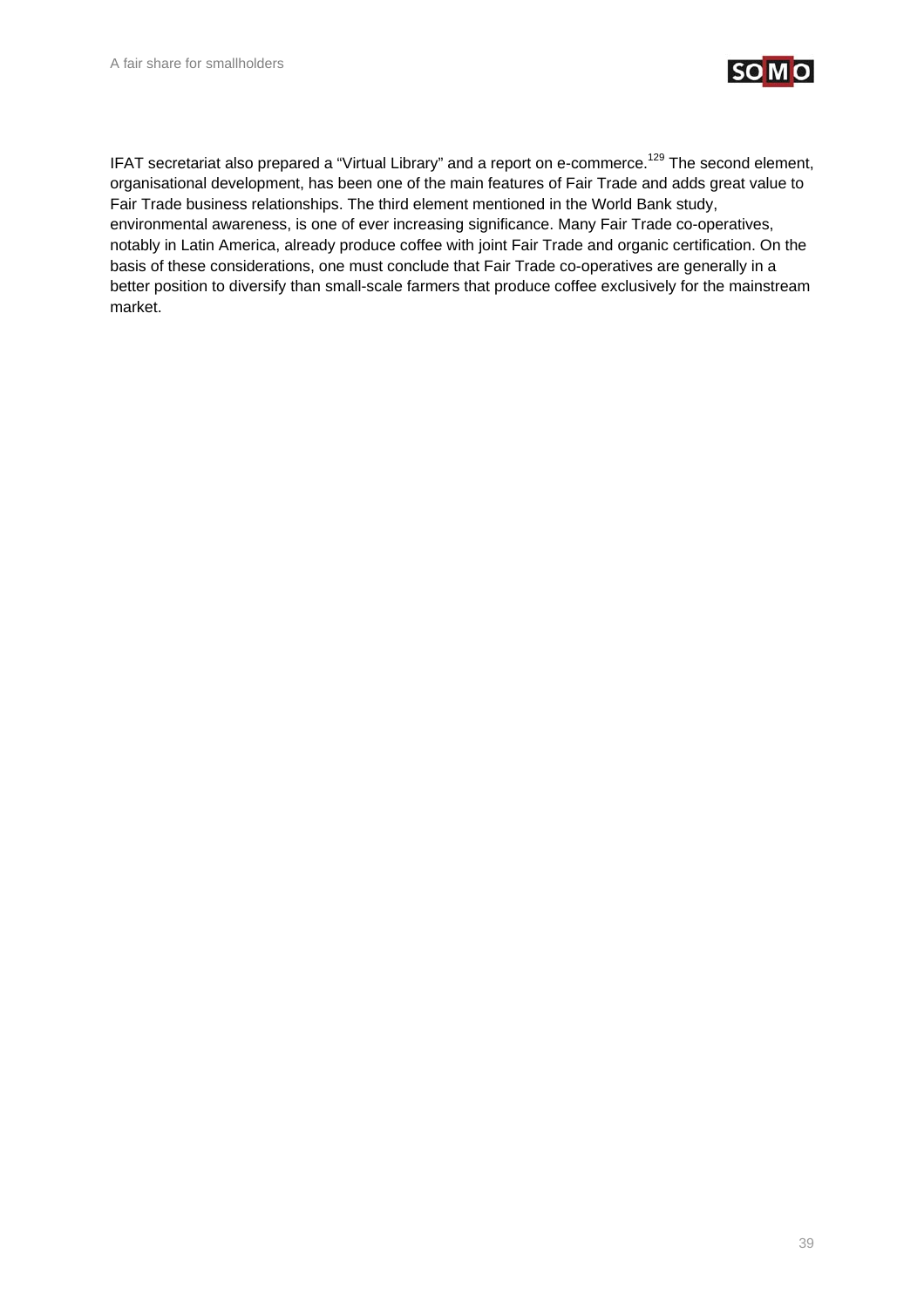

## **3. Summary of findings**

When comparing mainstream coffee value chains with the Fair Trade value chain, it is evident that there are significant differences in the distribution of value among the actors in the chains. For Fair Trade certified coffee, smallholder producer organisations receive more income than they do for coffee sold to intermediaries, exporters, traders or roasters in a mainstream coffee value chain. It is extremely difficult to define with precision the financial benefits of Fair Trade for small-scale farmers, mainly because co-operatives decide on how to distribute the amounts received among its members. It is safe to say, nevertheless, that revenues for Fair Trade coffee are roughly twice the street price for conventional coffee, even after subtracting costs for co-operative management and other expenses. Coffee-producing co-operatives often sell only part of their produce under Fair Trade conditions, but the price premium they receive for it has a notable impact on the livelihoods of their members. Fair Trade's price premium enables coffee co-operatives to build up a small working capital and to invest in quality improvements, differentiation and technical support.

Pre-financing is also an important feature of Fair Trade, especially for those co-operatives that can only sell a small part of their produce under Fair Trade conditions, because it provides producer organisations with greater access to credit. Some co-operatives have created emergency or community funds, for which they use part of the price premium. In addition, Fair Trade co-operatives have better access to traditional credit sources. The combination of the Fair Trade price minimum, price premia, pre-financing and increased access to credit has contributed to greater economic and social stability of small-scale coffee producers. The minimum price and the price premia are less effective when Fair Trade co-operatives sell only a small fraction of their produce under Fair Trade conditions. Very often, co-operatives sell 10 to 15 per cent of their coffee to FLO registered traders, while the rest (85 to 90 per cent) has to be sold to intermediaries, exporters or traders in common mainstream value chains. This means overcapacity is structural. The issue of oversupply of Fair Trade coffee can only be addressed thoroughly by increasing the demand for Fair Trade coffee worldwide. While some national markets have grown significantly, other traditional Fair Trade markets for coffee have shown signs of stagnation and decline in the last few years. However, in spite of stagnating or declining sales in some former strongholds for Fair Trade coffee, the overall sales of Fair Trade coffee worldwide have increased in the period from 1998 to 2004. Fair Trade coffee sales in the United States, Great Britain and France have been booming in the last four years. In some European countries Fair Trade could expand considerably, notably in Spain, Portugal, Greece and the Eastern European countries. The Fair Trade movement can expand its market share in Europe and North America, and will have to explore new markets, particularly those of the coffee-producing countries and emerging economies, such as China and India.

There are many non-financial returns for small-scale farmers in the value chain of Fair Trade coffee. Capacity building, training and access to information are key aspects here. Training and technical assistance enable farmers to improve the quality of their coffee, while access to information helps cooperatives to take adequate decisions about how to produce, market and sell coffee. Empowerment of producer organisations can strengthen their position in the coffee value chain. Through the use of new technologies, producers are able to access up-to-date information about their products. Communication is a very important element of success for many smallholders. In the Fair Trade movement, all kinds of information are shared through networking. The long-term relationships between coffee-producing co-operatives and buyers encouraged by Fair Trade have improved the quality of the coffee by providing feedback to farmers.

Fair Trade co-operatives are generally in a better position to diversify vertically and horizontally than small-scale farmers that produce coffee exclusively for the mainstream market, because of the stability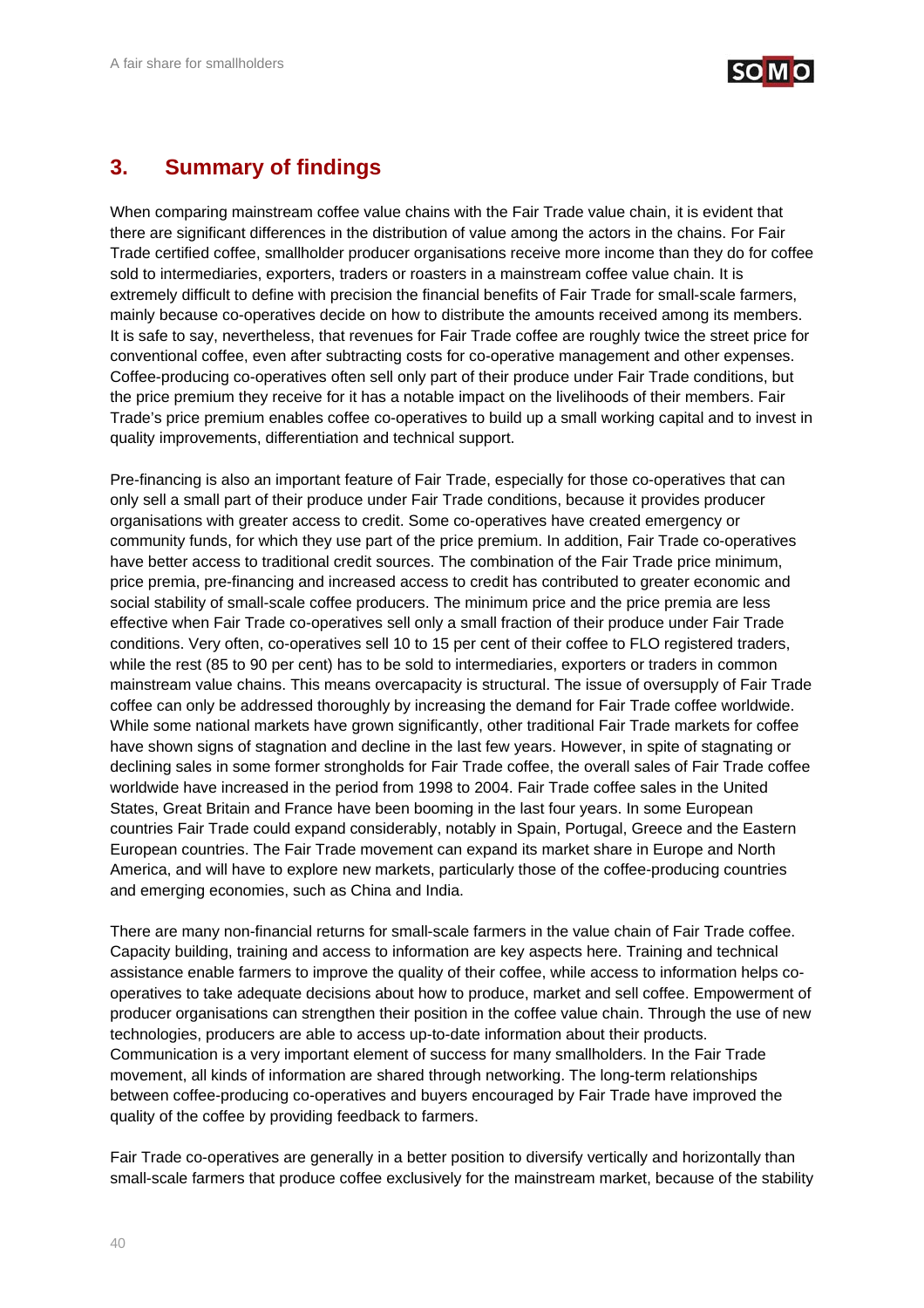

of their organisations, their knowledge of the coffee market and their growing awareness of the environmental aspects of their agricultural activities.

Capacity building and empowerment is often extended to the farmers' families and communities. Cooperatives frequently provide scholarships and financial support to schools, while some of the larger co-operatives even set up schools in the areas where their members live. Many Fair Trade cooperatives in Central America also provide training and marketing assistance to families to develop alternative income sources. This includes the production and marketing of handicrafts, the establishment of community stores and bakeries, improved production of basic grains, and other enterprises. In general, one can say that participation in Fair Trade generally leads to an increase in self-esteem of farmers and their families.

The organisational form of a co-operative is considered ideal by many people in the Fair Trade movement. Several common factors contribute to the success of Fair Trade co-operatives: a welldefined sense of identity, a long process of establishment and development, and a capacity to innovate individually and as an organisation. In many successful producer organisations, there has been a strong leadership, full of vision and energy, able to pull together the individual contributions of producer group members. Strong leadership and decisiveness must not hinder participatory processes in the co-operatives. Therefore, mechanisms are necessary to ensure democratic decision making and to guarantee participation to all members of the co-operatives. Women should always be involved in decision making, considering the fact that they are the majority of producers of fairly traded goods. Although women play a key role in many Fair Trade co-operatives, their role is not equally valued in all producer organisations. For that reason, there needs to be greater clarification of what gender issues Fair Trade hopes to address.

The empowerment of coffee-producing Fair Trade co-operatives can lead to the involvement of producer organisations in politics. It is important that small-scale farmers organise and try to reach a certain degree of influence in local and national politics, in order to change business structures in the coffee sector in their countries. The Fair Trade Advocacy Office in Brussels has set up campaigns for trade justice and against Economic Partnership Agreements (EPAs) and to increase support provided by European institutions for Fair Trade. Advocacy in coffee-producing countries will be an important issue for the Fair Trade movement in the next few years.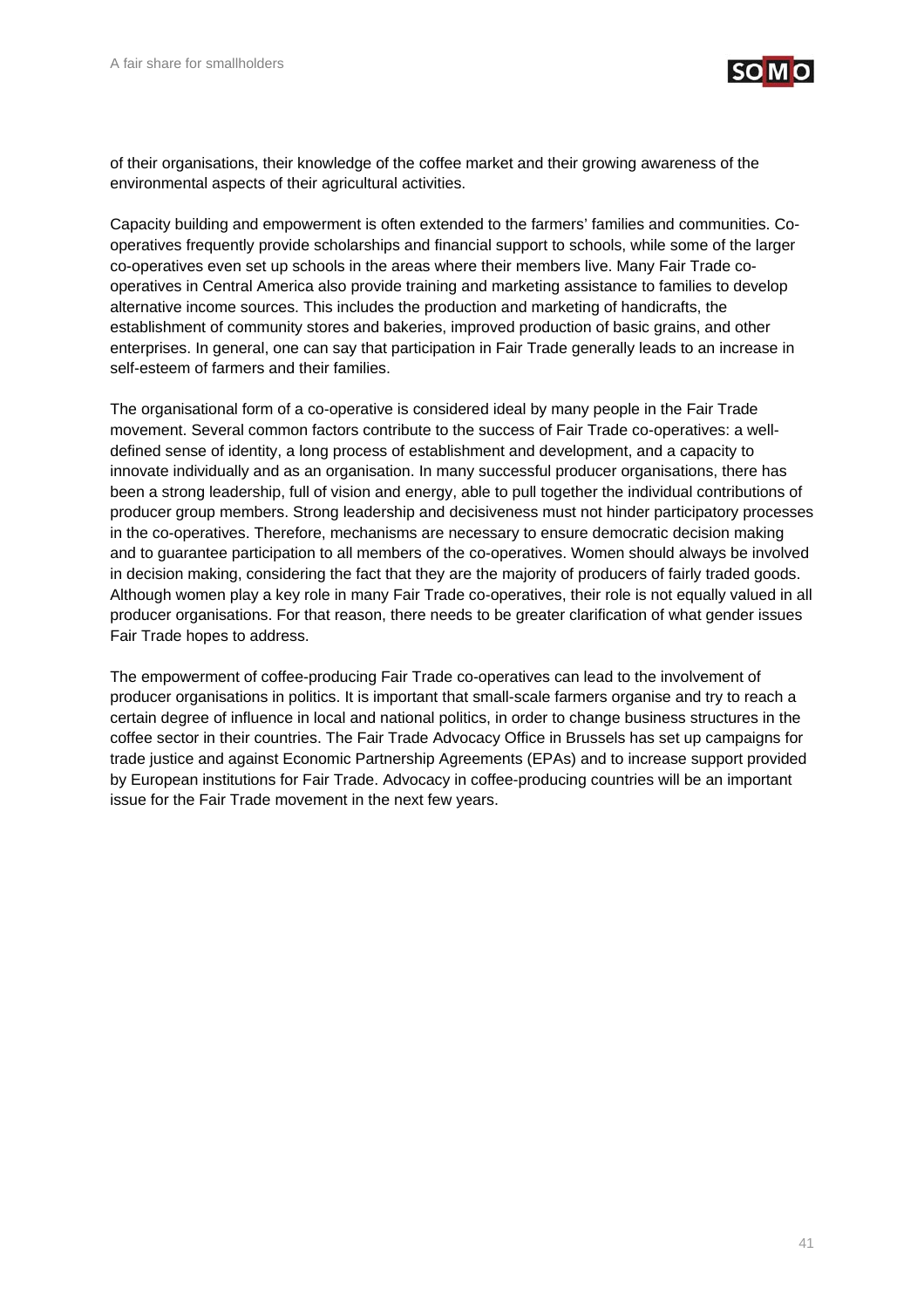

## **4. Recommendations**

The recommendations in this chapter derive from both from research of secondary sources as well as from inputs by area specialists and coffee producers. Some recommendations apply to the whole coffee sector and others are specifically directed to the Fair Trade system.

## *Forms of organisation*

The Fair Trade model has shown that organisation of small-scale producers is fundamental and has many advantages, which have been mentioned before in this report. However, many small-scale producers are still unorganised and may need help to get organised. Existing producer organisations need more long-term financial and institutional resources for basic organisational formation and strengthening.<sup>130</sup>

 $\epsilon$ *Recommendation:* The Fair Trade organisations working in the coffee and financial sectors should identify and target unorganised, small-scale producers for assistance. Producer organisations in general (not only Fair Trade co-operatives) need better access to long-term financial and institutional resources for the development of their organisations.

## *Empowerment and capacity building*

Producer organisations need financial and organisational management capacity to operate as successful businesses. Particularly in the mainstream coffee market, there is a need to reduce high operational costs, maximise efficiency and achieve economies of scale. Management skills should be developed and enhanced in each producer organisation. Knowledge and skills can be transferred through exchange programs for producer organisations. In Brazil, several small-scale project funding organisations have worked with the principle of *transferência solidária*: this means that a group that receives training or funding for capacity building is expected to pass on its know-how to other groups. In the context of coffee producer organisations, one should start by giving training to one particular management team of small-scale producers. This management team will then organise a workshop for another co-operative, which will pass on its new skills to another co-operative, etc.

S *Recommendation:* In order to spread know-how more quickly, commit co-operatives receiving training directly from Fair Trade organisations to pass on their newly acquired skills to at least one other co-operative. A monitoring system has to be in place to assess the quality of training among co-operatives.

## *Vertical integration in the value chain*

Small-scale producer organisations earn more if they control other stages of the value chain and capture upstream margins.<sup>131</sup> With a centralised infrastructure, organised farmers can process coffee jointly. Centralised processing allows smallholders to maintain a high standard and consistent quality. Capacity building and technical assistance is key to progress in this area. Three elements are particularly important: market orientation, organisational development and environmental awareness.

S *Recommendation:* Fair Trade organisations should provide more capacity building and technical assistance to small-scale producer organisations specifically aimed at enabling them to take control of more stages of the value chain.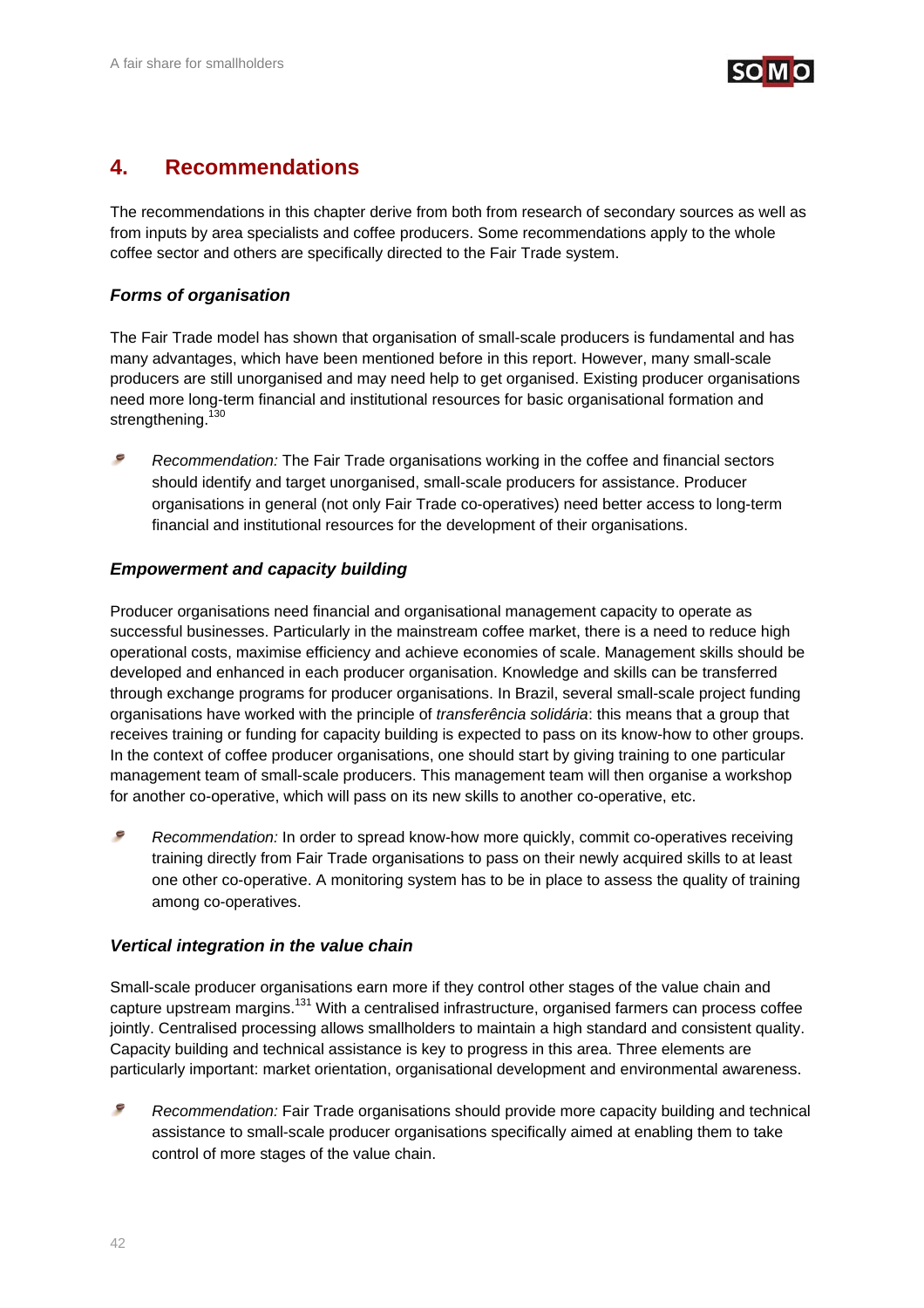

## *Access to adequate information*

Most small-scale coffee producers lack the market information they need to make informed decisions about production. "This includes information about global production trends as well as nuanced and accurate information about consumer demand for organic and specialty quality coffee. Without such information and the understanding of how to employ it, farmers and farmer organisations are unable to plan for price volatility."132 Information systems in the coffee sector must be standardised to aid supply management and market stabilisation.

S *Recommendation:* The Fair Trade movement should continue to facilitate access to information for small-scale producer organisations.

## *Credit facilities*

Small-scale producers often do not have access to commercial credit. It is important to make financial services (loans with no or very low interest rates, revolving funds, micro-credits) available to producer organisations for the following items:

- $\Box$  Working capital / pre-harvest credit
- $\Box$  Centralised and on-farm infrastructure
- Diversification
- $\Box$  Debts caused by the coffee crisis
- $\Box$  Risk management (price insurance and hedging<sup>133</sup>).
- *Recommendation:* The Fair Trade movement should support lobbying and advocacy efforts to improve the availability of credit facilities to small-scale coffee producers.

### *Multiple certifications*

Smallholders who currently produce Fair Trade or organic certified coffee can benefit from combining certifications. The most common and successful of all possible combinations has been the organic + Fair Trade double label. Scholars agree that fears of confusion in the marketplace due to label proliferation are unfounded.<sup>134</sup> Convergence between sustainability labels and the creation of a *sustainability umbrella label*, as Stefano Pontes proposes, might be a bridge too far in the near future, in view of the polarisation in the debate on sustainability in the coffee sector. Coordination between the "stricter" labels (Fair Trade, organic and bird-friendly) however, might benefit small-scale farmers.

*Recommendation:* The Fair Trade movement and other labelling initiatives (organic and birdfriendly in particular) should co-operate in an effort to combine certification, create joint marketing strategies and, more importantly, produce economies of scale and market advantages for producer organisations.

### *Involvement in lobbying and advocacy*

Small-scale farmers should try to reach a certain degree of influence in local, national and international politics, regardless of the difficulties. Northern Fair Trade organisations can help their peers in the South in achieving active participation in international debates. Joint lobbying and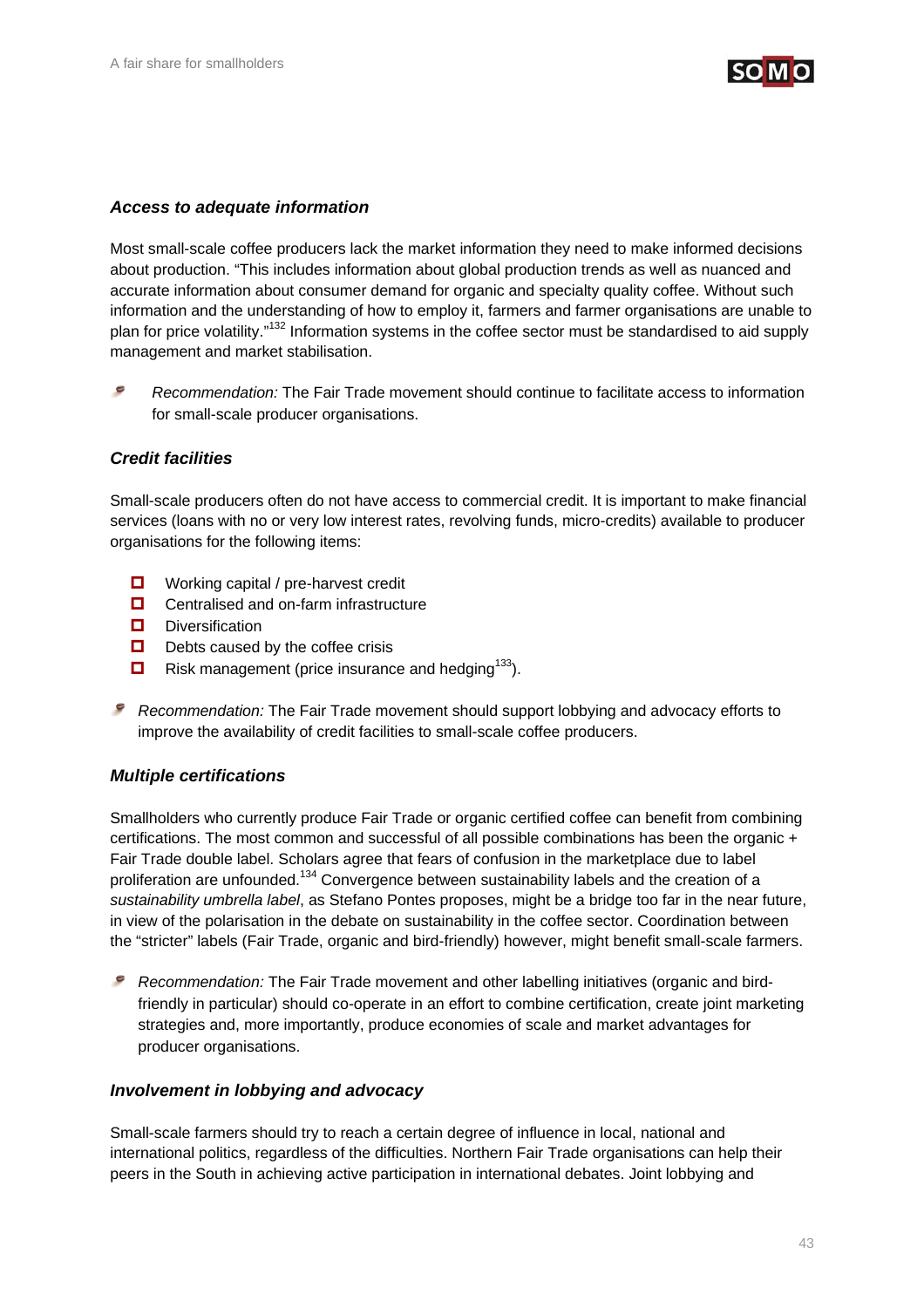

advocacy activities on a regional level can, for instance, be coordinated by the Fair Trade Advocacy Office in Brussels or by IFAT.

S  *Recommendation:* Fair Trade organisations should engage in joint lobbing and advocacy initiatives in order to achieve influence in local, national and regional politics.

## *Prepare local markets for Fair Trade*

As some traditional market for Fair Trade coffee seem to be saturated, new markets must be developed. The International Fair Trade Association (IFAT) has already begun to explore new markets by participating in international trade fairs.<sup>135</sup> The so-called emerging countries, such as Brazil, China, Russia and India can be promising future markets for Fair Trade. In these countries, national Fair Trade initiatives should be set up. Mexico already has a national Fair Trade initiative. Organisations that are already a member of IFAT could engage in the foundation of these new national initiatives. There are also quite a few European countries where Fair Trade is not active yet. These markets may also offer perspectives for growth.

 *Recommendation:* The Fair Trade movement should continue to explore and develop new markets. National Fair Trade initiatives should be set up in countries with high potential for market development, particularly in emerging economies such as Brazil, China, Russia and India.

## *Focus on sustainable procurement*

The Fair Trade movement in the North should invest in raising awareness about the link between sustainable procurement or responsible purchasing and Fair Trade. Global exchange, Oxfam, Transfair Canada and Transfair in the United States have done much to help students groups raise awareness of Fair Trade issues on campus and convince their institutions to offer Fair Trade certified coffee. At least 90 colleges and universities in the United States now make the coffee available in their food service establishments, with some serving it exclusively.<sup>136</sup>

Government bodies, especially in Europe, have increasingly expressed their interest and commitment to sustainable procurement. Under the current European procurement Directives, governments can decide to include social and environmental criteria in purchasing procedures. In Europe, Max Havelaar organisations have already been very active in targeting political institutions. Fair Trade coffee is served in many city halls, national parliaments and the European Union Parliament. Sustainable procurement can be a great opportunity for Fair Trade to augment its market share (for example with regard to coffee) in European countries by serving large institutional clients. Further research should be undertaken to evaluate the possibilities for the Fair Trade movement in this context.

 *Recommendation:* The Fair Trade movement can increase its market share in Europe by serving large institutional clients and should, therefore, invest in raising awareness about the link between sustainable procurement or responsible purchasing and Fair Trade.

### *Increase the supply of Fair Trade coffee available to consumers*

The Fair Trade movement has undertaken campaigns to encourage companies to act in a socially responsible manner (by embracing Fair Trade certification) and to strongly discourage businesses from neglecting their social responsibilities (by not offering Fair Trade certified products). The results of these efforts have been remarkable in some parts of the world. In the United States, for example, Starbucks, Peet's, Seattle's Best Coffee, Dunkin' Donuts and Tully's have added Fair Trade-certified coffee to their product lines.<sup>137</sup> In Great Britain, supermarket chains Sainsbury's and Tesco PLC sell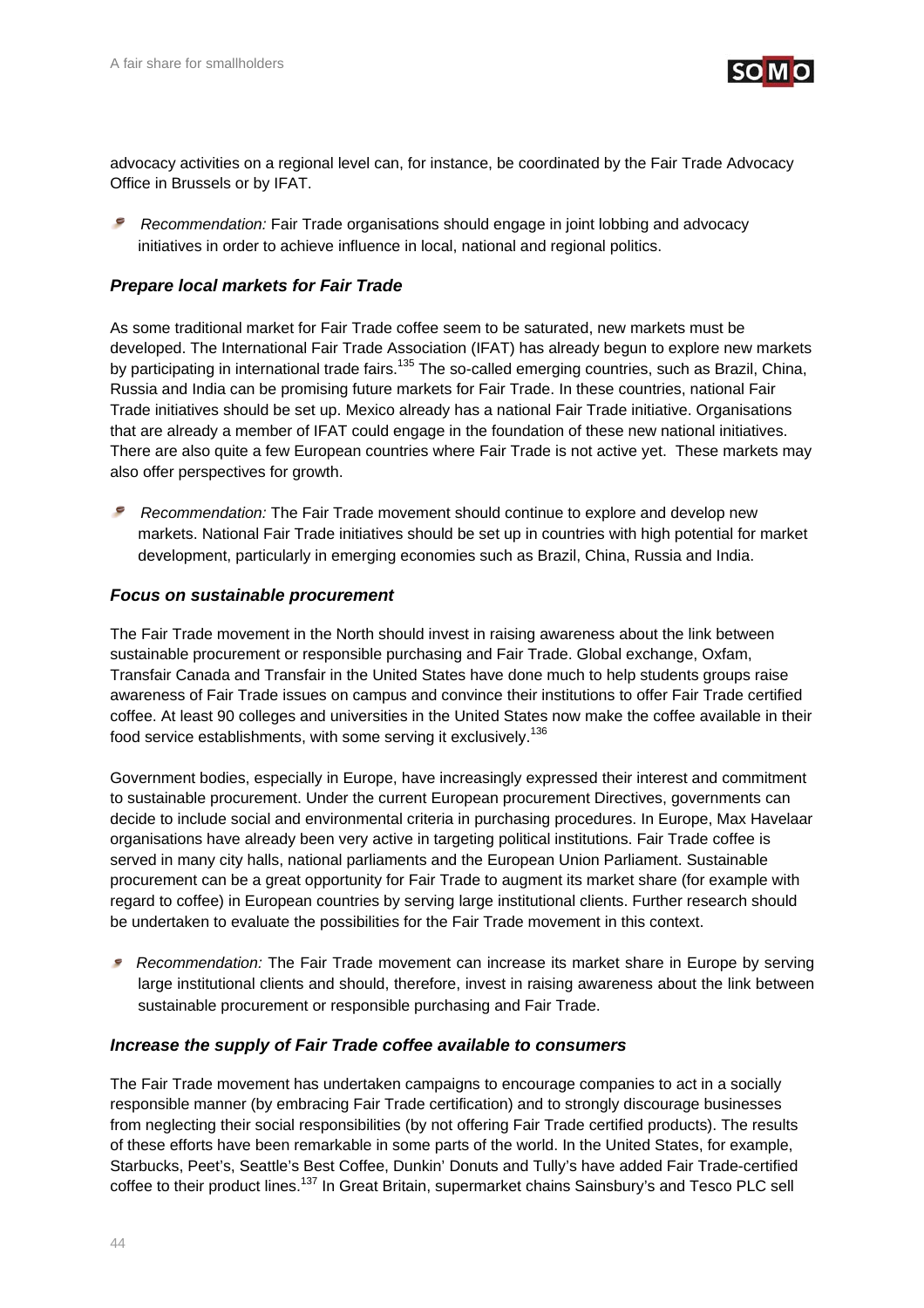

several Fair Trade products. There are no formal guidelines about the responsibility of companies that sell Fair Trade coffee to educate consumers about it and promote its consumption. Retailers may encounter difficulties in advertising Fair Trade to their customers, such as confusion with other sustainable or "responsible" coffees, saturated markets and increasing brand competition. Notwithstanding these obstacles, large retailers have been able to set up cause-related marketing campaigns to promote Fair Trade products among their customers.<sup>138</sup> The attitude of the Fair Trade movement toward the involvement of large roasters and retailers is somewhat ambivalent. On the one hand, these large companies are able to promote Fair Trade products massively and thereby increase the sales of Fair Trade coffee considerably. As a consequence, small-scale farmers are be able to sell more of their produce under Fair Trade conditions. On the other hand, coffee retailers do not aim to single out Fair Trade coffee as the only socially responsible coffee, but allow the consumer to identify a whole line of branded products that have been produced and obtained through "socially responsible" means. Starbucks' tactic has been to convince customers to buy Fair Trade coffee as part of their overall "Starbucks Experience" - as one choice in a line-up of "socially responsible" products. Starbucks ultimate goal is to have consumers identify all Starbucks products as socially responsible. This could pose a treat to the uniqueness of Fair Trade coffee, as corporate marketing strategies blur the distinction between Fair Trade and other "sustainability" initiatives.

For mainstream companies that sell Fair Trade coffee as a (small) percentage of their total coffee sales, a draft model code of conduct could be developed by the Fair Trade movement, with minimum and process requirements (IFAT already has developed standards for Fair Trade organisations, Fair Trade support organisations and Fair Trade networks). Adherence to a model code of conduct would prove the commitment of mainstream companies involved in Fair Trade to improving sustainability in the whole coffee sector. This draft model code could be based on the Common Code for the Coffee Community – which is not operational yet -, but should be more ambitious in its scope. The draft model code could include the following elements:

- **1. Labour norms in accordance with the ILO conventions** 
	- No forced labour (ILO conventions 29 and 105)
	- No discrimination, for example with reference to the sexes (ILO conventions 100 and 111)
	- No child labour (ILO conventions 138 and 182)
	- Freedom of association and collective bargaining (ILO conventions 87, 98 and 135)
	- A living wage that covers basic needs (ILO conventions 26 and 131)
	- No excessive overtime (ILO convention 1)
	- Healthy and safe working conditions (ILO convention 115)
	- Legal labour contracts (ILO Tripartite Declaration of Principles Concerning Enterprises and Social Policy)

National legislation should always be preferred if it establishes higher standards.

### **2. Environmental aspects**

The draft model code should specify how environmental requirements and recommendations can contribute to sustainable development. Clear links should be established between a healthy and clean environment and the welfare of all stakeholders involved. The Aarhus Convention (1998) was the first to link human rights with environmental rights. This Convention includes important clauses on stakeholder participation, transparency and access to justice. A number of general principles have been stated in the EC treaty and the Rio Declaration, designed to prevent adverse effects on safety and the environment: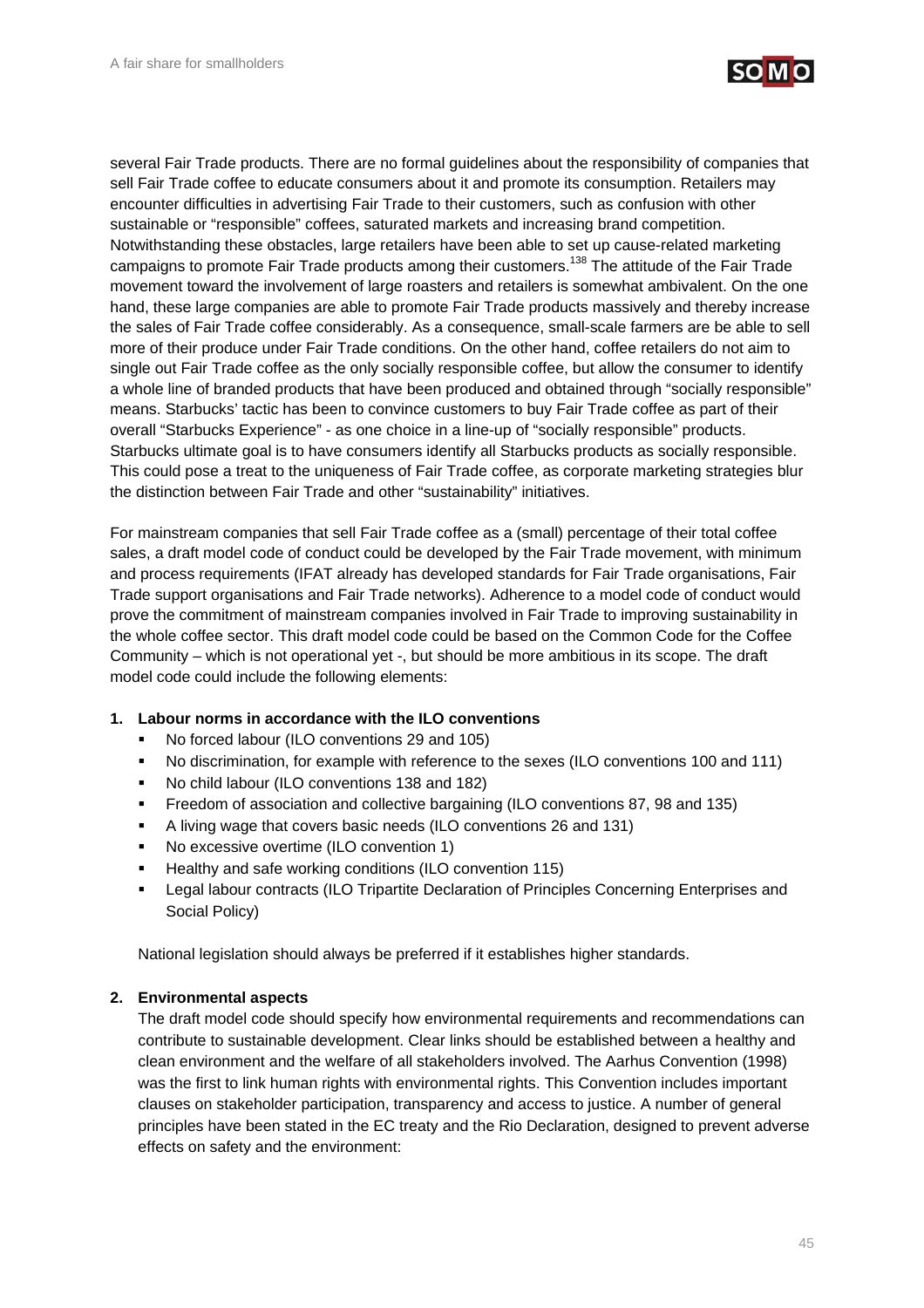

- The principle of preventive action (Art. 174 (130 R, section 2) EC Treaty)
- The precautionary principle (Rio Declaration, Art.15 and Art. 174 (130 R, section 2) EC Treaty)
- Tackling environmental damage at the source (Art. 174 (130 R, section 2) EC Treaty)
- 'The polluter pays' principle (Rio Declaration, Art. 16, Art. 174 (130 R, section 2) EC Treaty)

## **3. Implementation and monitoring**

A code of conduct does not only exist in theory, it also has to be executed. An internal system is required to make sure that suppliers follow the draft model code and to be able to assess the progress of this process.

## **4. Multi-stakeholder influence**

The backing of civil society is essential to the credibility of a code of conduct. The draft model code of conduct should be based on the interaction between the stakeholders: companies, labour unions and non-governmental organisations (NGOs). This is relevant to the actual development of the code and to its elaboration on a local level, i.e. when a local community has to decide to which concrete improvements should be given priority.

## **5. External control**

An independent organisation has to verify whether a company actually follows the model code of conduct. This is to make sure that stakeholders get an objective guarantee of the company's actions regarding the code of conduct. Codes of conduct can only be effective if they include solid rules for implementation. This means that the draft model code has to be integrated into the company's management system and has to be verified externally and independently.

## **6. Reasonable commercial conditions**

A company has to give its suppliers the opportunity to implement the model code of conduct without obliging them to make excessive financial sacrifices. This can be done by offering suppliers long-term contracts and fair prices.

In addition, it might be necessary to fix generic criteria on the use and positioning of Fair Trade products in the marketing strategies of mainstream companies involved in Fair Trade. This would avoid confusion amongst consumers about ethical claims from roasters and retailers. Criteria for fair pricing could also be developed, considering the fact that some retailers sell Fair Trade products at unjustified prices, earning exorbitant margins.<sup>139</sup>

For the growth of the Fair Trade coffee market, it seems essential that large market players continue to engage in Fair Trade. Small-scale producer organisations will eventually benefit from this, as they will be able to sell a larger part of their produce under Fair Trade conditions. However, the Fair Trade movement has to establish clear boundaries by setting criteria for the involvement of large mainstream companies in Fair Trade.

*Recommendation:* The Fair Trade movement should continue to allow large market players to engage in Fair Trade. For mainstream companies that sell Fair Trade coffee as a (small) percentage of their total coffee sales, a draft model code of conduct should be developed. Adherence to this model code will prove the commitment of mainstream companies to improving sustainability in the whole coffee sector.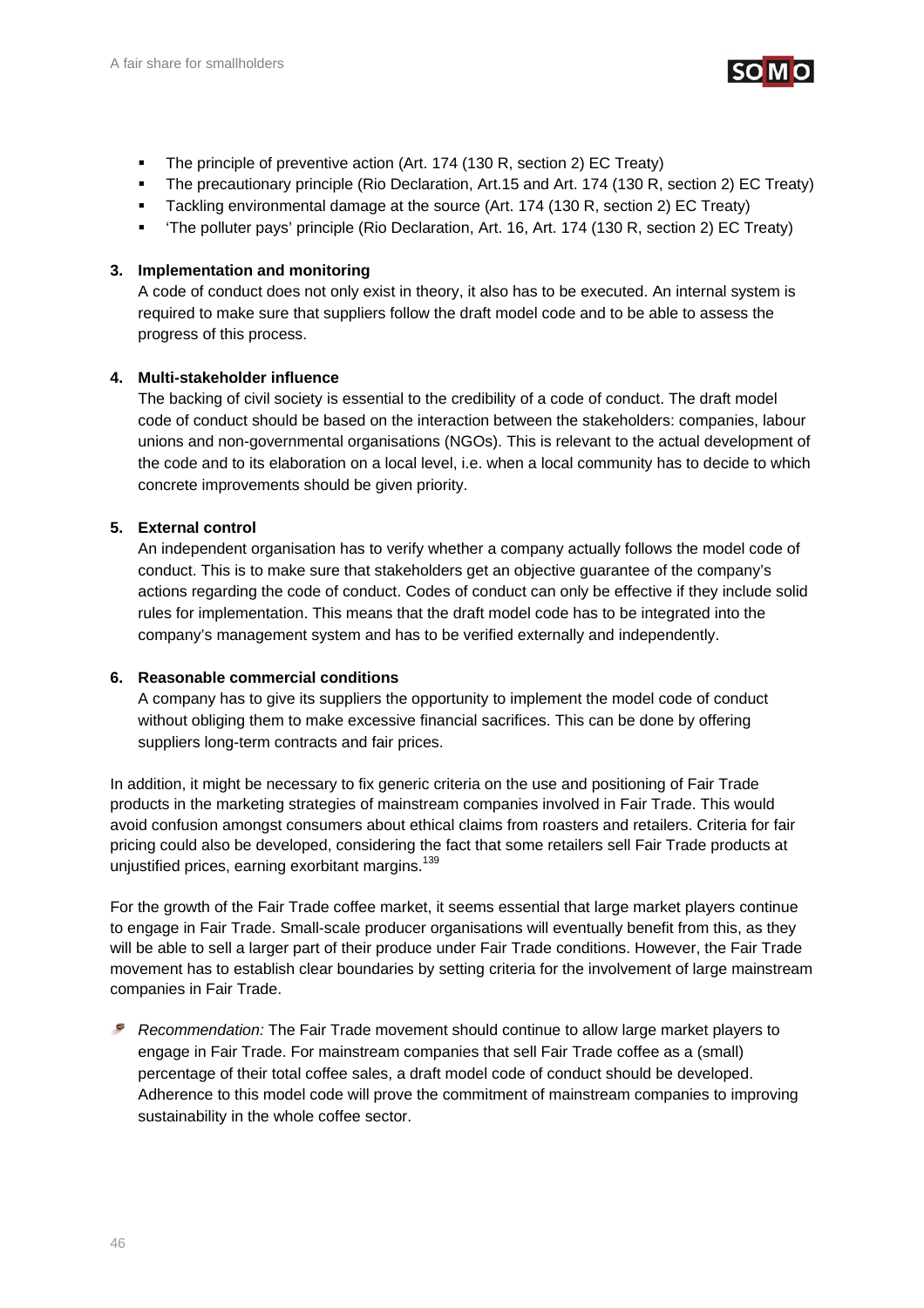

## **5. References**

## *Books, reports and articles*

C. Bacon, *From coffee crisis and vulnerability toward empowerment?: Nicaraguan smallholders use co-operative, Fair Trade and organic coffee networks to sustain rural livelihoods.* (Santa Cruz, California: University of California, 2005).

S. Daniels & S. Petchers, *The coffee crisis continues: situation assessment and policy recommendations for reducing poverty in the coffee sector* (Oxfam America, 2005).

Economic Research Service of the United States Department of Agriculture, briefing room, "Traceability in the US food supply: market incentives to establish traceability", no date, <www.ers.usda.gov/Briefing/Traceability/marketincentives.htm> (14 June 2005).

Environment and Nature Resource Management and Agribusiness Networks, *Beyond the bean: redefining coffee quality – quick reference guide to standards for sustainable production systems* (Washington: Chemonics International Inc., no date).

F. Eshuis & J. Harmsen, *Max Havelaar* (Utrecht: Stichting Max Havelaar, 2003).

European Coffee Federation, *European Coffee Report 2004* (Amsterdam: ECF, 2005).

Fairtrade Labelling Organisations International, *Fairtrade Standards for Coffee*. Version June 2004.

Fairtrade Labelling Organisations International, *A quantum leap in the impact of Fairtrade labelling: executive summary of FLO's strategic plan 2003-2008* (Bonn, FLO, 2003).

FAO Website, "Food outlook", April 2005, <www.fao.org/documents/show\_cdr.asp?url\_file=/docrep/007/j5051e/j5051e04.htm> (30 May 2005).

R. Fitter & R. Kaplinsky, "Who gains from product rents as the coffee market becomes more differentiated? A value chain analysis*", IDS Bulletin*, 32-3 (2001), p. 69-82.

G. Gereffi, "Beyond the producer-driven / buyer-driven dichotomy: the evolution of global value chains in the internet era", *IDS Bulletin*, vol. 32, number 3 (2001), p. 30-40.

C. Gresser & S. Tickell, *Mugged: poverty in your coffee cup* (Oxfam International, 2002).

K. Hockerts, *Trading up Cafédirect: From charity spin-off to gourmet coffee* (Fontainebleau: INSEAD, 2002).

International Coffee Organisation, *Lessons from the world coffee crisis: a serious problem for sustainable development* (ICO, 2004).

International Coffee Organisation, *Step-by-step guide to promoting coffee consumption*, December 2004, <www.ico.org/documents/guide/prn-all.swf> (9 August 2005).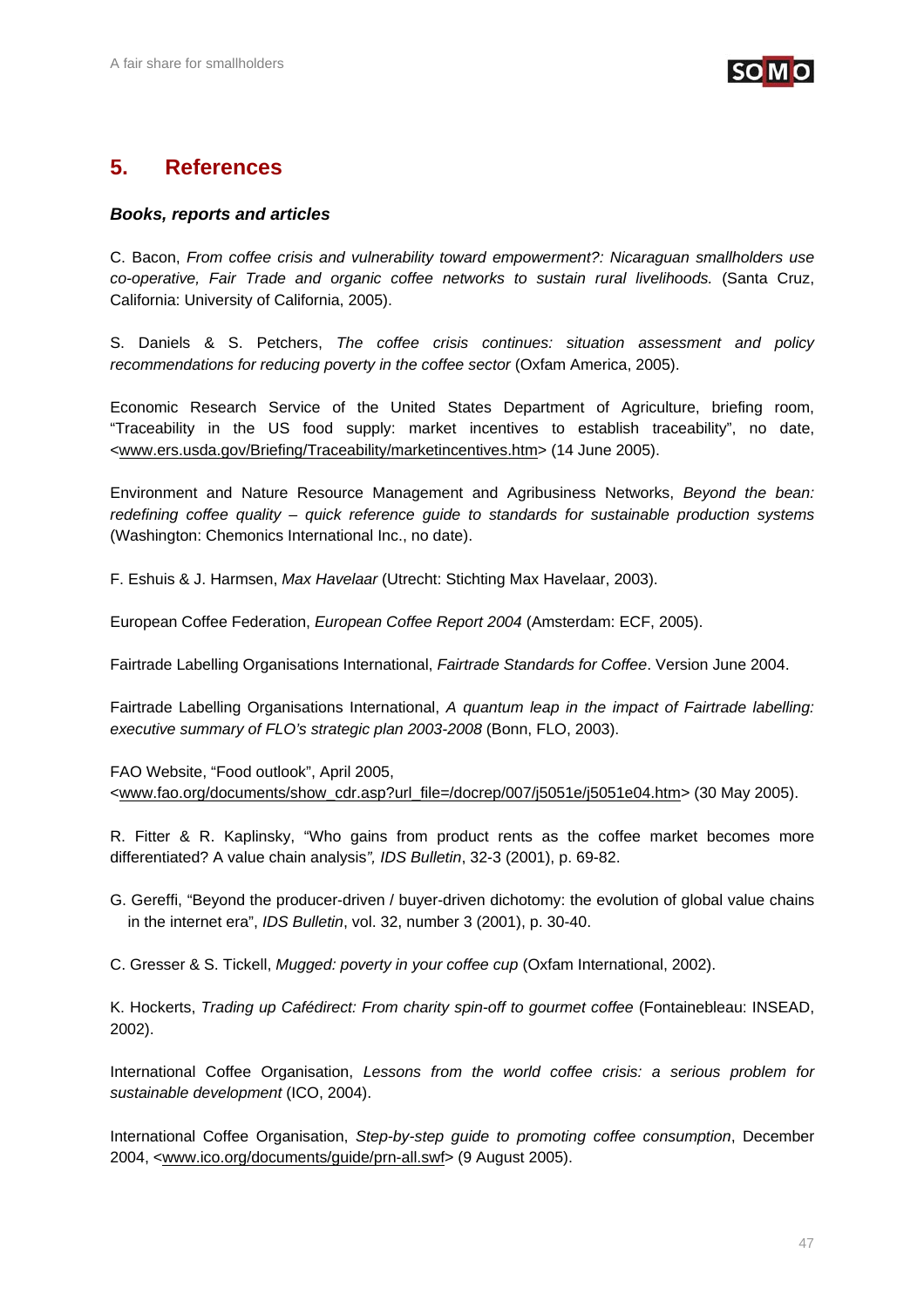

International Coffee Organisation, *Coffee Market Report* (ICO, January 2005).

International Coffee Organisation, *Coffee Market Report* (ICO, April 2005).

International Coffee Organisation, *Coffee Market Report* (ICO, June 2005).

R. Kaplinsky, *Competitions policy and the global coffee and cocoa value chains* (Sussex / Brighton: Institute of Development Studies, University of Sussex & Centre for Research in Innovation Management, University of Brighton, 2004).

A.M. Karanja & J.K. Nyoro, *Coffee prices and regulation and their impact on livelihoods of rural community in Kenya* (Nairobi: Egerton University, 2002).

H. Lee, "Coffee brews a future in China?", Euromonitor International, 13 September 2004, <www.franchiseek.com/Market\_Trends\_Coffee\_China\_1004.htm> (9 August 2005).

B. Lewin, D. Giovannucci & P. Varangis, Coffee markets: new paradigms in global supply and demand, *Agriculture and Rural Development Discussion Paper 3* (Washington DC: The World Bank, 2004).

T. Lines, *Europe and the coffee crisis: a plan for action*, Oxfam Briefing Paper (Oxfam International, 2003).

A. Linton, C. Chiayuan Liou & K.A. Shaw, "A taste of trade justice: marketing global social responsibility via Fair Trade coffee", *Globalizations*, December 2004, Vol. 1, No. 2, p. 223 – 246.

S. Lyon, *Evaluation of the actual and potential benefits for the alleviation of poverty through the participation in Fair Trade coffee networks: Guatemalan case study* (Fort Collins: Colorado State University, 2002), p. 31.

C. Mather, *Garment industry supply chains: a resource for worker education and solidarity* (Manchester: Women Working Worldwide, 2004).

P.H. May, G. C.C. Mascarenhas & J. Potts*, Sustainable coffee trade: the role of coffee contracts* (Winnipeg, Canada: International Institute for Sustainable Development, 2004).

A. Milford, *Coffee, co-operatives and competition: the impact of Fair Trade* (Bergen, Norway: Chr. Michelsen Institute, 2004).

D. Murray, L. T. Raynolds & P. L. Taylor, *One cup at a time: poverty alleviation and Fair Trade coffee in Latin America* (Fort Collins: Colorado State University, 2003).

Observatorio de Corporaciones Transnacionales, IDEAS / Eco-Justo, *Boletín 2: Las transnacionales del sector de café* (IDEAS, 2004).

S. Panhuysen, *Codes of conduct for the mainstream coffee sector: a challenge for local trade unions and NGOs* (Amsterdam: Dutch Coffee Coalition, 2005).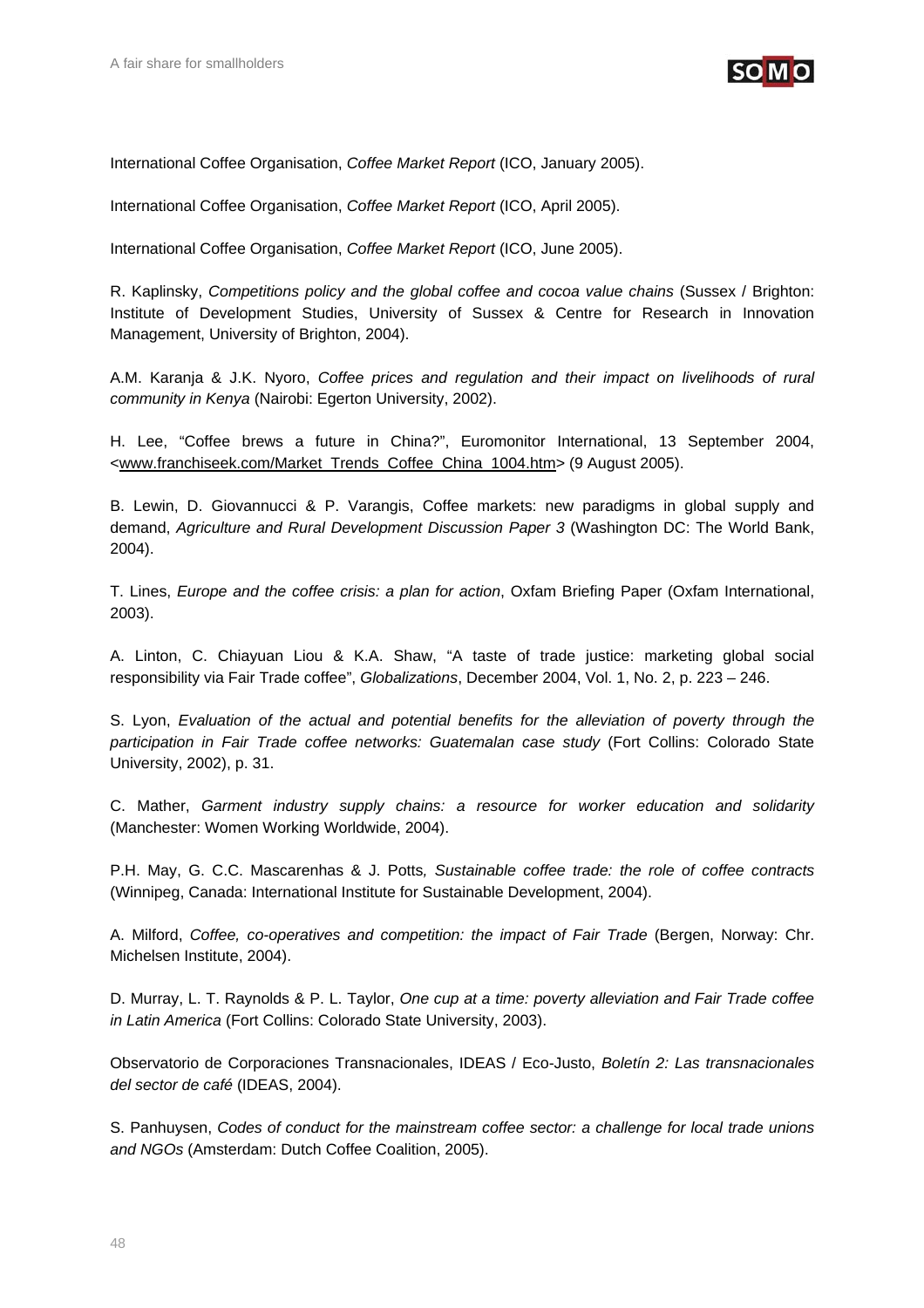

S. Ponte, *The 'Latte Revolution'? Winners and losers in the restructuring of the global coffee marketing chain*, CDR Working Paper 01.3 (Copenhagen: Centre for Development Research, 2001).

S. Ponte, *Standards and sustainability in the coffee sector: a global value chain approach* (Winnipeg, Canada: International Institute for Sustainable Development, 2004).

L. T. Raynolds, *Poverty alleviation through participation in Fair Trade coffee networks: existing research and critical issues* (Fort Collins: Colorado State University, 2002).

P.D. Rice & J. McLean, *Sustainable coffee at the crossroads*, white paper prepared for the Consumer's Choice Council, October 1999 <www.greenbeanery.ca/bean/documents/sustainableCoffee.pdf> (16 August 2005).

N. Roozen & F. van der Hoff, *Fair Trade: het verhaal achter Max Havelaar-koffie, Oké-bananen en Kuyichi-jeans* (Amsterdam: Van Gennep, 2001).

B. Slob & J. Oldenziel, *Coffee & Codes: overview of codes of conduct and ethical trade initiatives in the coffee sector* (Amsterdam: SOMO, 2003).

SOMO, *Info pack on the coffee world market, the international coffee supply chain and codes of conduct* (Amsterdam: SOMO, 2001).

S. Stecklow & E. White, "What Price Virtue? At Some Retailers, 'Fair Trade' Carries A Very High Cost", *The Wall Street Journal*, 8 June 2004, <www.globalexchange.org/campaigns/fairtrade/coffee/2064.html> (11 September 2005).

Stichting Max Havelaar, *Jaarverslag 2004: fair play in ondernemen* (Utrecht: Stichting Max Havelaar, 2005).

J. M. Talbot, "Where does your coffee dollar go?: the division of income and surplus along the coffee commodity chain", *Studies in Comparative International Development* 31 (1) (1997), p. 56-91.

P. L. Taylor, *Poverty alleviation through participation in Fair Trade coffee networks: synthesis of case study research question findings* (Fort Collins: Colorado State University, 2002).

Transfair USA, *2005 Fair trade coffee: facts and figures* (Transfair USA, 2005).

Utz Kapeh, *Year report 2004* (Amsterdam: Utz Kapeh, 2005).

P. Varangis et al., Dealing with the coffee crisis in Central America: impacts and strategies, *World Bank Policy Research Working Paper 2993* (New York: World Bank, 2003).

B. Vorley, *Food, Inc.: corporate concentration from farm to consumer* (London: IIED, no date).

World Trade Organisation, *World trade report 2005: exploring the links between trade, standards and the WTO* (WTO: 2005),

### *Input from specialists and Fair Trade organisations' representatives*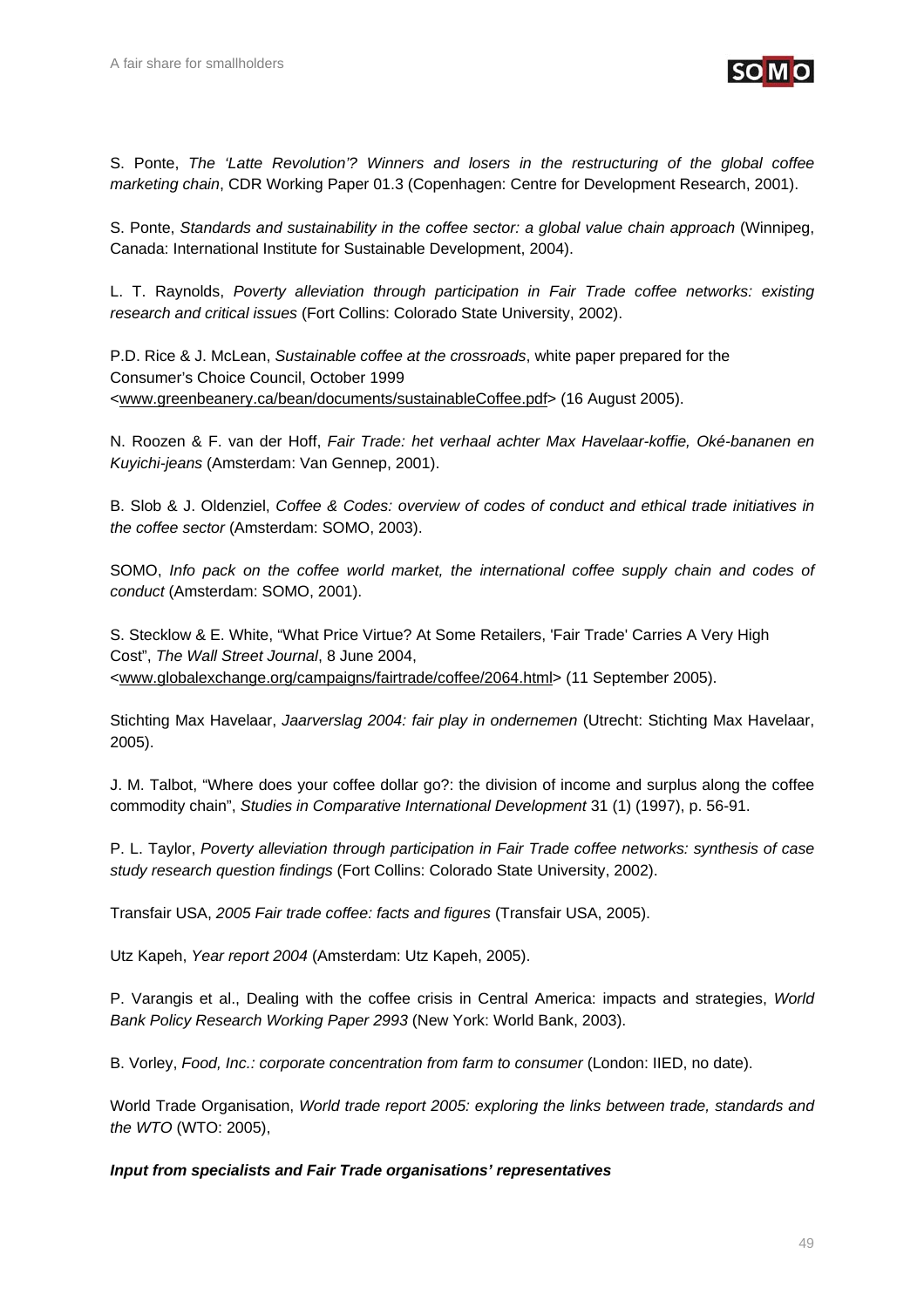

*Note: many of the following persons participated in a workshop held on the 4<sup>th</sup> of May, 2005, at the IFAT Quito Conference* 

- Raul Araúz Osorio, COCPE, Ecuador
- Jens Baagoe, Sackeus AB, Sweden
- **Chitra Bahadur, Fair Trade Group Nepal**
- Véronique Bisaillon, Université du Québec à Montréal, Canada
- **Bob Chase, SERRV International, USA**
- **Povi Dalsgaard, Fair Trade Import, Denmark**
- Mary Ellen Fiedeger, coffee farmer, Ecuador
- Walter Koenig, El Puente, Germany
- **EXECTE:** Stefano Martini, Commercio Alternativo, Italy
- Gerd Nickoleit, GEPA, Germany
- **David Sanchez Ponce, UNOCPHSA, Ecuador**
- Albert Tucker, Managing Director, Twin/ Twin Trading UK, United Kingdom
- Martin Malila, Machakos District Co-operative Union, Kenya
- Guillermo Denaux Jr., FLO International, Germany
- Rudi Dalvai, CTM-Altromercato, Italy
- **Jos Harmsen, Max Havelaar, the Netherlands**
- Charly Poppe, Fair Trade Advocacy Office, Belgium
- John Kanjagaile, Kagera Co-operative Union Ltd (KCU) Moshi, Tanzania
- **Stefan Durwael, IFAT, the Netherlands**
- Irina Danada, Consumers International, United Kingdom
- Carol Wills, IFAT Honorary Member, United Kingdom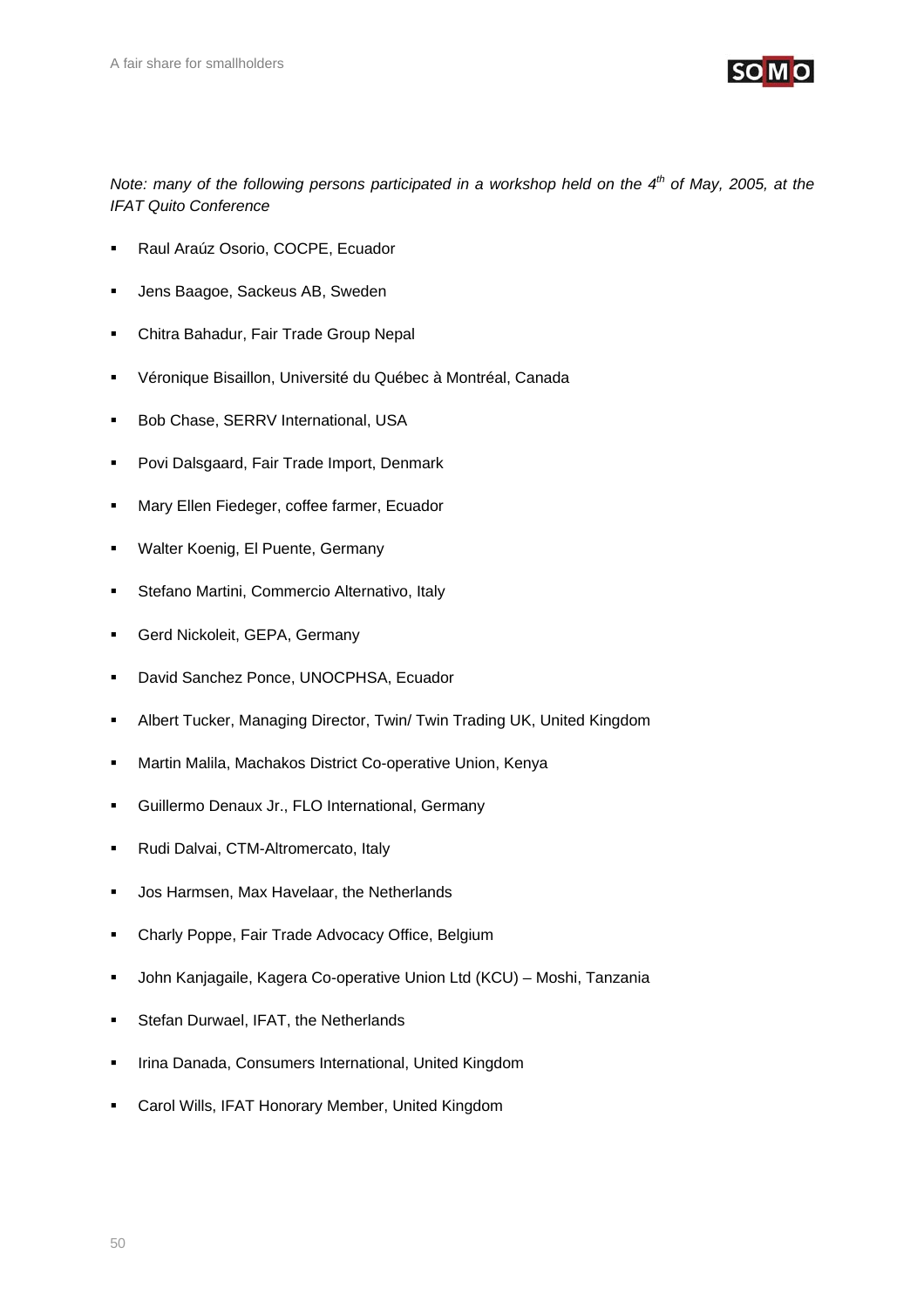

## **Notes**

 1 Small-scale producers or smallholders are farmers who have a few hectares or a very small plot of land where they grow tea, coffee or other crops. Throughout Latin America and Africa there are many smallholders. They own a small plot of land and their family members often work on the land. Seeds, fertilisers and pesticides are typically bought against credit, leaving smallholders no capital to invest in order to improve efficiency. Squeezed by low world-market prices on the one hand and big estates employing dozens of workers on the other hand, most smallholders are only barely able to make a living. A year of bad crops can bring them to the brink of poverty. Cf. K. Hockerts, *Trading up Cafédirect: From charity spin-off to gourmet coffee* (Fontainebleau: INSEAD, 2002), p. 3. 2

<sup>2</sup> International Coffee Organisation, *Lessons from the world coffee crisis: a serious problem for sustainable development* (ICO, June 2004), p. 2.

 P.H. May, G. C.C. Mascarenhas & J. Potts*, Sustainable coffee trade: the role of coffee contracts* (Winnipeg, Canada: International Institute for Sustainable Development, 2004), p. 4.

<sup>4</sup> International Coffee Organisation, *Coffee Market Report* (ICO, April 2005), p. 1.

FAO Website, "Food outlook", April 2005,

<www.fao.org/documents/show\_cdr.asp?url\_file=/docrep/007/j5051e/j5051e04.htm> (30 May 2005). 6

- $6$  The ICO classifies coffees for export by type. The principal types are: Mild Arabica (Colombian Milds and Other Milds), Hard Arabica (Brazilian Naturals) and Robusta (Several Origins). The price usually declines from first to last in this listing.
- $\frac{7}{1}$  ICO website, Historical data, "Monthly averages of ICO indicator prices in US cents per lb, Robustas Group" <www.ico.org/asp/display10.asp> (9 June 2005). 8
- <sup>8</sup> International Coffee Organisation, *Coffee Market Report* (ICO, January 2005), p. 2.<br><sup>9</sup> S. Pente, Standarda and austainability in the eaffee acetary a glabel value abein ann
- <sup>9</sup> S. Ponte, Standards and sustainability in the coffee sector: a global value chain approach (Winnipeg, Canada: International Institute for Sustainable Development, 2004), p. 2-3.<br><sup>10</sup> International Coffee Organisation, *Coffee Market Report* (ICO, April 2005), p. 3.<br><sup>11</sup> International Coffee Organisation, *Coffee Market Report* (IC
- 
- 
- 

December 2004, <www.ico.org/documents/guide/prn-all.swf> (9 August 2005). 14 H. Lee, "Coffee brews a future in China?", *Euromonitor International*, 13 September 2004,

- <www.franchiseek.com/Market\_Trends\_Coffee\_China\_1004.htm> (9 August 2005).<br><sup>15</sup> International Coffee Organisation, *Coffee Market Report* (ICO, June 2005), p. 7-8.<br><sup>16</sup> R. Kaplinsky, *Competitions policy and the global cof* Development Studies, University of Sussex & Centre for Research in Innovation Management, University of Brighton, 2004), p. 28. 17 P. Varangis et Al., Dealing with the coffee crisis in Central America: impacts and strategies, *World Bank Policy*
- 
- *Research Working Paper 2993* (New York: World Bank, 2003), p. 26.<br><sup>18</sup> C. Gresser & S. Tickell, *Mugged: poverty in your coffee cup* (Oxfam International, 2002), p. 22.<br><sup>19</sup> Ibid., p. 26.

- <sup>20</sup> S. Daniels & S. Petchers, *The coffee crisis continues: situation assessment and policy recommendations for* reducing poverty in the coffee sector (Oxfam America, 2005), p. 13.<br><sup>21</sup> C. Gresser & S. Tickell, *Mugged: poverty in your coffee cup* (Oxfam International, 2002), p. 42.<br><sup>22</sup> Economic Research Service of the United States
- 

US food supply: market incentives to establish traceability", no date,

<www.ers.usda.gov/Briefing/Traceability/marketincentives.htm> (14 June 2005). 23 S. Ponte, Standards and sustainability in the coffee sector: a global value chain approach (Winnipeg, Canada: International Institute for Sustainable Development, 2004), p. 7-8. 24 Ibid.

- <sup>25</sup> International Trade Centre website, The coffee guide, "Structure of the retail market" <www.thecoffeeguide.org> (17 June 2005). 26 The Cotonou Agreement is a partnership agreement between the EU and the ACP Countries signed in June
- 2000 in Cotonou, Benin, replacing the Lomé Convention. Its main objective is poverty reduction, "to be achieved through political dialogue, development aid and closer economic and trade cooperation."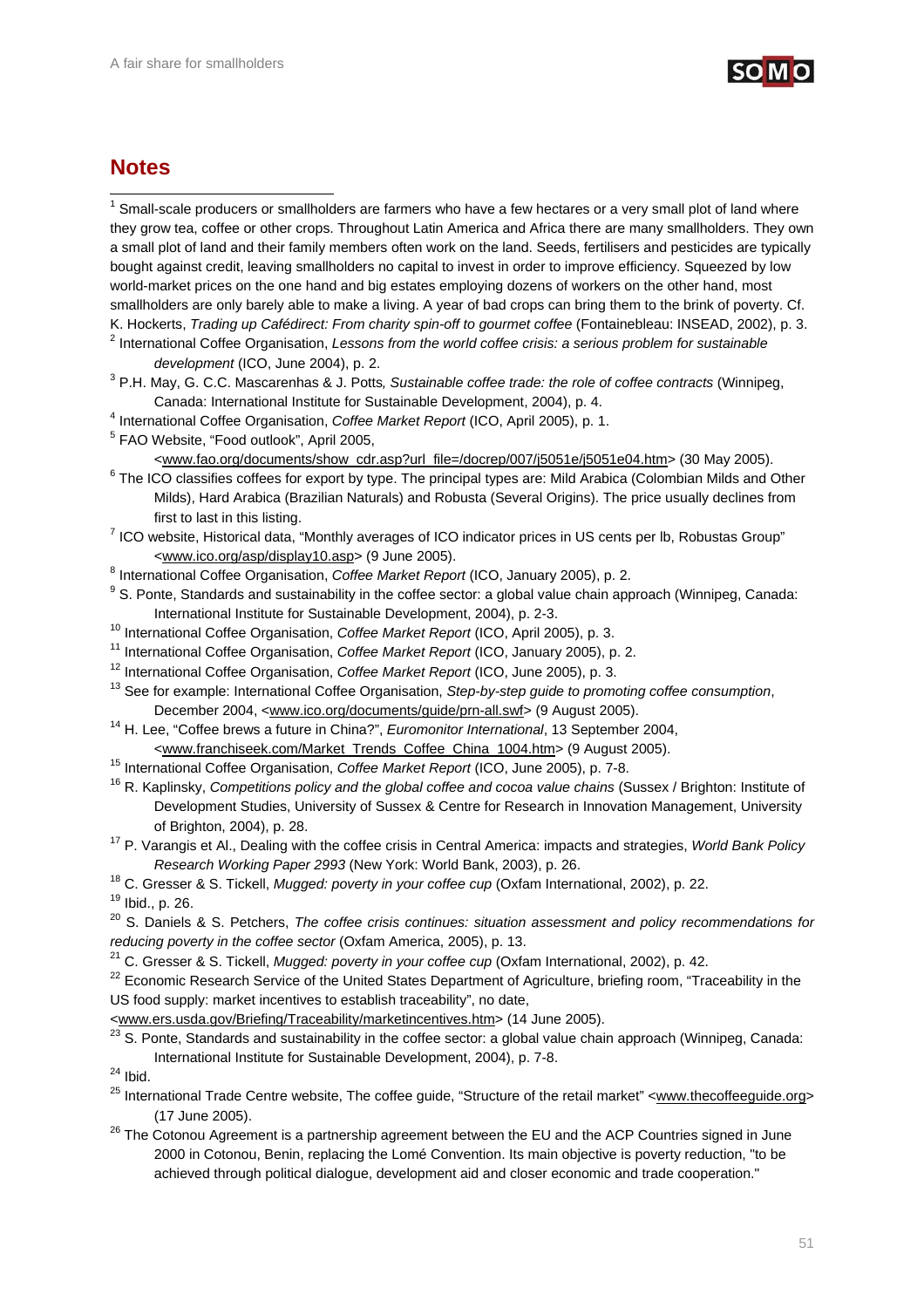

<sup>27</sup> International Trade Centre website, The coffee guide, "Trade prices, investment costs, tariffs" <www.thecoffeeguide.org> (18 June 2005).<br><sup>28</sup> Ibid

<sup>29</sup> International Trade Centre website, The coffee guide, "ICO minimum export standards"

- <www.thecoffeeguide.org> (18 June 2005). 30 S. Ponte, Standards and sustainability in the coffee sector: a global value chain approach (Winnipeg, Canada: International Institute for Sustainable Development, 2004), p. 7. 31 Ibid.
- 
- 32 B. Slob & J. Oldenziel, *Coffee & Codes: overview of codes of conduct and ethical trade initiatives in the coffee*
- 

sector (Amsterdam: SOMO, 2003), p. 8.<br><sup>33</sup> Fertigation is the use of irrigation water as a vehicle for spreading fertilizer on the land.<br><sup>34</sup> S. Panhuysen, *Codes of conduct for the mainstream coffee sector: a challenge fo* 

- *NGOs* (Amsterdam: Dutch Coffee Coalition, 2005), p. 6.<br><sup>35</sup> B. Slob & J. Oldenziel, *Coffee & Codes: overview of codes of conduct and ethical trade initiatives in the coffee*
- *sector* (Amsterdam: SOMO, 2003), p. 9. 36 S. Panhuysen, *Codes of conduct for the mainstream coffee sector: a challenge for local trade unions and NGOs* (Amsterdam: Dutch Coffee Coalition, 2005), p. 7. 37 Ibid.

- <sup>38</sup> Utz Kapeh, *Year report 2004* (Amsterdam: Utz Kapeh, 2005).<br><sup>39</sup> Utz Kapeh newsletter, June 2005.
- 
- 40 Rainforest Alliance website, "Generic Coffee Standards", no date <www.rainforest-
- alliance.org/programs/agriculture/pdfs/coffee.pdf> (7 September 2005).<br><sup>41</sup> Eco-labels website, "Rainforest Alliance Certified", no date, <www.eco-labels.org/label.cfm?LabelID=24> (5 September 2005). 42 Rainforest Alliance website, Farm report, 1 February 2005, <www.rainforest-
- alliance.org/programs/agriculture/certified-crops/documents/FarmReport01feb05pdf.pdf> (9 September
- 2005). 43 B. Slob & J. Oldenziel, *Coffee & Codes: overview of codes of conduct and ethical trade initiatives in the coffee*
- *sector* (Amsterdam: SOMO, 2003), p. 24-25. 44 S. Ponte, *Standards and sustainability in the coffee sector: a global value chain approach* (Winnipeg, Canada: International Institute for Sustainable Development, 2004), p. 17. 45 Ibid., p. 18-19.
- 
- $46$  Ibid.
- <sup>47</sup> International Trade Centre website, The coffee guide, "World market for organic coffee"
- <www.thecoffeeguide.org> (4 August 2005). 48 B. Lewin, D. Giovannucci & P. Varangis, Coffee markets: new paradigms in global supply and demand,
- Agriculture and Rural Development Discussion Paper 3 (Washington DC: The World Bank, 2004), p. 122.<br><sup>49</sup> S. Ponte, Standards and sustainability in the coffee sector: a global value chain approach (Winnipeg, Canada: International Institute for Sustainable Development, 2004), p. 20. 50 Ibid.

- 51 Ibid., p. 21.
- 52 EFTA website, Fair Trade, "Fair Trade definition", no date, <www.eftafairtrade.org/definition.asp> (16 August
- 2005).<br><sup>53</sup> B. Lewin, D. Giovannucci & P. Varangis, Coffee markets: new paradigms in global supply and demand,
- *Agriculture and Rural Development Discussion Paper 3* (Washington DC: The World Bank, 2004), p. 123. 54 FLO website, FAQ, "How was Fairtrade labelling created?", no date,
- <www.fairtrade.net/sites/aboutflo/faq.html#c> (8 August 2005). 55 Data provided by FLO.

- 56 FLO member countries: United States, Canada, Japan, Mexico, New Zealand, Australia, Denmark, Norway, Sweden, Finland, Germany, Belgium, Luxemburg, Austria, Italy, Switzerland, France, The Netherlands,
- Ireland and Great Britain.<br><sup>57</sup> FLO website, FAQ, "FLO coffee markets", no date, <<u>www.fairtrade.net/sites/products/coffee/markets.html</u>> (8 August 2005).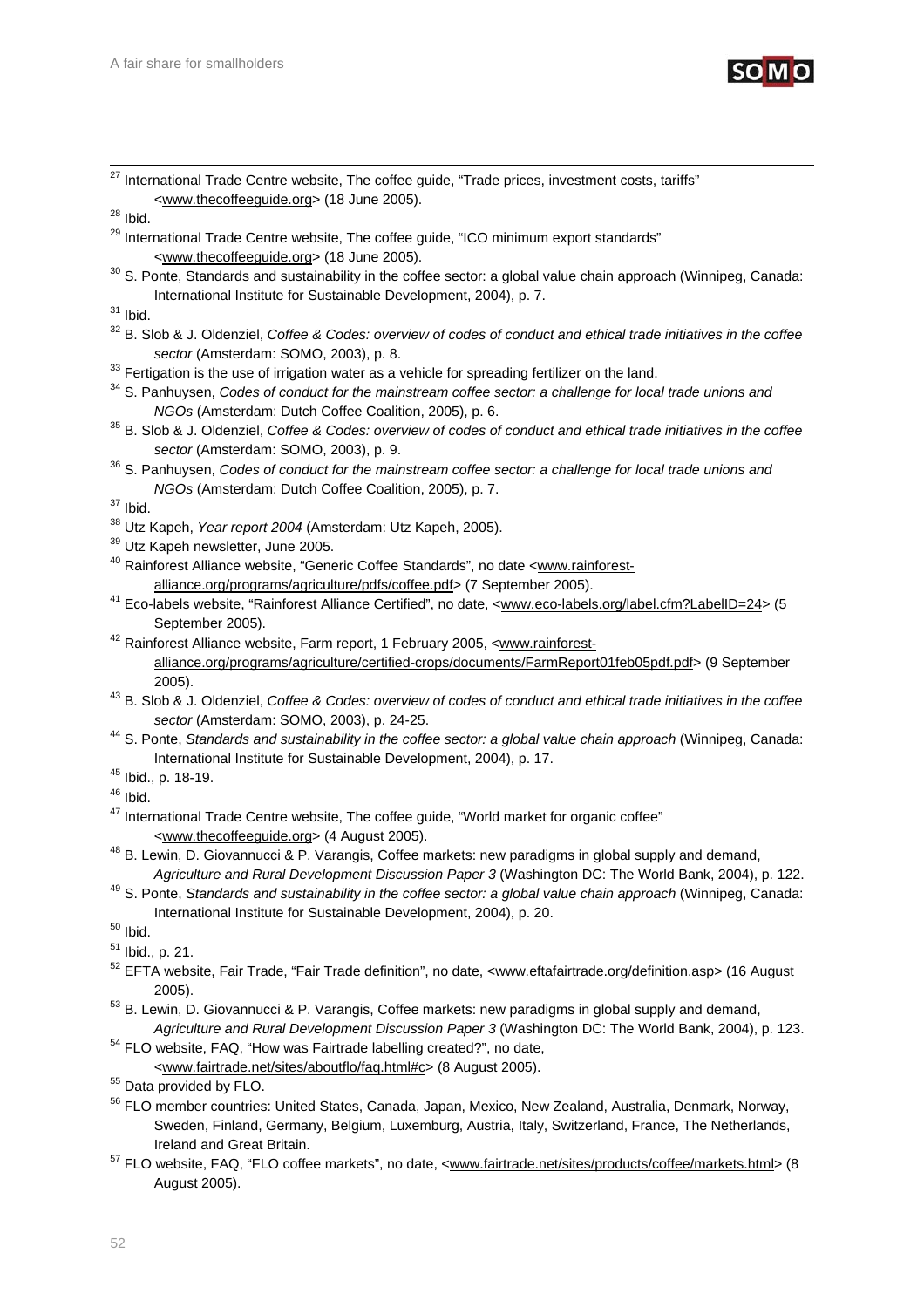

## 58 Ibid.

- <sup>59</sup> Transfair USA, 2005 *Fair trade coffee: facts and figures* (Transfair USA, July 2005), p. 3.<br><sup>60</sup> Data provided by FLO's financial department.
- 
- 61 Adapted from S. Ponte, *Standards and sustainability in the coffee sector: a global value chain approach*
- (Winnipeg, Canada: International Institute for Sustainable Development, 2004), p. 22. 62 SOMO, *Info pack on the coffee world market, the international coffee supply chain and codes of conduct* (Amsterdam: SOMO, 2001). p. 23. 63 Fairtrade Labelling Organisations International*. Fairtrade Standards for Coffee*. Version June 2004, p. 11. FOB

(Free on Board) means that the seller is responsible for delivering the goods from his place of business and loading them onto the vessel of at the port of export as well as clearing customs in the country of export. As soon as the goods cross the "ships-rails" (the ship's threshold) the risk of loss transfers to the buyer (importer). The buyer must pay for all transportation and insurance costs from that point, and must clear customs in the country of import.

International Institute for Sustainable Development, 2004), p. 22.<br><sup>65</sup> R. Kaplinsky, *Competitions policy and the global coffee and cocoa value chains* (Sussex / Brighton: Institute of Development Studies, University of Sussex & Centre for Research in Innovation Management, University of Brighton, 2004), p. 3.

 $66$  Ibid., 4.

- $67$  G. Gereffi, "Beyond the producer-driven / buyer-driven dichotomy: the evolution of global value chains in the
- internet era", *IDS Bulletin*, vol. 32, number 3 (2001), p. 30-40.<br><sup>68</sup> R. Kaplinsky, *Competitions policy and the global coffee and cocoa value chains* (Sussex / Brighton: Institute of Development Studies, University of Sussex & Centre for Research in Innovation Management, University of Brighton, 2004), p. 4.<br><sup>69</sup> Ibid., p. 8.
- 
- 70 A. Milford, *Coffee, co-operatives and competition: the impact of Fair Trade* (Bergen, Norway: Chr. Michelsen Institute, 2004), p. 5.<br><sup>71</sup> Ibid., p. 6.
- 
- $72$  J.M. Talbot, "Where does your coffee dollar go?: the division of income and surplus along the coffee commodity chain", *Studies in Comparative International Development* 31 (1) (1997), p. 56-91 quoted in S. Ponte, *Standards and sustainability in the coffee sector: a global value chain approach* (Winnipeg, Canada:
- International Institute for Sustainable Development, 2004), p. 4-5. 73 S. Ponte, *Standards and sustainability in the coffee sector: a global value chain approach* (Winnipeg, Canada: International Institute for Sustainable Development, 2004), p. 5.<br> $^{74}$  Ibid., 4.
- 
- 75 R. Kaplinsky, *Competitions policy and the global coffee and cocoa value chains* (Sussex / Brighton: Institute of Development Studies, University of Sussex & Centre for Research in Innovation Management, University of Brighton, 2004), p. 9.<br><sup>76</sup> Ibid., p. 10.
- 
- 77 Ibid., p. 15.
- 
- <sup>78</sup> Ibid., p. 16.<br><sup>79</sup> B. Vorley, *Food, Inc.: corporate concentration from farm to consumer* (London: IIED, no date), p. 47.
- 
- <sup>80</sup> F. Eshuis & J. Harmsen, *Max Havelaar* (Utrecht: Stichting Max Havelaar, 2003), p. 14.<br><sup>81</sup> S. Ponte. Standards and sustainability in the coffee sector: a global value chain approach (Winnipeg, Canada:
- International Institute for Sustainable Development, 2004), p. 21. 82 World Trade Organisation, *World trade report 2005: exploring the links between trade, standards and the WTO* (WTO: 2005), p. 122. 83 A. Milford, *Coffee, co-operatives and competition: the impact of Fair Trade* (Bergen, Norway: Chr. Michelsen
- Institute, 2004), p. 9.<br><sup>84</sup> F. Eshuis & J. Harmsen, *Max Havelaar* (Utrecht: Stichting Max Havelaar, 2003), p. 14.<br><sup>85</sup> D. Murrav, L. T. Ravnolds & P. L. Taylor, *One cup at a time: poverty alleviation and Fair Trade coff*
- 
- *America* (Fort Collins: Colorado State University, 2003), p. 7.

<sup>64</sup> S. Ponte, *Standards and sustainability in the coffee sector: a global value chain approach* (Winnipeg, Canada: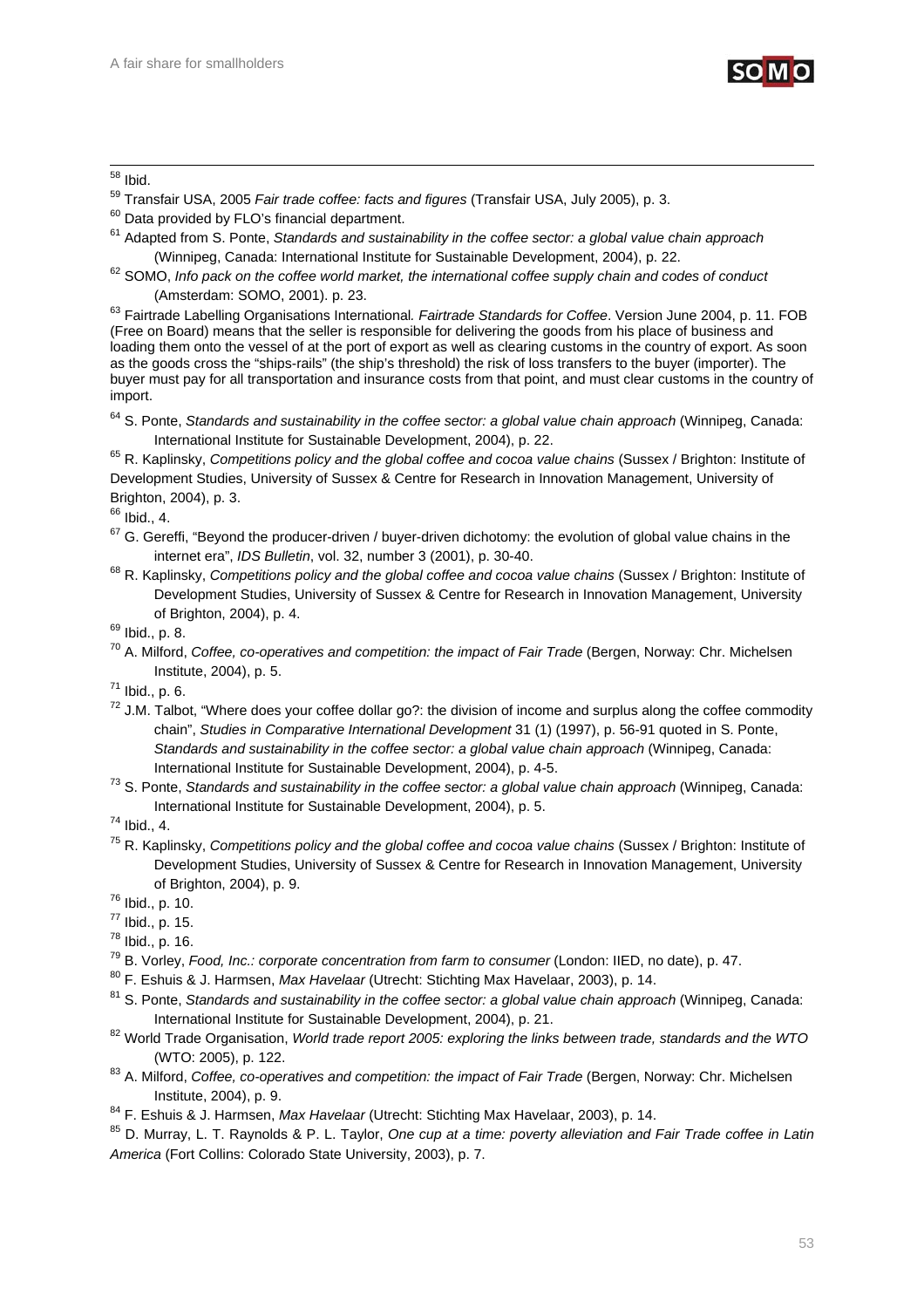

|                  | <sup>86</sup> Unión Majomut website, "Comercio Justo", no date <www.majomut.org comercio%20justo="" comjusto.html=""> (7</www.majomut.org> |  |
|------------------|--------------------------------------------------------------------------------------------------------------------------------------------|--|
| September 2005). |                                                                                                                                            |  |

 $87$  M. Malila, Machakos District Co-operative Union, Kenya, 22 June 2005, interviewed by author.  $88$  G. Denaux Jr., FLO International, Germany, 24 June 2005, interviewed by author.

- 89 Transfair USA website, Producer profiles, "Coocafé", no date <www.transfairusa.org/pdfs/profiles/Coocafe-CostaRica.PDF> (25 August 2005). 90 Oxfam Wereldwinkels website, producenten, "Coocafé - Costa Rica (Latijns-Amerika)", no date
- <http://www.oww.be/producenten/fiche.php?producentID=18> (2 September 2005); F. Eshuis & J. Harmsen, *Max*
- *Havelaar* (Utrecht: Stichting Max Havelaar, 2003), p. 42-44.<br><sup>91</sup> A. Milford, *Coffee, co-operatives and competition: the impact of Fair Trade* (Bergen, Norway: Chr. Michelsen

Institute, 2004), p. 65. 92 L. T. Raynolds, *Poverty alleviation through participation in Fair Trade coffee networks: existing research and* 

*critical issues* (Fort Collins: Colorado State University, 2002), p. 12.<br><sup>93</sup> Utz Kapeh website, About the program, "Price policy", no date, <www.utzkapeh.org/index.php?pageID=162> (13 August 2005). 94 S. Ponte, *Standards and sustainability in the coffee sector: a global value chain approach* (Winnipeg, Canada:

International Institute for Sustainable Development, 2004), p. 37. 95 J. Elsen, *Are we moving towards a variety of Fair Trade concepts?*, presentation at the IFAT Conference in

Quito (2 may 2005).

96 Transfair USA website, Producer profiles, "Prodecoop", no date

<www.transfairusa.org/pdfs/profiles/Prodecoop-Nicaragua.PDF> (25 August 2005). 97 Transfair USA website, Producer profiles, "Manos Campesinas", no date

<www.transfairusa.org/pdfs/profiles/ManosCampesinas-Guat.PDF> (6 September 2005). 98 G. Denaux Jr., FLO International, Germany, 24 June 2005, interviewed by author.

- 99 D. Murray, L. T. Raynolds & P. L. Taylor, *One cup at a time: poverty alleviation and Fair Trade coffee in Latin*  America (Fort Collins: Colorado State University, 2003), p. 7.<br><sup>100</sup> Workshop "Coffee: a closer look at the value Chain", at the IFAT Quito Conference (4 may 2005).<br><sup>101</sup> D. Murray, L. T. Raynolds & P. L. Taylor, *One cup*
- 

*America* (Fort Collins: Colorado State University, 2003), p. 7.<br><sup>102</sup> S. Daniels & S. Petchers, *The coffee crisis continues: situation assessment and policy recommendations for* 

*reducing poverty in the coffee sector* (Oxfam America, 2005), p. 10.<br><sup>103</sup> S. Ponte, *Standards and sustainability in the coffee sector: a global value chain approach (Winnipeg, Canada:* 

International Institute for Sustainable Development, 2004), p. 33.<br><sup>104</sup> Ibid.<br><sup>105</sup> P. L. Taylor, *Poverty alleviation through participation in Fair Trade coffee networks: synthesis of case study* research question findings (Fort Collins: Colorado State University, 2002), p. 15.<br><sup>106</sup> R. Dalvai., CTM-Altromercato, Italy, 10 June 2005, interviewed by author.<br><sup>107</sup> Ibid.<br><sup>108</sup> Twin Trading website, "Resources", <<u>www.</u>

Producer profiles, "Cepicafé", no date <www.transfairusa.org/pdfs/profiles/Cepicafe-Peru.PDF> (7 September 2005). 110 D. Murray, L. T. Raynolds & P. L. Taylor, *One cup at a time: poverty alleviation and Fair Trade coffee in Latin* 

*America* (Fort Collins: Colorado State University, 2003), p. 8.<br><sup>111</sup> S. Lyon, *Evaluation of the actual and potential benefits for the alleviation of poverty through the participation in* 

- *Fair Trade coffee networks: Guatemalan case study* (Fort Collins: Colorado State University, 2002), p. 31.<br><sup>112</sup> Transfair USA website, Producer profiles, "La Voz", no date <www.transfairusa.org/pdfs/profiles/LaVoz-
- Guatemala.PDF> (5 September 2005). 113 D. Murray, L. T. Raynolds & P. L. Taylor, *One cup at a time: poverty alleviation and Fair Trade coffee in Latin*

*America* (Fort Collins: Colorado State University, 2003), p. 8.<br><sup>114</sup> Ibid., p. 9.<br><sup>115</sup> Transfair USA website, Producer profiles, "Apecafé", no date <www.transfairusa.org/pdfs/profiles/Apecafe-ElSalvador.PDF> (5 September 2005).